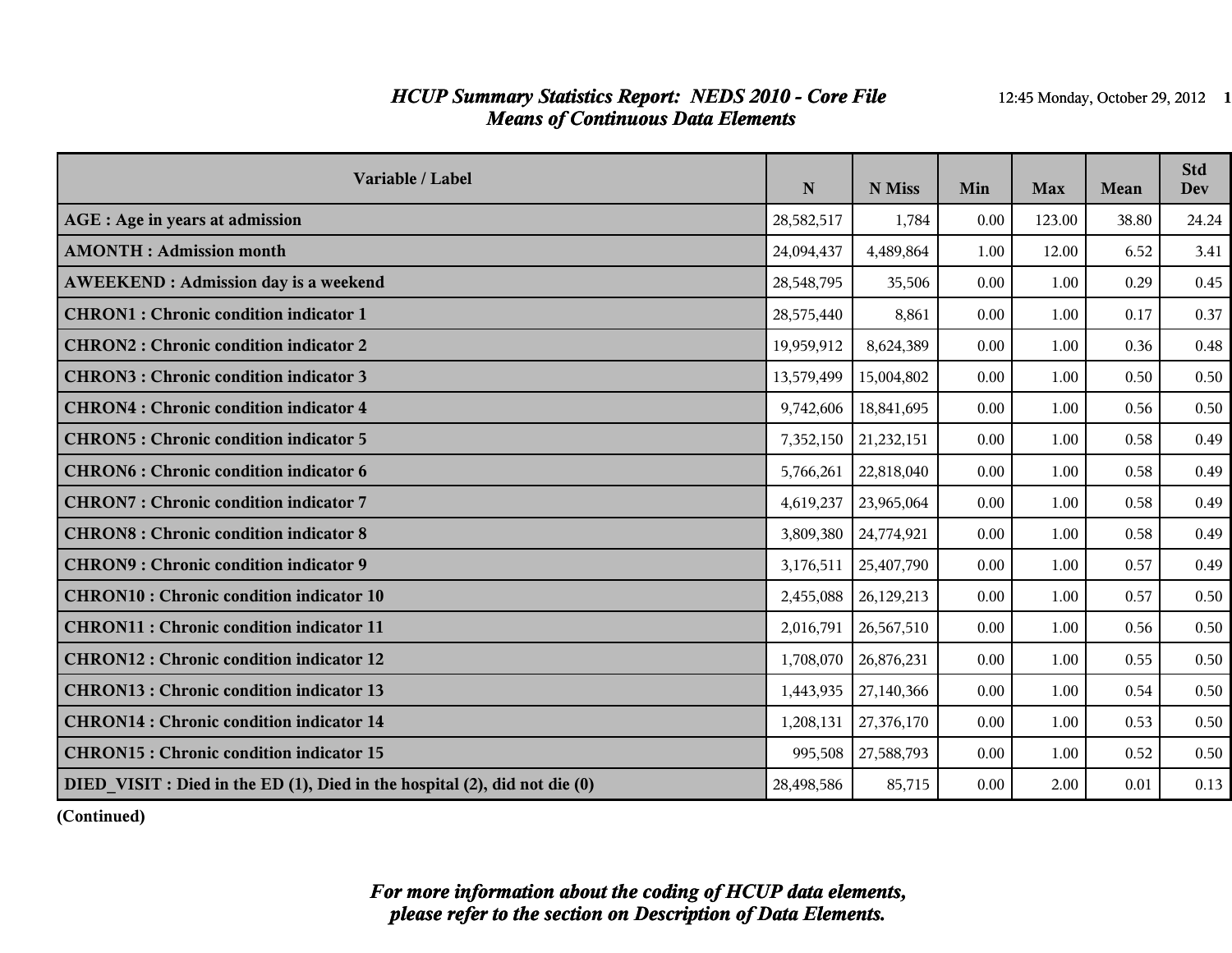## *HCUP Summary Statistics Report: NEDS 2010 - Core File* 12:45 Monday, October 29, 2012 2 *Means of Continuous Data Elements*

| Variable / Label                                         | N          | N Miss     | Min  | <b>Max</b> | Mean   | <b>Std</b><br><b>Dev</b> |
|----------------------------------------------------------|------------|------------|------|------------|--------|--------------------------|
| <b>DISCWT</b> : Weight to ED Visits in AHA universe      | 28,584,301 | $\theta$   | 1.86 | 30.70      | 4.51   | 1.57                     |
| <b>DISP ED: Disposition of patient (uniform) from ED</b> | 28,584,301 | $\theta$   | 1.00 | 99.00      | 2.65   | 5.72                     |
| <b>DQTR</b> : Discharge quarter                          | 28,536,333 | 47,968     | 1.00 | 4.00       | 2.50   | 1.11                     |
| DXCCS1 : CCS: diagnosis 1                                | 28,575,440 | 8,861      | 1.00 | 670.00     | 189.91 | 116.18                   |
| DXCCS2 : CCS: diagnosis 2                                | 19,959,912 | 8,624,389  | 1.00 | 670.00     | 198.66 | 165.62                   |
| DXCCS3 : CCS: diagnosis 3                                | 13,579,499 | 15,004,802 | 1.00 | 670.00     | 199.39 | 181.25                   |
| DXCCS4 : CCS: diagnosis 4                                | 9,742,606  | 18,841,695 | 1.00 | 670.00     | 196.00 | 184.11                   |
| DXCCS5 : CCS: diagnosis 5                                | 7,352,150  | 21,232,151 | 1.00 | 670.00     | 192.53 | 182.52                   |
| DXCCS6 : CCS: diagnosis 6                                | 5,766,261  | 22,818,040 | 1.00 | 670.00     | 189.97 | 179.71                   |
| DXCCS7: CCS: diagnosis 7                                 | 4,619,237  | 23,965,064 | 1.00 | 670.00     | 187.65 | 176.94                   |
| DXCCS8 : CCS: diagnosis 8                                | 3,809,380  | 24,774,921 | 1.00 | 670.00     | 186.39 | 174.56                   |
| DXCCS9 : CCS: diagnosis 9                                | 3,176,511  | 25,407,790 | 1.00 | 670.00     | 185.90 | 172.80                   |
| DXCCS10 : CCS: diagnosis 10                              | 2,455,088  | 26,129,213 | 1.00 | 670.00     | 184.62 | 171.22                   |
| DXCCS11 : CCS: diagnosis 11                              | 2,016,791  | 26,567,510 | 1.00 | 670.00     | 183.62 | 169.74                   |
| DXCCS12 : CCS: diagnosis 12                              | 1,708,070  | 26,876,231 | 1.00 | 670.00     | 183.31 | 168.04                   |
| DXCCS13 : CCS: diagnosis 13                              | 1,443,935  | 27,140,366 | 1.00 | 670.00     | 183.31 | 166.61                   |
| DXCCS14 : CCS: diagnosis 14                              | 1,208,131  | 27,376,170 | 1.00 | 670.00     | 183.20 | 165.48                   |
| DXCCS15 : CCS: diagnosis 15                              | 995,508    | 27,588,793 | 1.00 | 670.00     | 183.63 | 164.30                   |
| <b>EDEVENT</b> : Type of ED Event                        | 28,584,301 | $\theta$   | 1.00 | 99.00      | 1.45   | 4.94                     |

**(Continued)**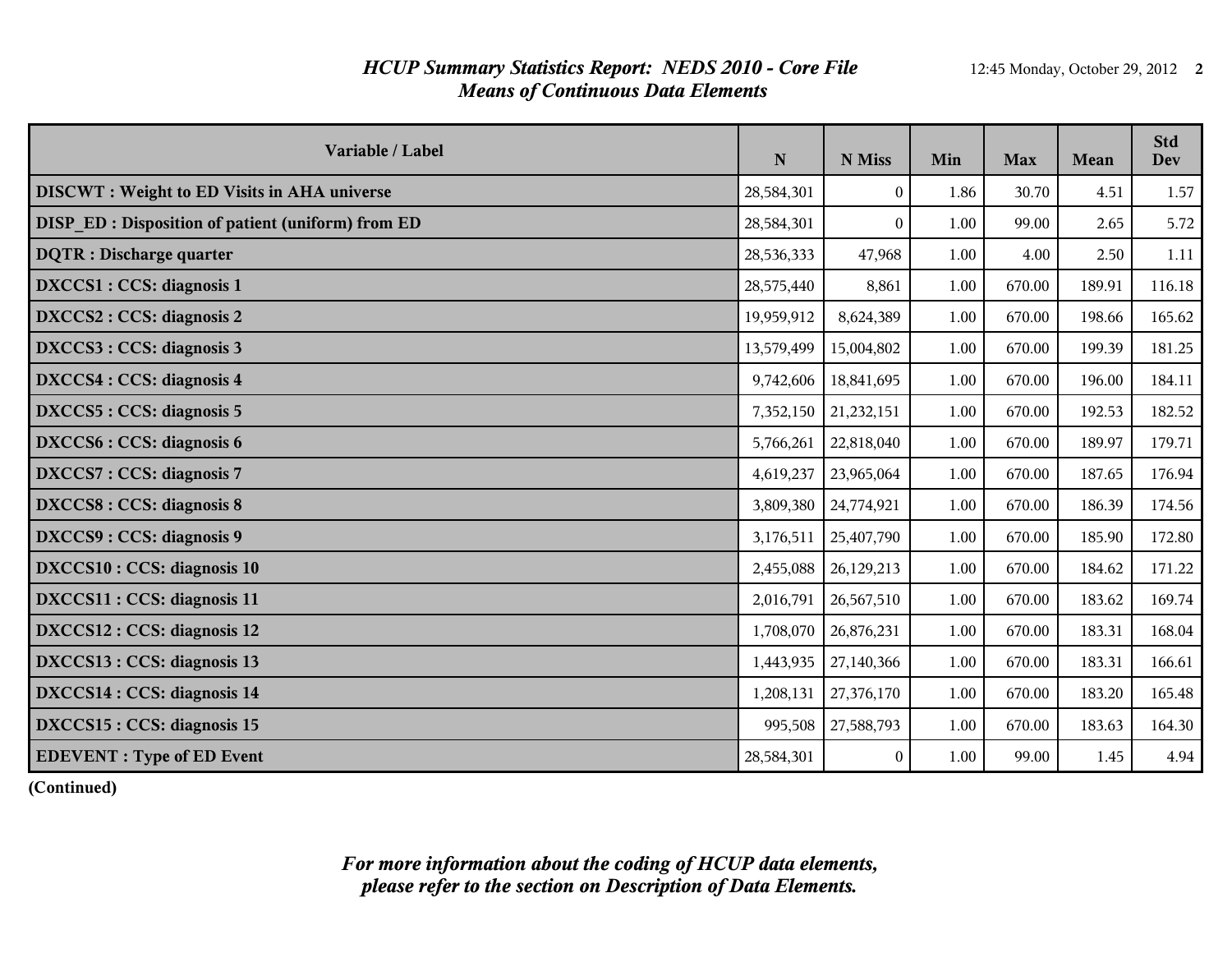### *HCUP Summary Statistics Report: NEDS 2010 - Core File* 12:45 Monday, October 29, 2012 3 *Means of Continuous Data Elements*

| Variable / Label                                                                                       | $\mathbf N$ | N Miss           | Min      | <b>Max</b> | Mean     | <b>Std</b><br><b>Dev</b> |
|--------------------------------------------------------------------------------------------------------|-------------|------------------|----------|------------|----------|--------------------------|
| E CCS1 : CCS: E Code 1                                                                                 | 7,323,497   | 21,260,804       | 662.00   | 2621.00    | 2583.83  | 224.34                   |
| E CCS2 : CCS: E Code 2                                                                                 | 4,505,172   | 24,079,129       | 662.00   | 2621.00    | 2608.38  | 142.57                   |
| E CCS3 : CCS: E Code 3                                                                                 | 1,698,148   | 26,886,153       | 662.00   | 2621.00    | 2610.05  | 129.64                   |
| E CCS4 : CCS: E Code 4                                                                                 | 729,873     | 27,854,428       | 662.00   | 2621.00    | 2613.23  | 107.56                   |
| <b>FEMALE</b> : Indicator of sex                                                                       | 28,581,796  | 2,505            | 0.00     | 1.00       | 0.56     | 0.50                     |
| <b>HOSP ED: HCUP ED hospital identifier</b>                                                            | 28,584,301  | $\Omega$         | 10011.00 | 40472.00   | 26384.29 | 9747.12                  |
| <b>HOSP REGION: Region of hospital</b>                                                                 | 28,584,301  | $\theta$         | 1.00     | 4.00       | 2.60     | 0.98                     |
| INJURY : Injury diagnosis reported on record (1:DX1 is an injury; 2:DX2+ is an injury; 0:No<br>injury) | 28,584,301  | $\boldsymbol{0}$ | 0.00     | 2.00       | 0.26     | 0.49                     |
| <b>INJURY CUT : Injury by cutting or piercing (by E codes)</b>                                         | 28,584,301  | $\boldsymbol{0}$ | 0.00     | 1.00       | 0.02     | 0.13                     |
| <b>INJURY DROWN:</b> Injury by drowning or submersion (by E codes)                                     | 28,584,301  | $\mathbf{0}$     | 0.00     | 1.00       | 0.00     | 0.01                     |
| <b>INJURY FALL : Injury by falling (by E codes)</b>                                                    | 28,584,301  | $\boldsymbol{0}$ | 0.00     | 1.00       | 0.07     | 0.26                     |
| <b>INJURY FIRE: Injury by fire, flame or hot object (by E codes)</b>                                   | 28,584,301  | $\mathbf{0}$     | 0.00     | 1.00       | 0.00     | 0.06                     |
| <b>INJURY FIREARM : Injury by firearm (by E codes)</b>                                                 | 28,584,301  | $\boldsymbol{0}$ | 0.00     | 1.00       | 0.00     | 0.02                     |
| <b>INJURY MACHINERY: Injury by machinery (by E codes)</b>                                              | 28,584,301  | $\theta$         | 0.00     | 1.00       | 0.00     | 0.03                     |
| <b>INJURY MVT: Injury involving motor vehicle traffic (by E codes)</b>                                 | 28,584,301  | $\boldsymbol{0}$ | 0.00     | 1.00       | 0.03     | 0.16                     |
| <b>INJURY NATURE:</b> Injury involving nature or environmental factors (by E codes)                    | 28,584,301  | $\mathbf{0}$     | 0.00     | 1.00       | 0.01     | 0.10                     |
| <b>INJURY POISON : Injury by poison (by E codes)</b>                                                   | 28,584,301  | $\boldsymbol{0}$ | 0.00     | 1.00       | 0.01     | 0.09                     |
| <b>INJURY SEVERITY: Injury severity score assigned by ICDPIC Stata program</b>                         | 28,584,301  | $\boldsymbol{0}$ | 0.00     | 99.00      | 0.82     | 5.85                     |
| <b>INJURY STRUCK: Injury from being struck by or against (by E codes)</b>                              | 28,584,301  | $\theta$         | 0.00     | 1.00       | 0.03     | 0.18                     |

**(Continued)**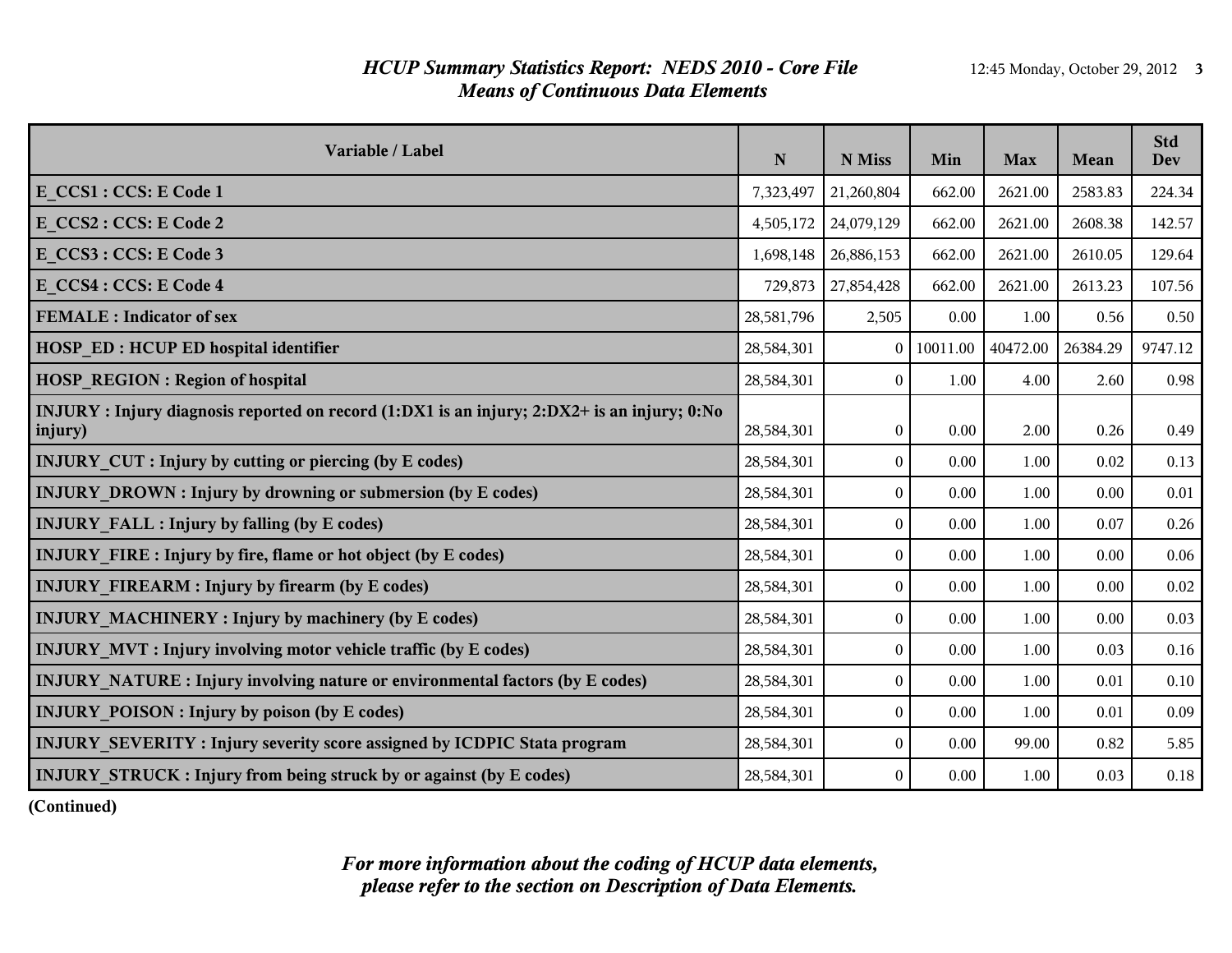### *HCUP Summary Statistics Report: NEDS 2010 - Core File* 12:45 Monday, October 29, 2012 4 *Means of Continuous Data Elements*

| Variable / Label                                                                                  | N            | N Miss     | Min      | <b>Max</b> | <b>Mean</b> | <b>Std</b><br>Dev |
|---------------------------------------------------------------------------------------------------|--------------|------------|----------|------------|-------------|-------------------|
| <b>INJURY SUFFOCATION : Injury by suffocation (by E codes)</b>                                    | 28,584,301   | $\Omega$   | 0.00     | 1.00       | 0.00        | 0.02              |
| <b>INTENT ASSAULT : Injury by assault indicated on the record (by E codes)</b>                    | 28,584,301   | $\theta$   | 0.00     | 1.00       | 0.01        | 0.10              |
| INTENT SELF HARM : Intentional self harm indicated on the record (by diagnosis and/or<br>E codes) | 28,584,301   | $\Omega$   | 0.00     | 1.00       | 0.01        | 0.09              |
| <b>INTENT UNINTENTIONAL : Unintentional injury indicated on the record (by E codes)</b>           | 28,584,301   | $\Omega$   | 0.00     | 1.00       | 0.23        | 0.42              |
| MULTINJURY: More than one injury diagnosis reported on record                                     | 28,584,301   | $\Omega$   | 0.00     | 1.00       | 0.06        | 0.23              |
| NDX : Number of diagnoses on this record                                                          | 28,584,301   | $\theta$   | 0.00     | 54.00      | 3.83        | 3.96              |
| NECODE: Number of E codes on this record                                                          | 28,584,301   | $\Omega$   | 0.00     | 12.00      | 0.50        | 1.01              |
| NEDS STRATUM : Stratum used to sample hospital                                                    | 28,584,301   | $\theta$   | 10100.00 | 49210.00   | 27461.57    | 9872.17           |
| <b>PAY1</b> : Primary expected payer (uniform)                                                    | 28,464,567   | 119,734    | 1.00     | 6.00       | 2.65        | 1.26              |
| <b>PAY2</b> : Secondary expected payer (uniform)                                                  | 6,258,797    | 22,325,504 | 1.00     | 6.00       | 3.07        | 1.28              |
| PL NCHS2006 : Patient Location: NCHS Urban-Rural Code (V2006)                                     | 28,403,907   | 180,394    | 1.00     | 6.00       | 2.77        | 1.57              |
| <b>TOTCHG ED: Total charge for ED services</b>                                                    | 24, 367, 320 | 4,216,981  | 100.00   | 74970.00   | 2092.15     | 3036.01           |
| <b>YEAR</b> : Calendar year                                                                       | 28,584,301   | $\theta$   | 2010.00  | 2010.00    | 2010.00     | 0.00              |
| ZIPINC QRTL: Median household income national quartile for patient ZIP Code                       | 27,938,393   | 645,908    | 1.00     | 4.00       | 2.24        | 1.09              |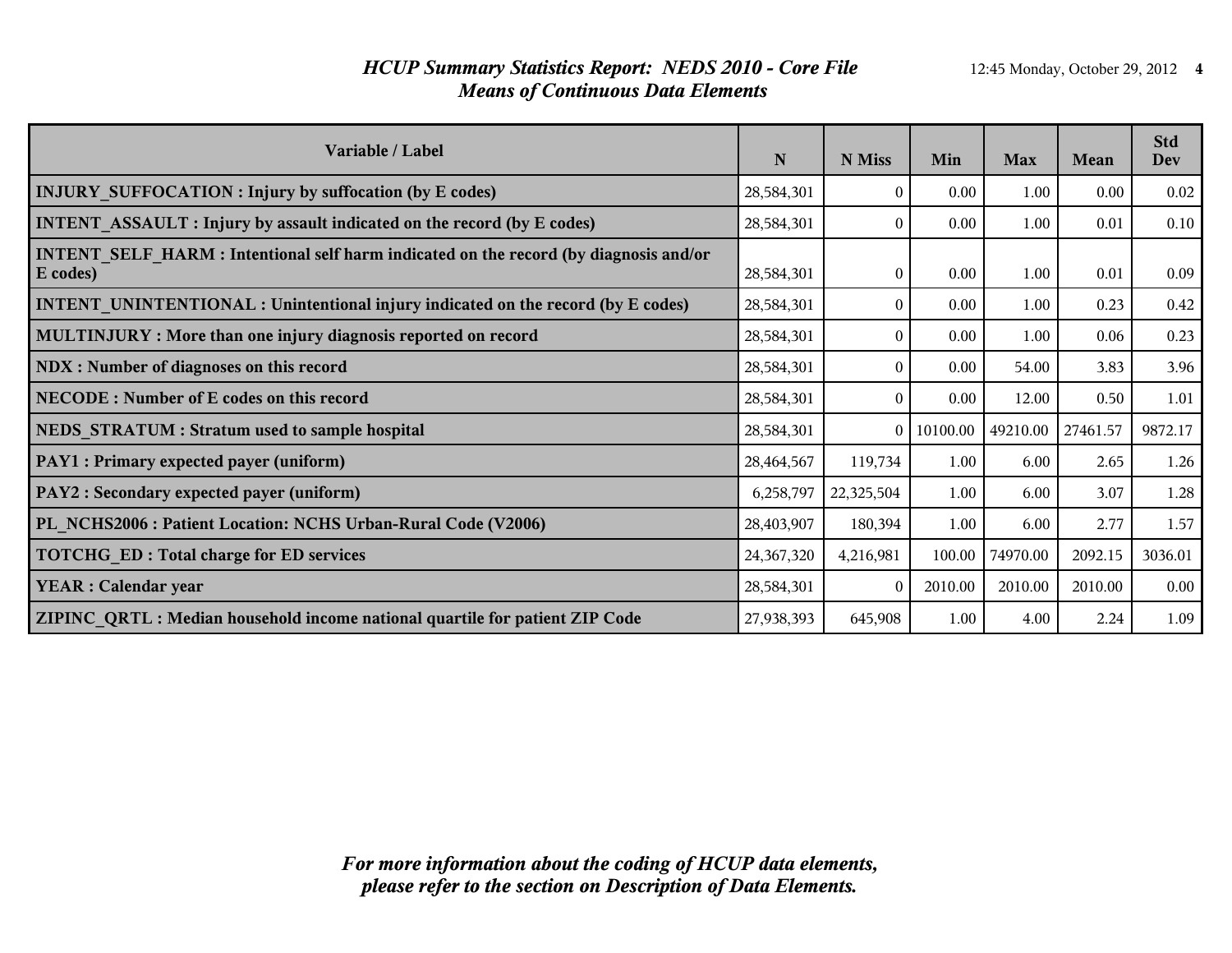| <b>AGE</b>           | Frequency | Percent |
|----------------------|-----------|---------|
| $\therefore$ Missing | 158       | 0.00    |
| A: Invalid           | 87        | 0.00    |
| .C: Inconsistent     | 1,539     | 0.01    |
| $\boldsymbol{0}$     | 698,928   | 2.45    |
| $\mathbf{1}$         | 657,593   | 2.30    |
| $\overline{c}$       | 494,391   | 1.73    |
| 3                    | 388,650   | 1.36    |
| $\overline{4}$       | 317,823   | 1.11    |
| 5                    | 282,272   | 0.99    |
| 6                    | 246,916   | 0.86    |
| 7                    | 218,060   | 0.76    |
| 8                    | 206,541   | 0.72    |
| 9                    | 205,949   | 0.72    |
| 10                   | 206,496   | 0.72    |
| 11                   | 202,900   | 0.71    |
| 12                   | 204,998   | 0.72    |
| 13                   | 216,010   | 0.76    |
| 14                   | 237,779   | 0.83    |
| 15                   | 268,564   | 0.94    |
| 16                   | 301,524   | 1.05    |
| 17                   | 342,707   | 1.20    |
| 18                   | 444,352   | 1.55    |
| 19                   | 488,701   | 1.71    |
| 20                   | 517,776   | 1.81    |
| 21                   | 520,602   | 1.82    |
| 22                   | 511,037   | 1.79    |
| 23                   | 500,008   | 1.75    |
| 24                   | 497,430   | 1.74    |
| 25                   | 490,143   | 1.71    |
| 26                   | 476,707   | 1.67    |
| 27                   | 475,696   | 1.66    |
| 28                   | 468,933   | 1.64    |
| 29                   | 463,134   | 1.62    |

*please refer to the section on Description of Data Elements. For more information about the coding of HCUP data elements,*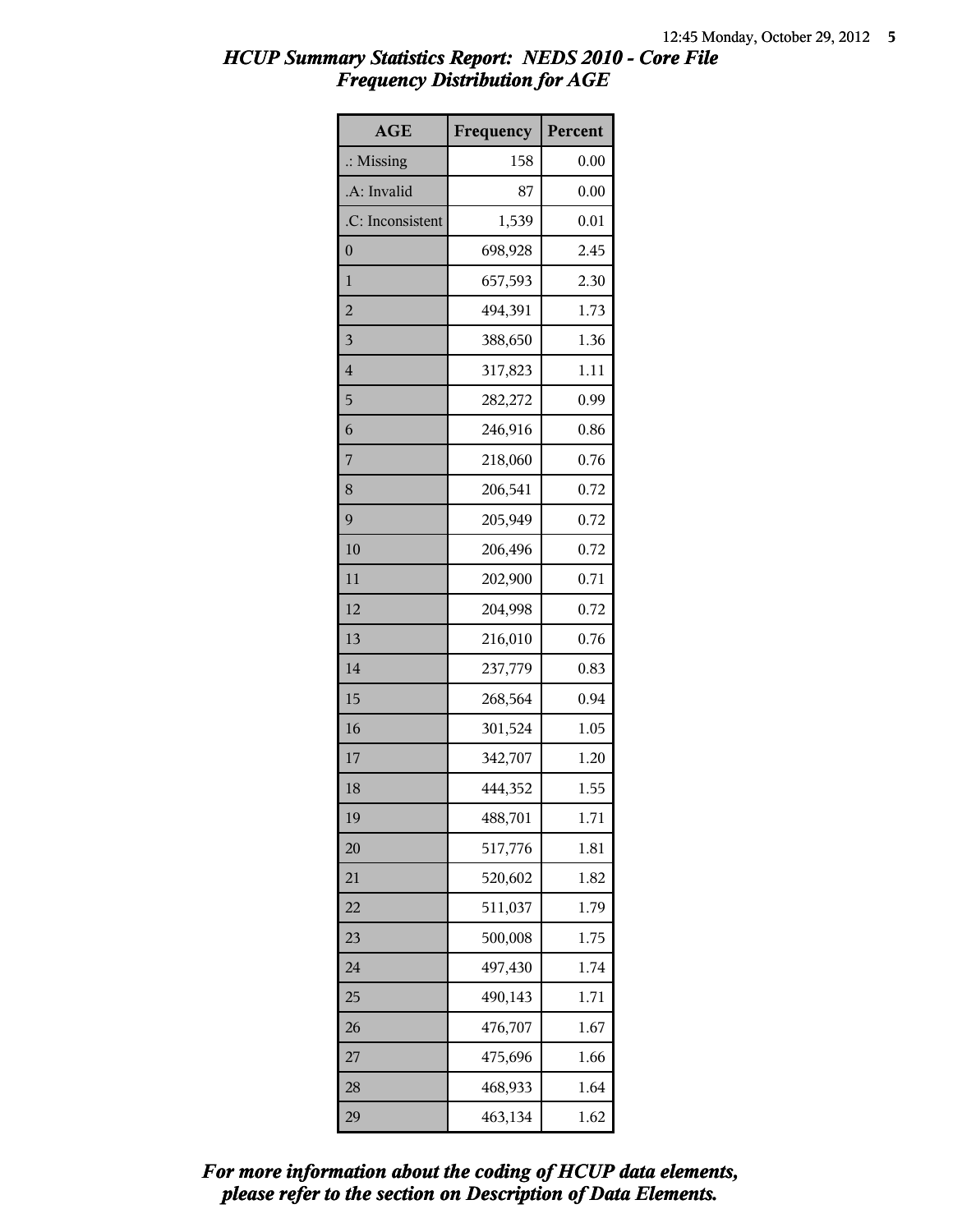| <b>AGE</b> | Frequency | Percent |
|------------|-----------|---------|
| 30         | 451,321   | 1.58    |
| 31         | 429,652   | 1.50    |
| 32         | 409,165   | 1.43    |
| 33         | 393,361   | 1.38    |
| 34         | 370,560   | 1.30    |
| 35         | 366,143   | 1.28    |
| 36         | 357,198   | 1.25    |
| 37         | 360,052   | 1.26    |
| 38         | 370,451   | 1.30    |
| 39         | 390,285   | 1.37    |
| 40         | 380,292   | 1.33    |
| 41         | 365,708   | 1.28    |
| 42         | 359,546   | 1.26    |
| 43         | 362,486   | 1.27    |
| 44         | 372,546   | 1.30    |
| 45         | 384,674   | 1.35    |
| 46         | 394,056   | 1.38    |
| 47         | 391,958   | 1.37    |
| 48         | 389,084   | 1.36    |
| 49         | 389,382   | 1.36    |
| 50         | 383,243   | 1.34    |
| 51         | 370,568   | 1.30    |
| 52         | 361,639   | 1.27    |
| 53         | 352,017   | 1.23    |
| 54         | 334,575   | 1.17    |
| 55         | 319,766   | 1.12    |
| 56         | 303,079   | 1.06    |
| 57         | 289,661   | 1.01    |
| 58         | 277,886   | 0.97    |
| 59         | 263,630   | 0.92    |
| 60         | 256,138   | 0.90    |
| 61         | 251,879   | 0.88    |
| 62         | 250,458   | 0.88    |

*please refer to the section on Description of Data Elements. For more information about the coding of HCUP data elements,*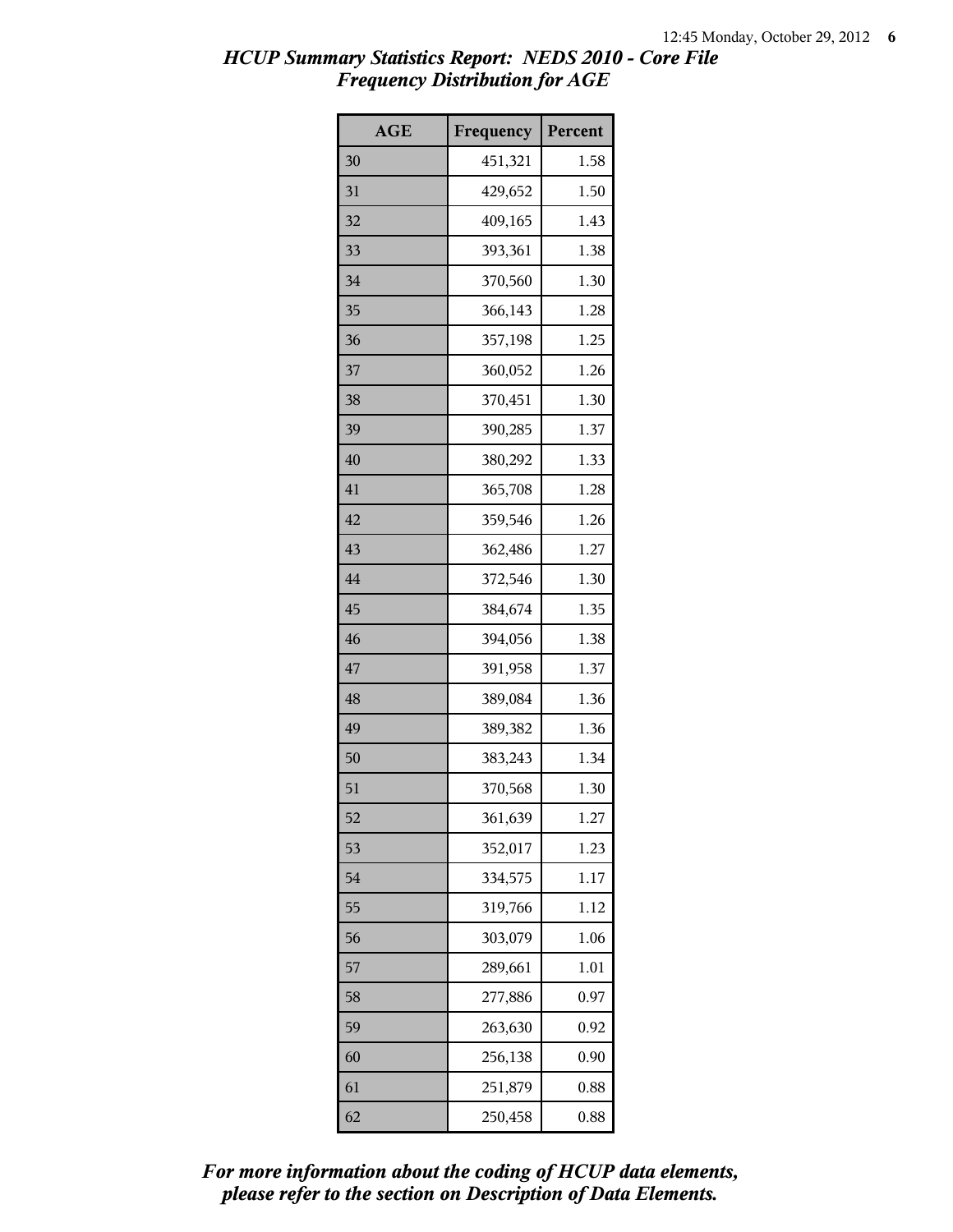| <b>AGE</b> | Frequency | Percent |
|------------|-----------|---------|
| 63         | 252,943   | 0.88    |
| 64         | 206,395   | 0.72    |
| 65         | 212,282   | 0.74    |
| 66         | 213,919   | 0.75    |
| 67         | 221,907   | 0.78    |
| 68         | 203,517   | 0.71    |
| 69         | 194,609   | 0.68    |
| 70         | 189,028   | 0.66    |
| 71         | 186,842   | 0.65    |
| 72         | 185,678   | 0.65    |
| 73         | 179,852   | 0.63    |
| 74         | 180,791   | 0.63    |
| 75         | 181,817   | 0.64    |
| 76         | 174,731   | 0.61    |
| 77         | 177,354   | 0.62    |
| 78         | 179,894   | 0.63    |
| 79         | 180,960   | 0.63    |
| 80         | 181,361   | 0.63    |
| 81         | 177,242   | 0.62    |
| 82         | 178,174   | 0.62    |
| 83         | 174,508   | 0.61    |
| 84         | 166,941   | 0.58    |
| 85         | 162,295   | 0.57    |
| 86         | 151,886   | 0.53    |
| 87         | 138,667   | 0.49    |
| 88         | 128,867   | 0.45    |
| 89         | 113,664   | 0.40    |
| 90         | 95,694    | 0.33    |
| 91         | 76,728    | 0.27    |
| 92         | 65,323    | 0.23    |
| 93         | 51,489    | 0.18    |
| 94         | 39,775    | 0.14    |
| 95         | 31,384    | 0.11    |

*please refer to the section on Description of Data Elements. For more information about the coding of HCUP data elements,*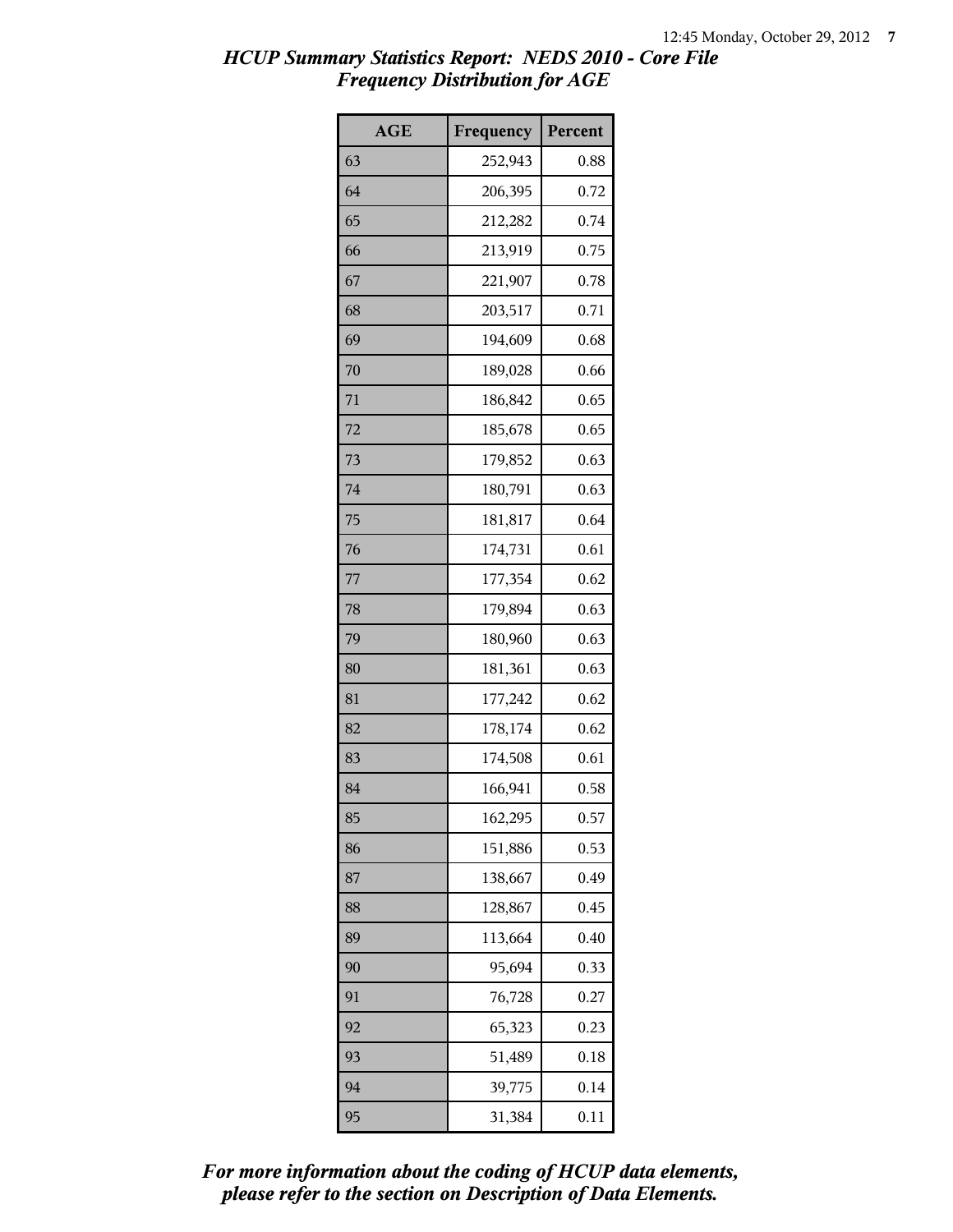| <b>AGE</b>   | Frequency | Percent |
|--------------|-----------|---------|
| 96           | 23,316    | 0.08    |
| 97           | 16,285    | 0.06    |
| 98           | 11,298    | 0.04    |
| 99           | 8,080     | 0.03    |
| 100          | 4,688     | 0.02    |
| 101          | 2,873     | 0.01    |
| 102          | 1,704     | 0.01    |
| 103          | 1,005     | 0.00    |
| 104          | 534       | 0.00    |
| 105          | 309       | 0.00    |
| 106          | 144       | 0.00    |
| 107          | 76        | 0.00    |
| 108          | 56        | 0.00    |
| 109          | 280       | 0.00    |
| 110 or older | 273       | 0.00    |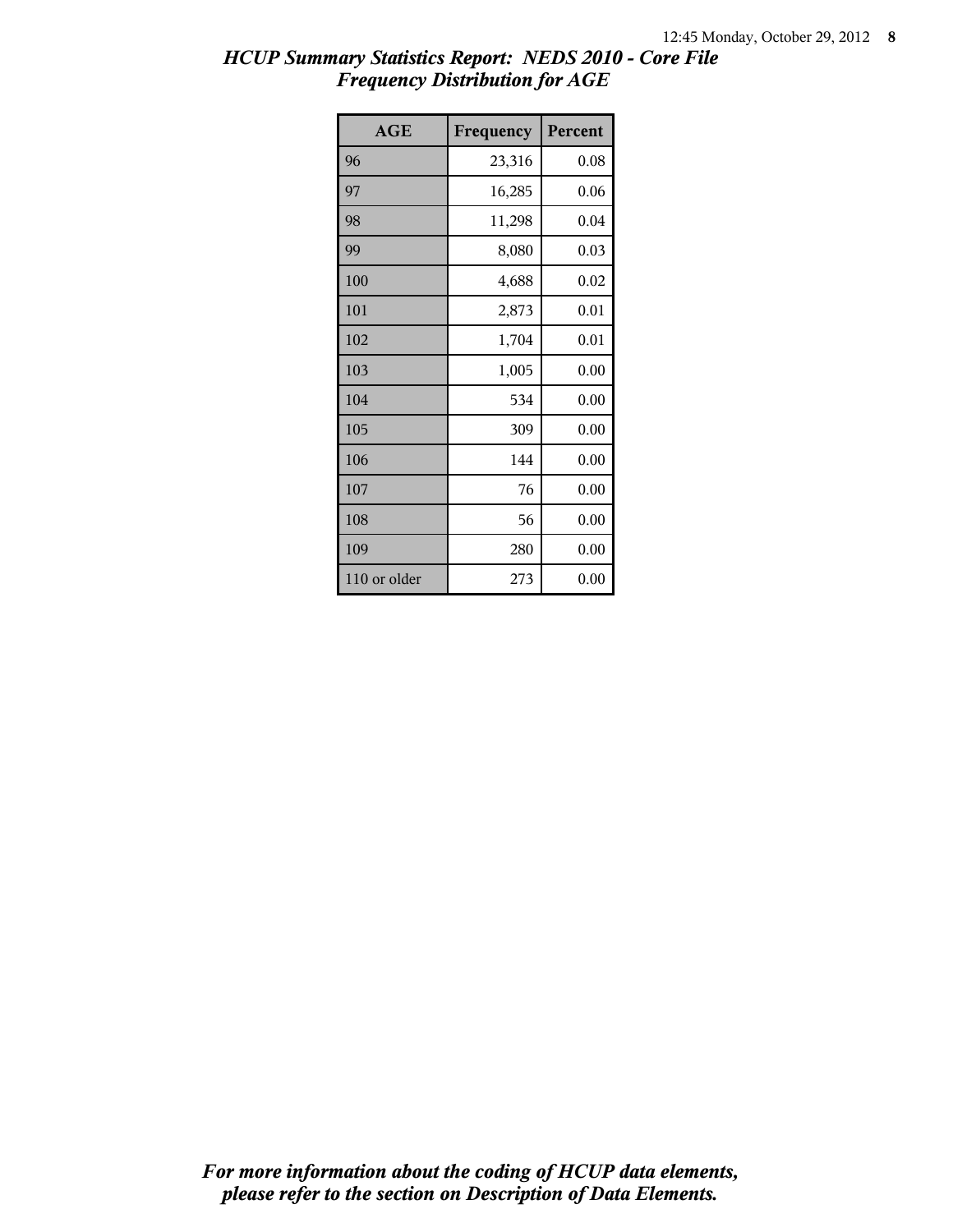| <b>AMONTH</b>        | Frequency | Percent |
|----------------------|-----------|---------|
| $\therefore$ Missing | 4,489,864 | 15.71   |
| 1: January           | 1,977,634 | 6.92    |
| 2: February          | 1,824,448 | 6.38    |
| 3: March             | 2,041,734 | 7.14    |
| 4: April             | 1,984,235 | 6.94    |
| 5: May               | 2,111,381 | 7.39    |
| 6: June              | 2,045,554 | 7.16    |
| $7:$ July            | 2,094,182 | 7.33    |
| 8: August            | 2,076,968 | 7.27    |
| 9: September         | 2,020,600 | 7.07    |
| 10: October          | 2,017,148 | 7.06    |
| 11: November         | 1,931,291 | 6.76    |
| 12: December         | 1,969,262 | 6.89    |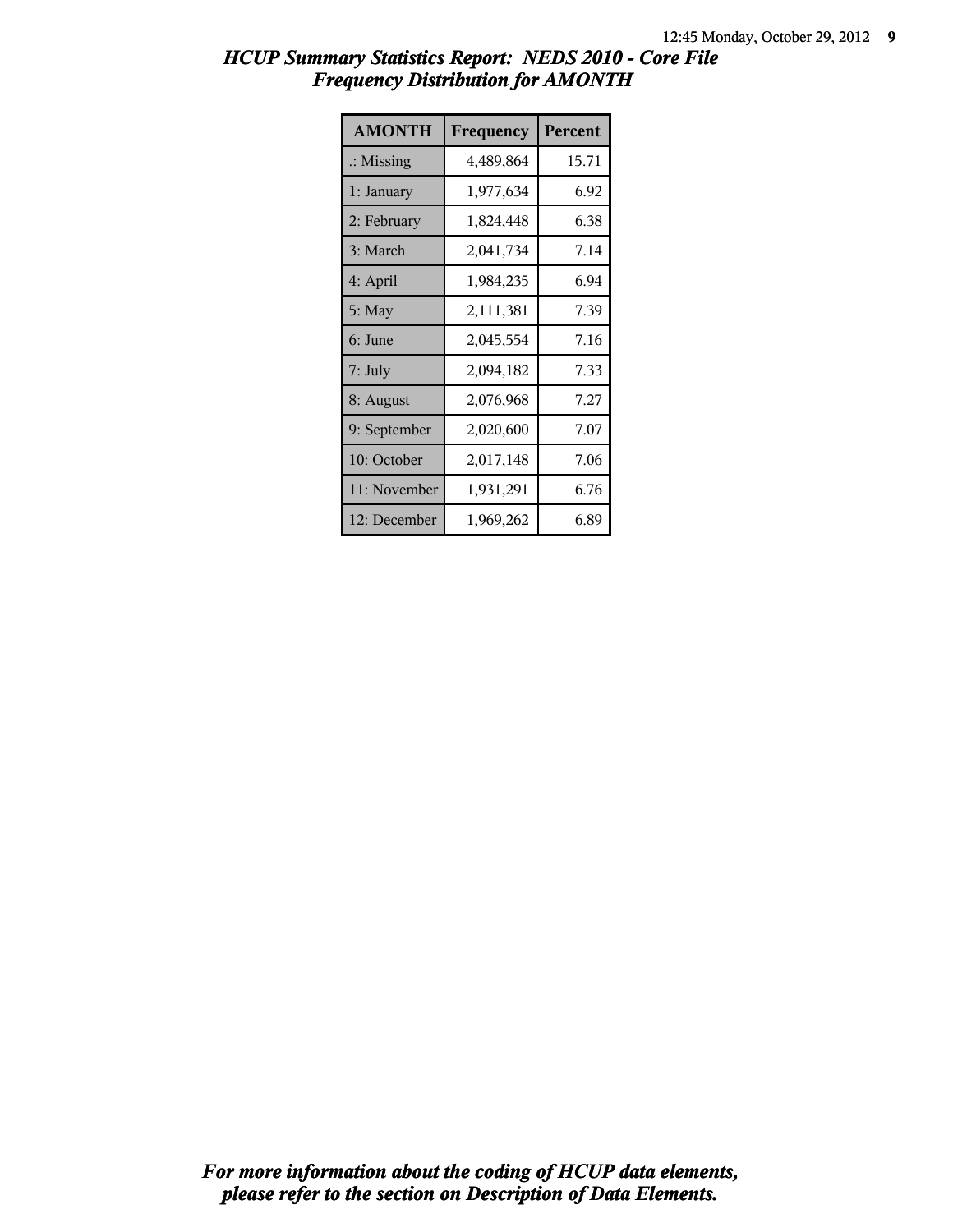| <b>AWEEKEND</b>      | Frequency  | Percent |
|----------------------|------------|---------|
| $\therefore$ Missing | 35,506     | 0.12    |
| 0: Monday-Friday     | 20,397,665 | 71.36   |
| 1: Saturday-Sunday   | 8,151,130  | 28.52   |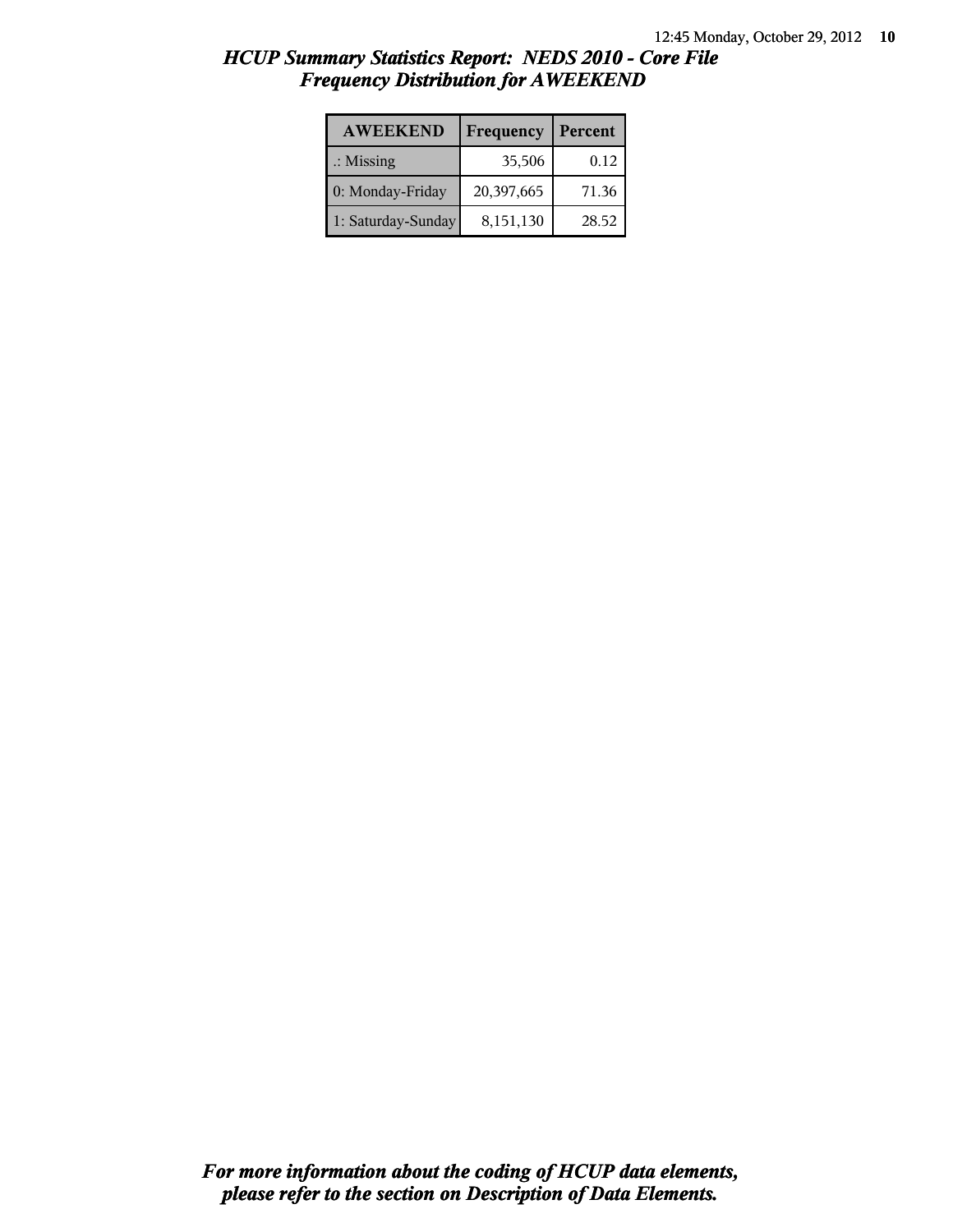| <b>CHRON1</b>            | Frequency  | Percent |
|--------------------------|------------|---------|
| $\therefore$ Missing     | 5,184      | 0.02    |
| .A: Invalid code         | 3,526      | 0.01    |
| .C: Inconsistent code    | 151        | 0.00    |
| 0: Non-chronic condition | 23,742,567 | 83.06   |
| 1: Chronic condition     | 4,832,873  | 16.91   |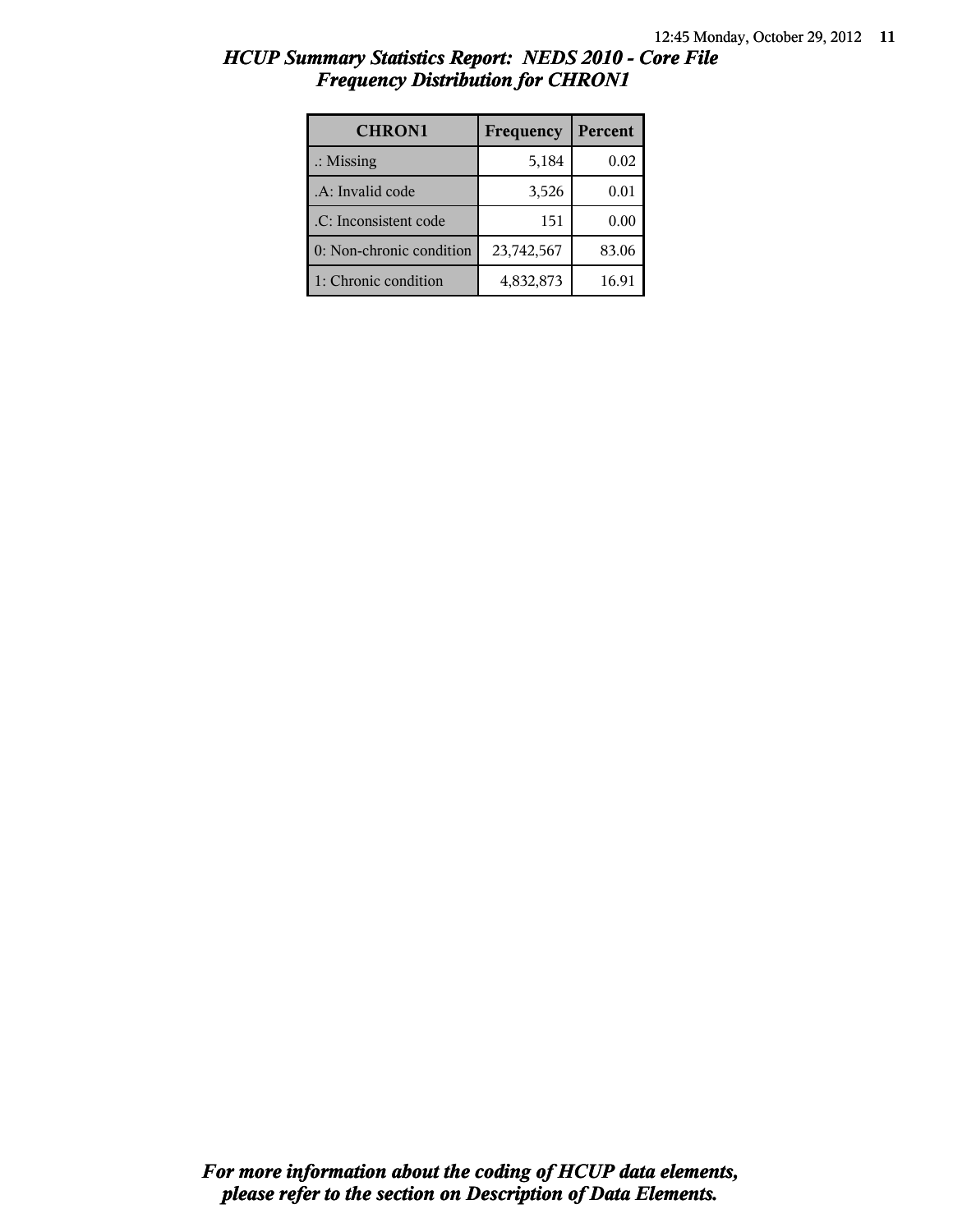| <b>DIED VISIT</b>       | Frequency  | Percent |
|-------------------------|------------|---------|
| $\therefore$ Missing    | 85,715     | 0.30    |
| 0: Did not die          | 28,337,777 | 99.14   |
| 1: Died in the ED       | 44,418     | 0.16    |
| 2: Died in the hospital | 116,391    | 0.41    |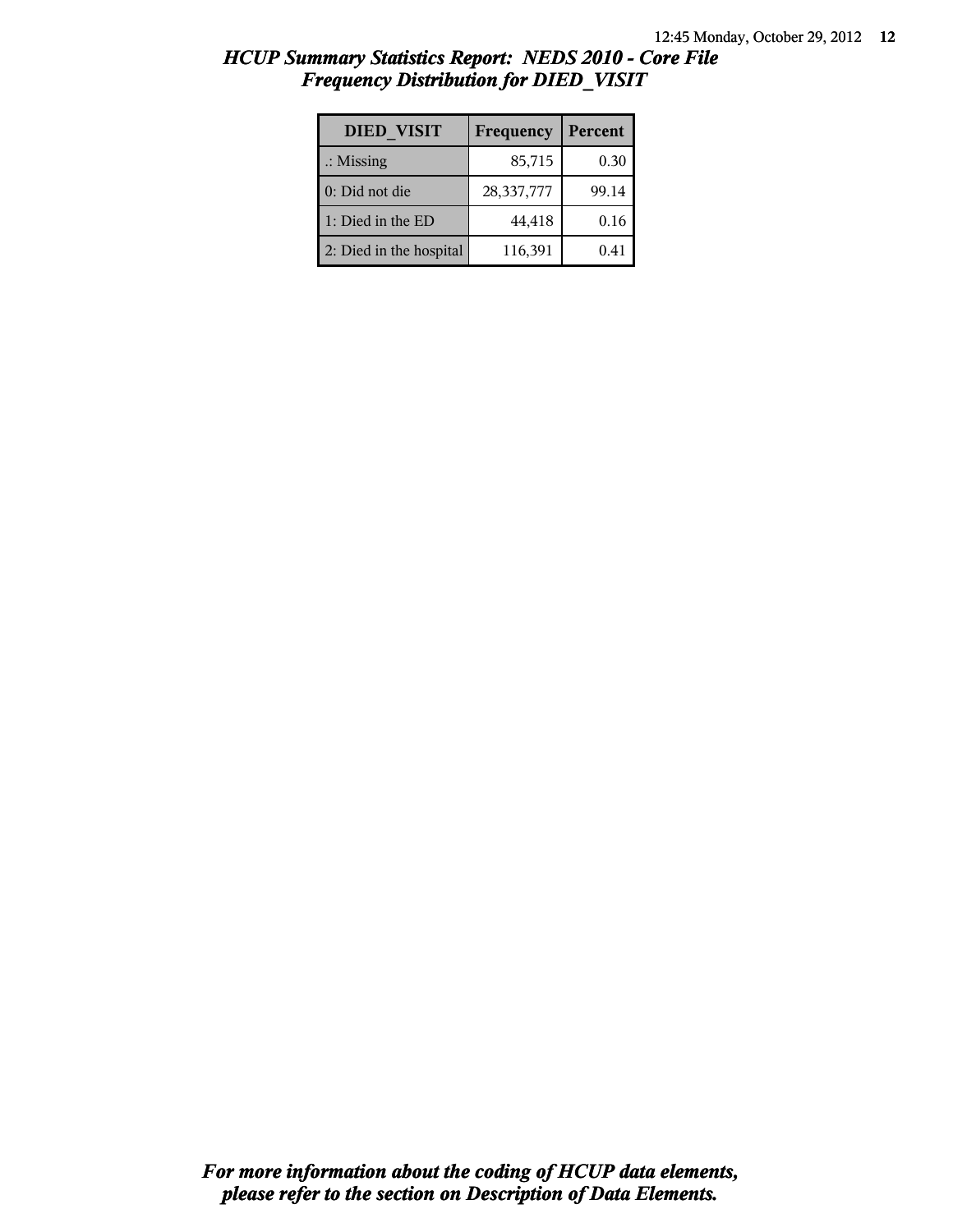|           | <b>DISCWT</b> Frequency | Percent |
|-----------|-------------------------|---------|
| Non-blank | 28,584,301              | 100.00  |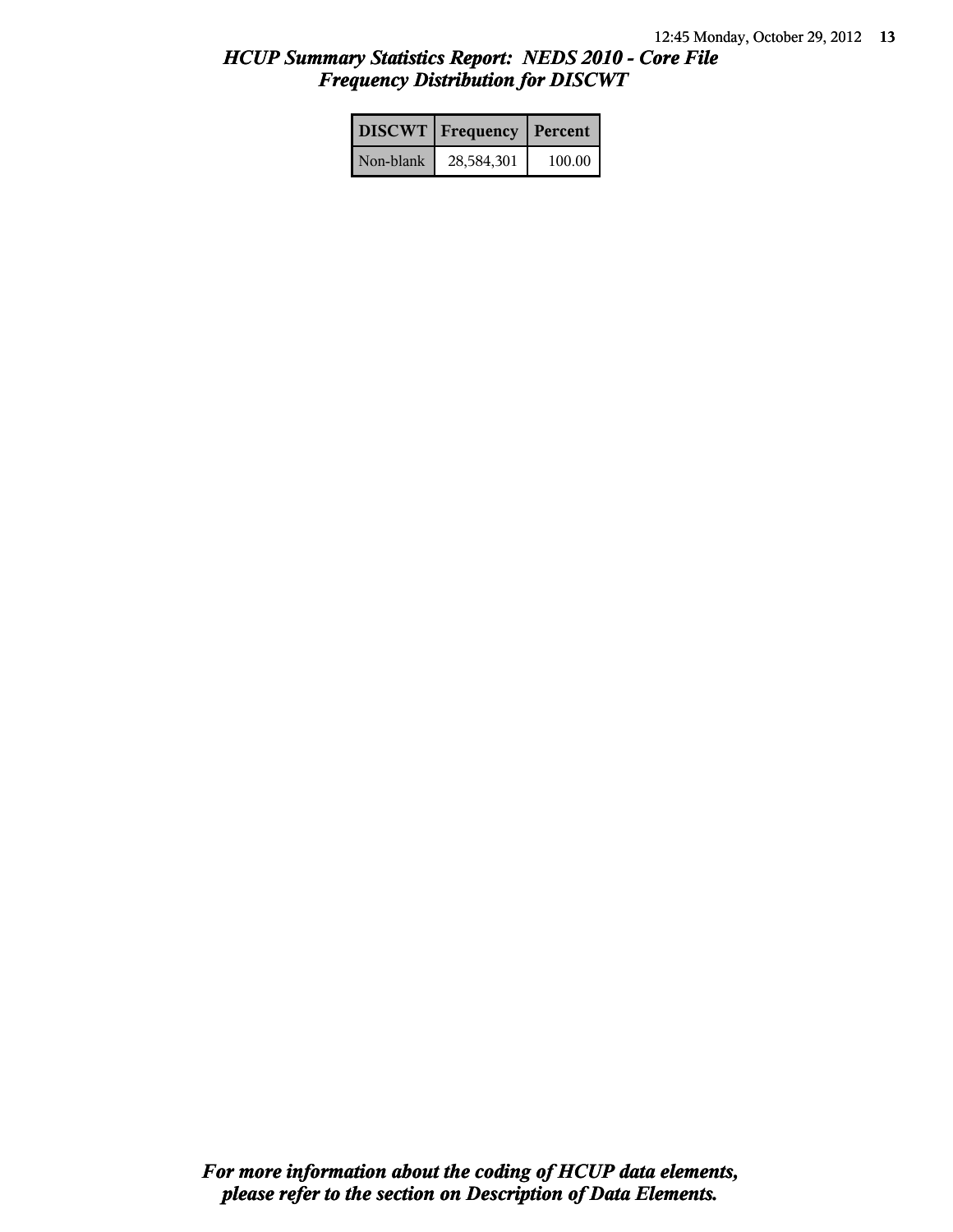| DISP ED                                                | Frequency  | Percent |
|--------------------------------------------------------|------------|---------|
| 1: Routine                                             | 22,976,439 | 80.38   |
| 2: Transfer: short-term hospital                       | 413,496    | 1.45    |
| 5: Transfer: other type of facility                    | 284,740    | 1.00    |
| 6: Home health care                                    | 20,927     | 0.07    |
| 7: Against medical advice                              | 375,260    | 1.31    |
| 9: Admitted as an inpatient to this hospital           | 4,391,636  | 15.36   |
| 20: Died in ED                                         | 44,418     | 0.16    |
| 21: Discharged/transferred to court/law enforcement    | 3,631      | 0.01    |
| 98: Not admitted to this hospital, destination unknown | 73,592     | 0.26    |
| 99: Discharged alive, destination unknown              | 162        | 0.00    |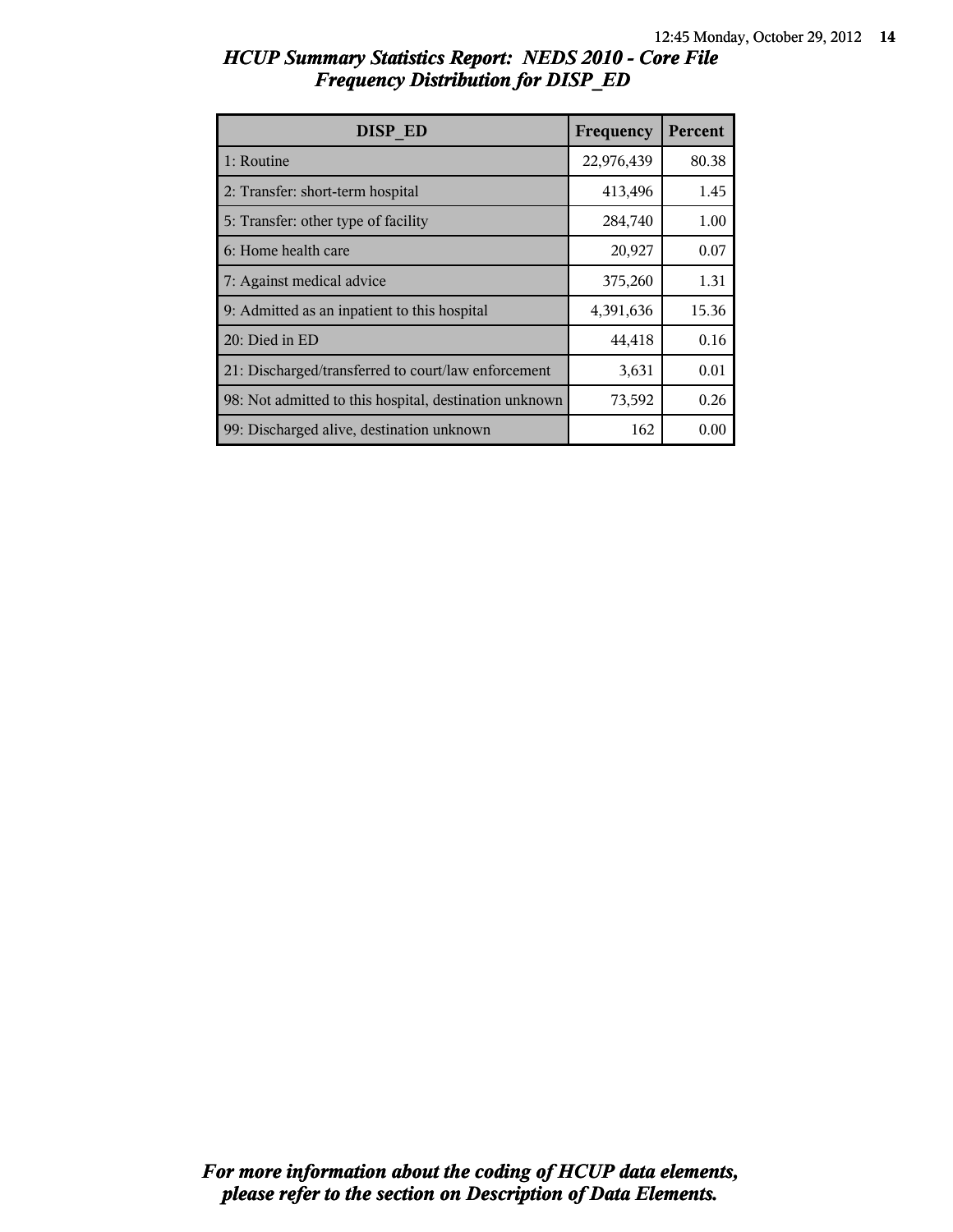| <b>DQTR</b>          | Frequency | Percent |
|----------------------|-----------|---------|
| $\therefore$ Missing | 47,968    | 0.17    |
| 1: First quarter     | 6,944,065 | 24.29   |
| 2: Second quarter    | 7,268,185 | 25.43   |
| 3: Third quarter     | 7,293,856 | 25.52   |
| 4: Fourth quarter    | 7,030,227 | 24.59   |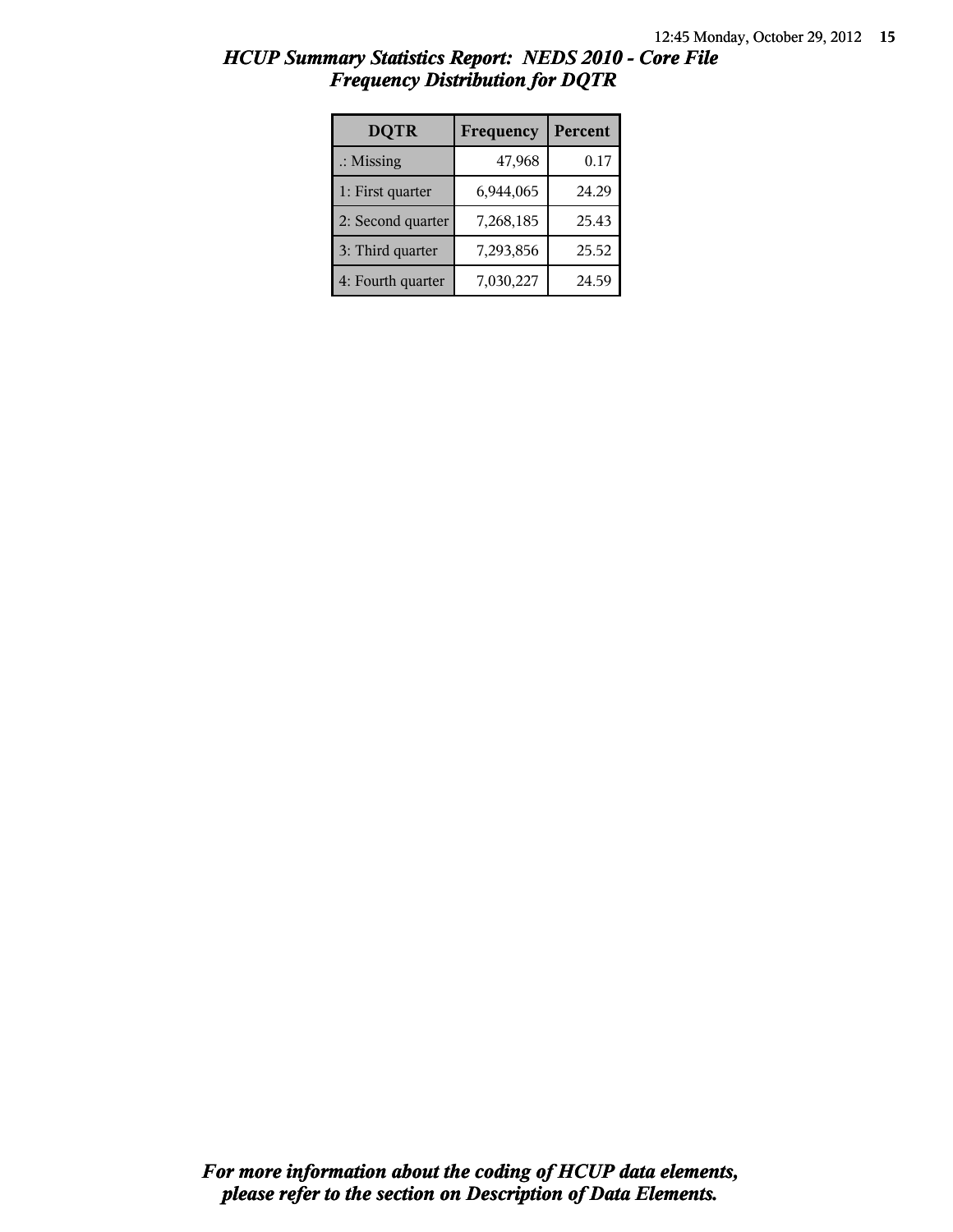| HCUP Summary Statistics Report: NEDS 2010 - Core File |  |
|-------------------------------------------------------|--|
| <b>Frequency Distribution for DX1</b>                 |  |

| DX1                    | Frequency  | Percent |
|------------------------|------------|---------|
| <b>Blank</b>           | 5,184      | 0.02    |
| Valid DX               | 28,575,440 | 99.97   |
| Inconsistent DX (incn) | 151        | 0.00    |
| Invalid DX (invl)      | 3,526      | 0.01    |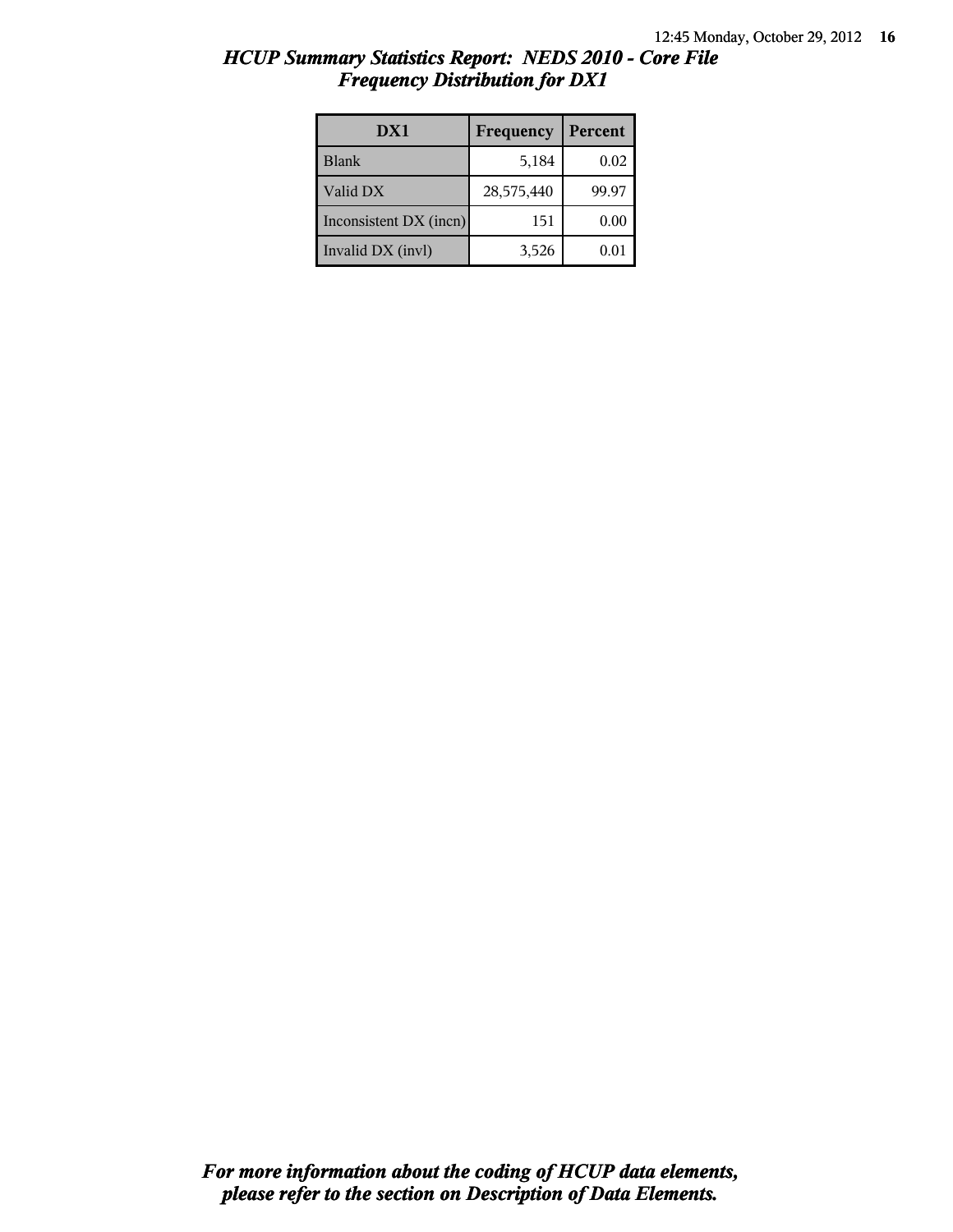| DXCCS1                                                    | Frequency | Percent  |
|-----------------------------------------------------------|-----------|----------|
| $\therefore$ Missing                                      | 5,184     | 0.02     |
| A: Invalid diagnosis                                      | 3,526     | 0.01     |
| C: Inconsistent                                           | 151       | 0.00     |
| 1: Tuberculosis                                           | 1,181     | 0.00     |
| 2: Septicemia (except in labor)                           | 183,398   | 0.64     |
| 3: Bacterial infection; unspecified site                  | 10,437    | 0.04     |
| 4: Mycoses                                                | 72,729    | 0.25     |
| 5: HIV infection                                          | 12,628    | 0.04     |
| 6: Hepatitis                                              | 10,971    | 0.04     |
| 7: Viral infection                                        | 294,696   | 1.03     |
| 8: Other infections; including parasitic                  | 47,356    | 0.17     |
| 9: Sexually transmitted infections (not HIV or hepatitis) | 10,206    | 0.04     |
| 10: Immunizations and screening for infectious disease    | 33,848    | 0.12     |
| 11: Cancer of head and neck                               | 2,252     | 0.01     |
| 12: Cancer of esophagus                                   | 1,526     | 0.01     |
| 13: Cancer of stomach                                     | 2,440     | 0.01     |
| 14: Cancer of colon                                       | 7,579     | 0.03     |
| 15: Cancer of rectum and anus                             | 2,479     | 0.01     |
| 16: Cancer of liver and intrahepatic bile duct            | 2,711     | 0.01     |
| 17: Cancer of pancreas                                    | 4,295     | 0.02     |
| 18: Cancer of other GI organs; peritoneum                 | 1,823     | 0.01     |
| 19: Cancer of bronchus; lung                              | 17,841    | 0.06     |
| 20: Cancer; other respiratory and intrathoracic           | 174       | 0.00     |
| 21: Cancer of bone and connective tissue                  | 905       | 0.00     |
| 22: Melanomas of skin                                     | 278       | 0.00     |
| 23: Other non-epithelial cancer of skin                   | 545       | 0.00     |
| 24: Cancer of breast                                      | 2,380     | 0.01     |
| 25: Cancer of uterus                                      | 866       | 0.00     |
| 26: Cancer of cervix                                      | 800       | 0.00     |
| 27: Cancer of ovary                                       | 1,746     | 0.01     |
| 28: Cancer of other female genital organs                 | 237       | 0.00     |
| 29: Cancer of prostate                                    | 1,867     | 0.01     |
| 30: Cancer of testis                                      | 228       | $0.00\,$ |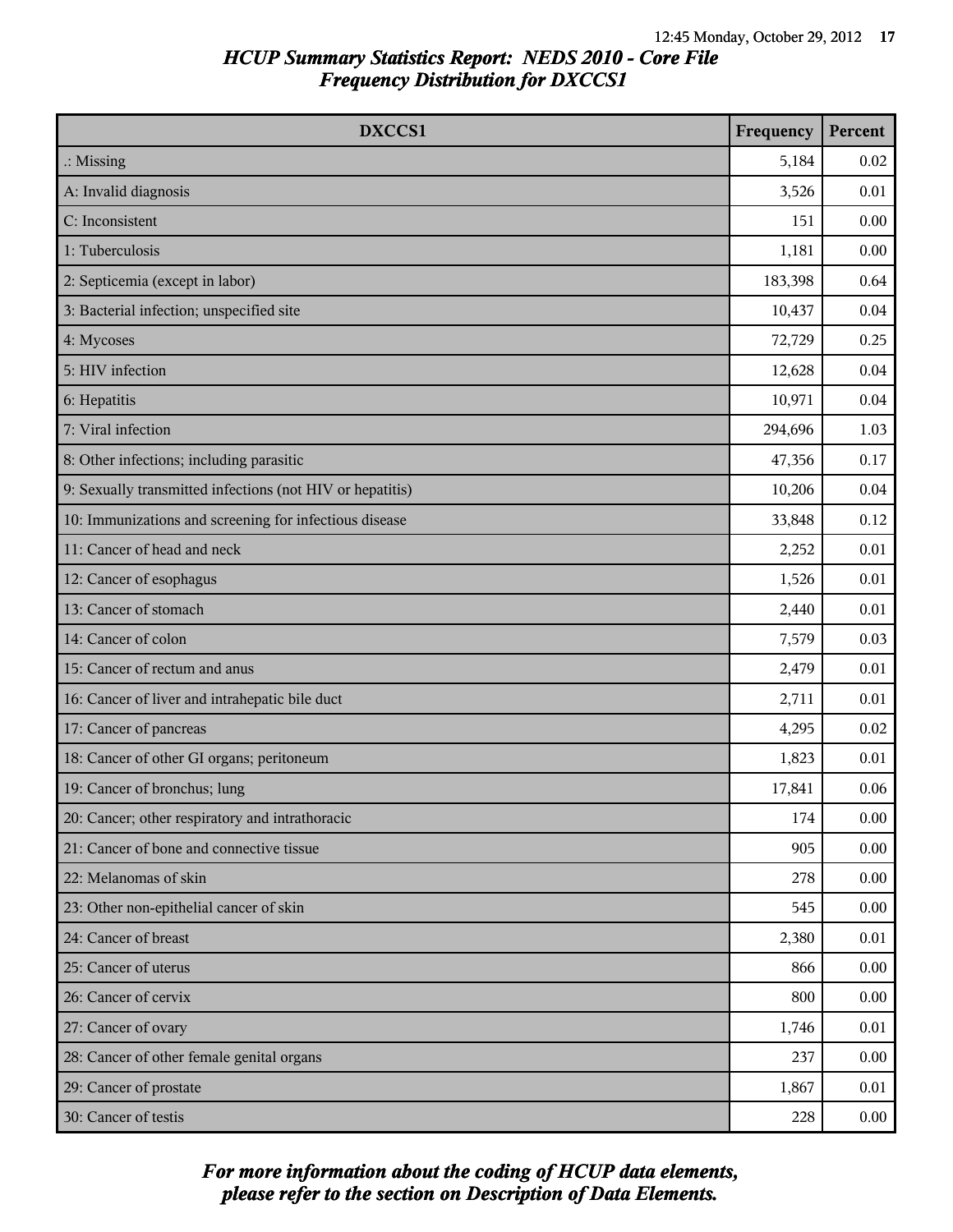| DXCCS1                                                    | Frequency | Percent |
|-----------------------------------------------------------|-----------|---------|
| 31: Cancer of other male genital organs                   | 50        | 0.00    |
| 32: Cancer of bladder                                     | 2,382     | 0.01    |
| 33: Cancer of kidney and renal pelvis                     | 1,514     | 0.01    |
| 34: Cancer of other urinary organs                        | 87        | 0.00    |
| 35: Cancer of brain and nervous system                    | 4,039     | 0.01    |
| 36: Cancer of thyroid                                     | 240       | 0.00    |
| 37: Hodgkin's disease                                     | 513       | 0.00    |
| 38: Non-Hodgkin's lymphoma                                | 4,947     | 0.02    |
| 39: Leukemias                                             | 5,216     | 0.02    |
| 40: Multiple myeloma                                      | 2,059     | 0.01    |
| 41: Cancer; other and unspecified primary                 | 812       | 0.00    |
| 42: Secondary malignancies                                | 26,383    | 0.09    |
| 43: Malignant neoplasm without specification of site      | 1,433     | 0.01    |
| 44: Neoplasms of unspecified nature or uncertain behavior | 7,093     | 0.02    |
| 45: Maintenance chemotherapy; radiotherapy                | 910       | 0.00    |
| 46: Benign neoplasm of uterus                             | 9,865     | 0.03    |
| 47: Other and unspecified benign neoplasm                 | 11,948    | 0.04    |
| 48: Thyroid disorders                                     | 9,261     | 0.03    |
| 49: Diabetes mellitus without complication                | 71,808    | 0.25    |
| 50: Diabetes mellitus with complications                  | 176,913   | 0.62    |
| 51: Other endocrine disorders                             | 20,267    | 0.07    |
| 52: Nutritional deficiencies                              | 1,956     | 0.01    |
| 53: Disorders of lipid metabolism                         | 1,055     | 0.00    |
| 54: Gout and other crystal arthropathies                  | 44,430    | 0.16    |
| 55: Fluid and electrolyte disorders                       | 204,802   | 0.72    |
| 56: Cystic fibrosis                                       | 627       | 0.00    |
| 57: Immunity disorders                                    | 289       | 0.00    |
| 58: Other nutritional; endocrine; and metabolic disorders | 17,927    | 0.06    |
| 59: Deficiency and other anemia                           | 62,601    | 0.22    |
| 60: Acute posthemorrhagic anemia                          | 5,745     | 0.02    |
| 61: Sickle cell anemia                                    | 43,308    | 0.15    |
| 62: Coagulation and hemorrhagic disorders                 | 14,534    | 0.05    |
| 63: Diseases of white blood cells                         | 13,492    | 0.05    |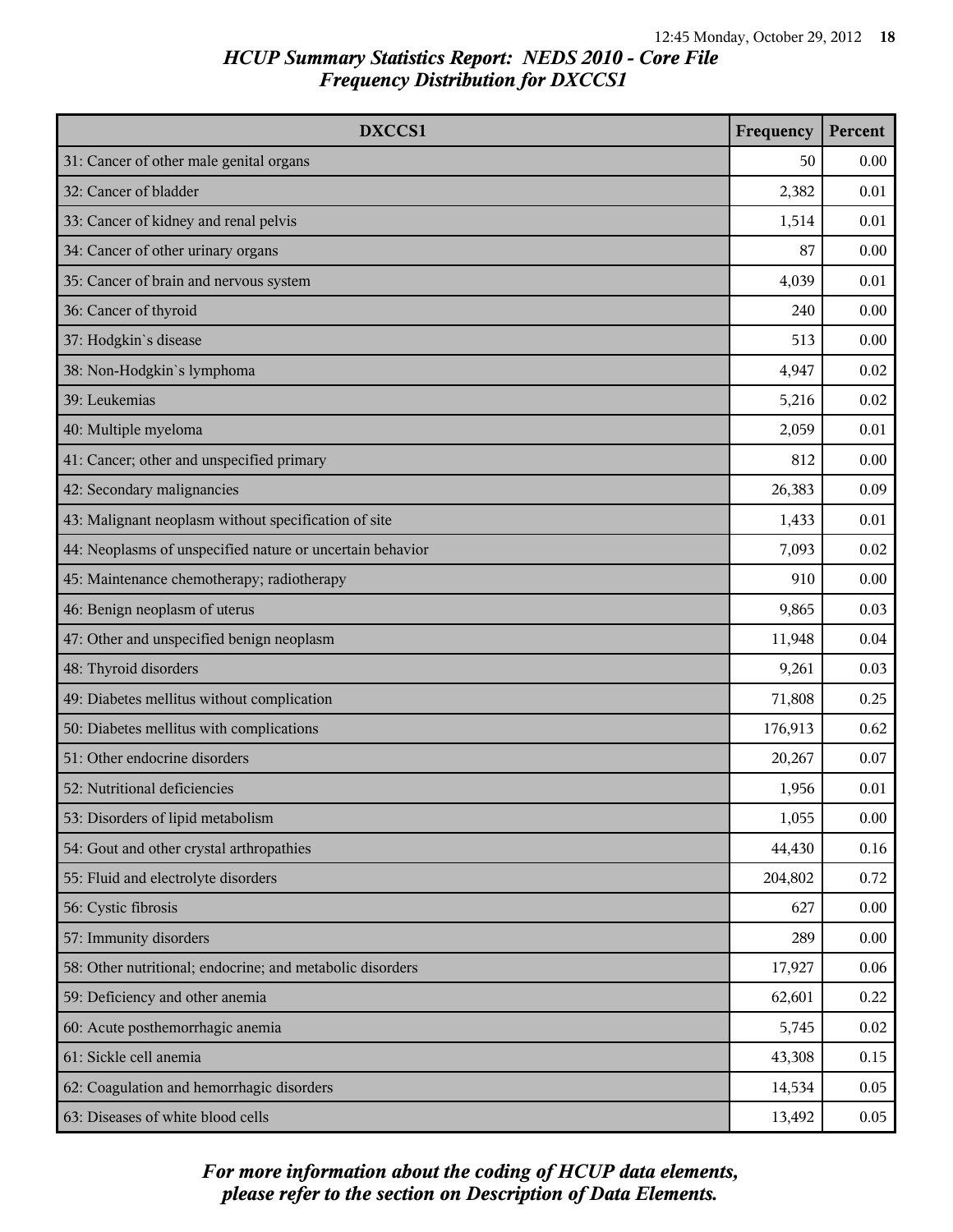| DXCCS1                                                                                                                    | Frequency | Percent |
|---------------------------------------------------------------------------------------------------------------------------|-----------|---------|
| 64: Other hematologic conditions                                                                                          | 1,092     | 0.00    |
| 76: Meningitis (except that caused by tuberculosis or sexually transmitted disease)                                       | 9,399     | 0.03    |
| 77: Encephalitis (except that caused by tuberculosis or sexually transmitted disease)                                     | 1,635     | 0.01    |
| 78: Other CNS infection and poliomyelitis                                                                                 | 1,395     | 0.00    |
| 79: Parkinson's disease                                                                                                   | 3,161     | 0.01    |
| 80: Multiple sclerosis                                                                                                    | 6,561     | 0.02    |
| 81: Other hereditary and degenerative nervous system conditions                                                           | 15,935    | 0.06    |
| 82: Paralysis                                                                                                             | 2,793     | 0.01    |
| 83: Epilepsy; convulsions                                                                                                 | 242,096   | 0.85    |
| 84: Headache; including migraine                                                                                          | 688,323   | 2.41    |
| 85: Coma; stupor; and brain damage                                                                                        | 20,292    | 0.07    |
| 86: Cataract                                                                                                              | 908       | 0.00    |
| 87: Retinal detachments; defects; vascular occlusion; and retinopathy                                                     | 3,791     | 0.01    |
| 88: Glaucoma                                                                                                              | 2,246     | 0.01    |
| 89: Blindness and vision defects                                                                                          | 21,500    | 0.08    |
| 90: Inflammation; infection of eye (except that caused by tuberculosis or sexually transmitteddisease)                    | 187,077   | 0.65    |
| 91: Other eye disorders                                                                                                   | 70,015    | 0.24    |
| 92: Otitis media and related conditions                                                                                   | 420,286   | 1.47    |
| 93: Conditions associated with dizziness or vertigo                                                                       | 244,281   | 0.85    |
| 94: Other ear and sense organ disorders                                                                                   | 158,603   | 0.55    |
| 95: Other nervous system disorders                                                                                        | 335,329   | 1.17    |
| 96: Heart valve disorders                                                                                                 | 6,079     | 0.02    |
| 97: Peri-; endo-; and myocarditis; cardiomyopathy (except that caused by tuberculosis or sexually<br>transmitted disease) | 14,071    | 0.05    |
| 98: Essential hypertension                                                                                                | 162,499   | 0.57    |
| 99: Hypertension with complications and secondary hypertension                                                            | 59,149    | 0.21    |
| 100: Acute myocardial infarction                                                                                          | 118,497   | 0.41    |
| 101: Coronary atherosclerosis and other heart disease                                                                     | 110,087   | 0.39    |
| 102: Nonspecific chest pain                                                                                               | 965,591   | 3.38    |
| 103: Pulmonary heart disease                                                                                              | 37,377    | 0.13    |
| 104: Other and ill-defined heart disease                                                                                  | 2,123     | 0.01    |
| 105: Conduction disorders                                                                                                 | 11,145    | 0.04    |
| 106: Cardiac dysrhythmias                                                                                                 | 312,310   | 1.09    |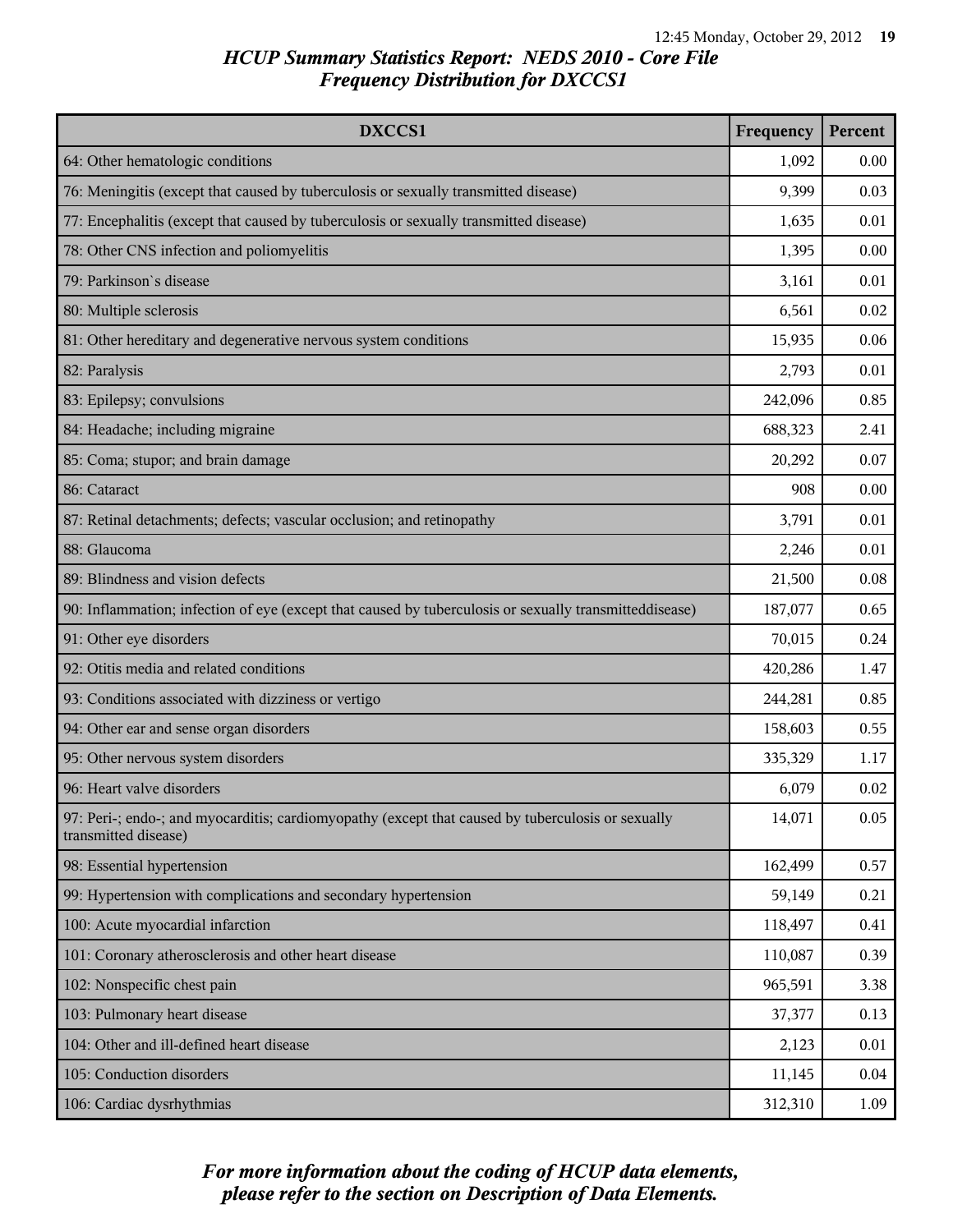| DXCCS1                                                                              | Frequency | Percent |
|-------------------------------------------------------------------------------------|-----------|---------|
| 107: Cardiac arrest and ventricular fibrillation                                    | 37,492    | 0.13    |
| 108: Congestive heart failure; nonhypertensive                                      | 215,649   | 0.75    |
| 109: Acute cerebrovascular disease                                                  | 133,051   | 0.47    |
| 110: Occlusion or stenosis of precerebral arteries                                  | 4,983     | 0.02    |
| 111: Other and ill-defined cerebrovascular disease                                  | 4,733     | 0.02    |
| 112: Transient cerebral ischemia                                                    | 61,814    | 0.22    |
| 113: Late effects of cerebrovascular disease                                        | 4,619     | 0.02    |
| 114: Peripheral and visceral atherosclerosis                                        | 21,215    | 0.07    |
| 115: Aortic; peripheral; and visceral artery aneurysms                              | 9,093     | 0.03    |
| 116: Aortic and peripheral arterial embolism or thrombosis                          | 4,930     | 0.02    |
| 117: Other circulatory disease                                                      | 59,131    | 0.21    |
| 118: Phlebitis; thrombophlebitis and thromboembolism                                | 57,683    | 0.20    |
| 119: Varicose veins of lower extremity                                              | 7,257     | 0.03    |
| 120: Hemorrhoids                                                                    | 43,483    | 0.15    |
| 121: Other diseases of veins and lymphatics                                         | 13,046    | 0.05    |
| 122: Pneumonia (except that caused by tuberculosis or sexually transmitted disease) | 377,474   | 1.32    |
| 123: Influenza                                                                      | 32,659    | 0.11    |
| 124: Acute and chronic tonsillitis                                                  | 84,348    | 0.30    |
| 125: Acute bronchitis                                                               | 336,367   | 1.18    |
| 126: Other upper respiratory infections                                             | 1,241,570 | 4.34    |
| 127: Chronic obstructive pulmonary disease and bronchiectasis                       | 425,899   | 1.49    |
| 128: Asthma                                                                         | 429,883   | 1.50    |
| 129: Aspiration pneumonitis; food/vomitus                                           | 36,409    | 0.13    |
| 130: Pleurisy; pneumothorax; pulmonary collapse                                     | 49,365    | 0.17    |
| 131: Respiratory failure; insufficiency; arrest (adult)                             | 70,575    | 0.25    |
| 132: Lung disease due to external agents                                            | 2,473     | 0.01    |
| 133: Other lower respiratory disease                                                | 442,009   | 1.55    |
| 134: Other upper respiratory disease                                                | 185,831   | 0.65    |
| 135: Intestinal infection                                                           | 101,189   | 0.35    |
| 136: Disorders of teeth and jaw                                                     | 433,074   | 1.52    |
| 137: Diseases of mouth; excluding dental                                            | 47,941    | 0.17    |
| 138: Esophageal disorders                                                           | 90,887    | 0.32    |
| 139: Gastroduodenal ulcer (except hemorrhage)                                       | 15,826    | 0.06    |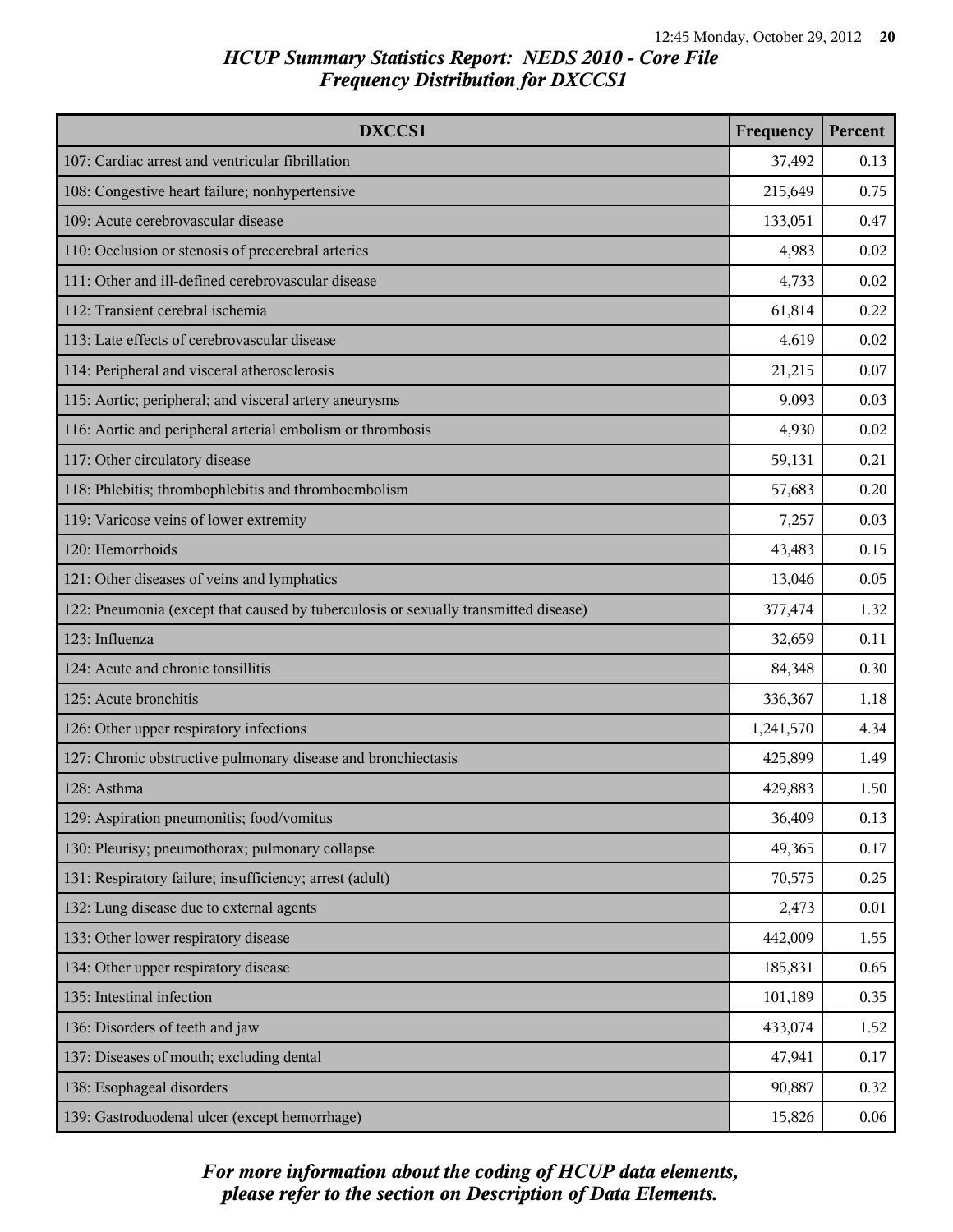| DXCCS1                                                 | Frequency | Percent |
|--------------------------------------------------------|-----------|---------|
| 140: Gastritis and duodenitis                          | 134,405   | 0.47    |
| 141: Other disorders of stomach and duodenum           | 31,863    | 0.11    |
| 142: Appendicitis and other appendiceal conditions     | 81,187    | 0.28    |
| 143: Abdominal hernia                                  | 57,483    | 0.20    |
| 144: Regional enteritis and ulcerative colitis         | 26,176    | 0.09    |
| 145: Intestinal obstruction without hernia             | 83,206    | 0.29    |
| 146: Diverticulosis and diverticulitis                 | 90,479    | 0.32    |
| 147: Anal and rectal conditions                        | 34,974    | 0.12    |
| 148: Peritonitis and intestinal abscess                | 5,552     | 0.02    |
| 149: Biliary tract disease                             | 149,165   | 0.52    |
| 151: Other liver diseases                              | 35,592    | 0.12    |
| 152: Pancreatic disorders (not diabetes)               | 87,091    | 0.30    |
| 153: Gastrointestinal hemorrhage                       | 139,133   | 0.49    |
| 154: Noninfectious gastroenteritis                     | 284,915   | 1.00    |
| 155: Other gastrointestinal disorders                  | 309,332   | 1.08    |
| 156: Nephritis; nephrosis; renal sclerosis             | 1,728     | 0.01    |
| 157: Acute and unspecified renal failure               | 82,665    | 0.29    |
| 158: Chronic renal failure                             | 11,228    | 0.04    |
| 159: Urinary tract infections                          | 699,982   | 2.45    |
| 160: Calculus of urinary tract                         | 274,850   | 0.96    |
| 161: Other diseases of kidney and ureters              | 13,555    | 0.05    |
| 162: Other diseases of bladder and urethra             | 6,054     | 0.02    |
| 163: Genitourinary symptoms and ill-defined conditions | 163,132   | 0.57    |
| 164: Hyperplasia of prostate                           | 8,527     | 0.03    |
| 165: Inflammatory conditions of male genital organs    | 46,296    | 0.16    |
| 166: Other male genital disorders                      | 39,083    | 0.14    |
| 167: Nonmalignant breast conditions                    | 31,872    | 0.11    |
| 168: Inflammatory diseases of female pelvic organs     | 108,619   | 0.38    |
| 169: Endometriosis                                     | 3,531     | 0.01    |
| 170: Prolapse of female genital organs                 | 2,283     | 0.01    |
| 171: Menstrual disorders                               | 81,018    | 0.28    |
| 172: Ovarian cyst                                      | 61,459    | 0.22    |
| 173: Menopausal disorders                              | 2,599     | 0.01    |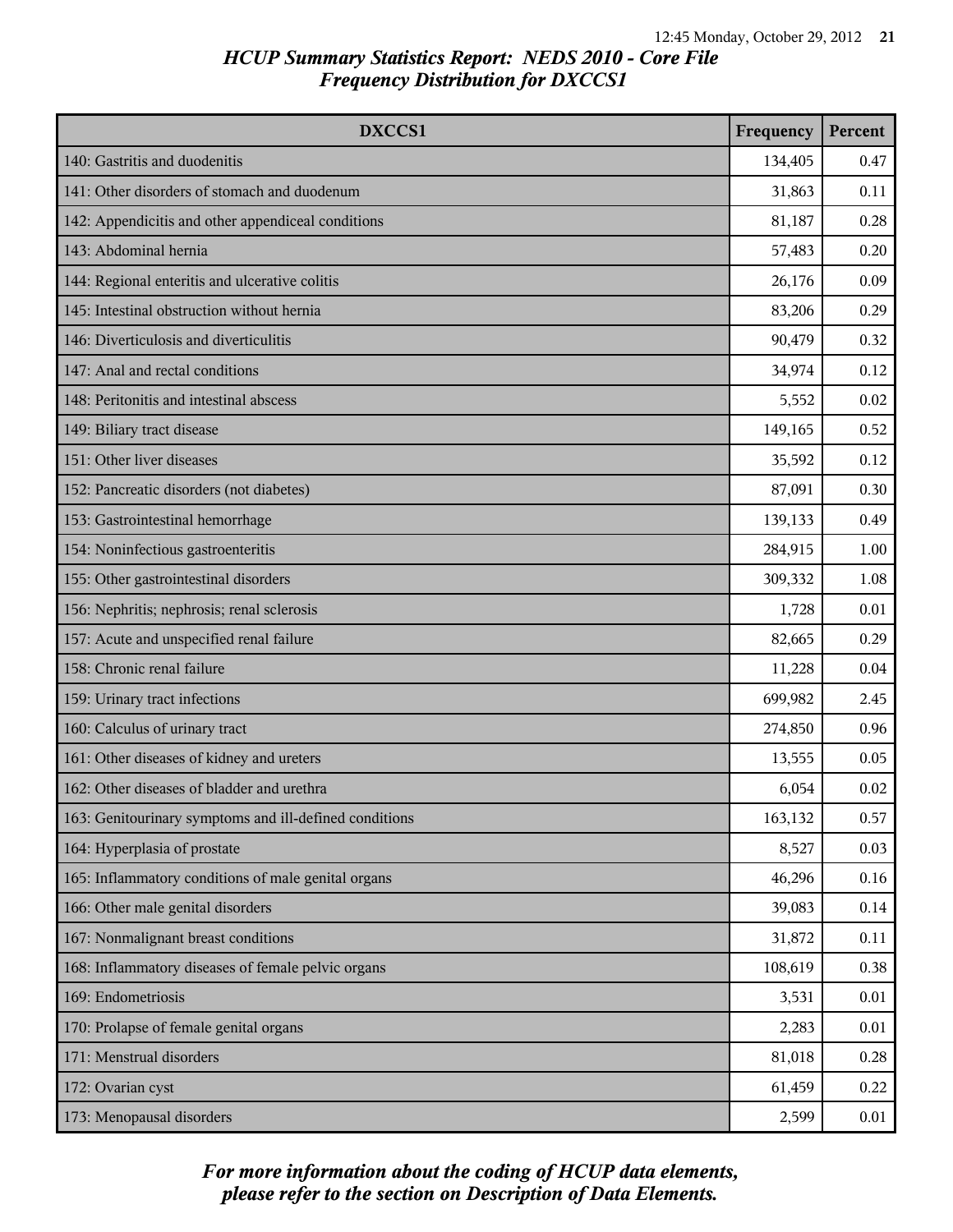| DXCCS1                                                                                                             | Frequency | Percent |
|--------------------------------------------------------------------------------------------------------------------|-----------|---------|
| 174: Female infertility                                                                                            | 103       | 0.00    |
| 175: Other female genital disorders                                                                                | 139,005   | 0.49    |
| 176: Contraceptive and procreative management                                                                      | 1,018     | 0.00    |
| 177: Spontaneous abortion                                                                                          | 37,264    | 0.13    |
| 178: Induced abortion                                                                                              | 8,086     | 0.03    |
| 179: Postabortion complications                                                                                    | 1,696     | 0.01    |
| 180: Ectopic pregnancy                                                                                             | 10,476    | 0.04    |
| 181: Other complications of pregnancy                                                                              | 389,473   | 1.36    |
| 182: Hemorrhage during pregnancy; abruptio placenta; placenta previa                                               | 131,058   | 0.46    |
| 183: Hypertension complicating pregnancy; childbirth and the puerperium                                            | 10,724    | 0.04    |
| 184: Early or threatened labor                                                                                     | 33,434    | 0.12    |
| 185: Prolonged pregnancy                                                                                           | 4,309     | 0.02    |
| 186: Diabetes or abnormal glucose tolerance complicating pregnancy; childbirth; or the puerperium                  | 3,669     | 0.01    |
| 187: Malposition; malpresentation                                                                                  | 2,073     | 0.01    |
| 188: Fetopelvic disproportion; obstruction                                                                         | 993       | 0.00    |
| 189: Previous C-section                                                                                            | 5,475     | 0.02    |
| 190: Fetal distress and abnormal forces of labor                                                                   | 5,435     | 0.02    |
| 191: Polyhydramnios and other problems of amniotic cavity                                                          | 7,646     | 0.03    |
| 192: Umbilical cord complication                                                                                   | 2,901     | 0.01    |
| 193: OB-related trauma to perineum and vulva                                                                       | 13,125    | 0.05    |
| 194: Forceps delivery                                                                                              | 249       | 0.00    |
| 195: Other complications of birth; puerperium affecting management of mother                                       | 47,855    | 0.17    |
| 196: Normal pregnancy and/or delivery                                                                              | 23,943    | 0.08    |
| 197: Skin and subcutaneous tissue infections                                                                       | 755,662   | 2.64    |
| 198: Other inflammatory condition of skin                                                                          | 34,308    | 0.12    |
| 199: Chronic ulcer of skin                                                                                         | 18,320    | 0.06    |
| 200: Other skin disorders                                                                                          | 195,691   | 0.68    |
| 201: Infective arthritis and osteomyelitis (except that caused by tuberculosis or sexually transmitted<br>disease) | 12,370    | 0.04    |
| 202: Rheumatoid arthritis and related disease                                                                      | 7,936     | 0.03    |
| 203: Osteoarthritis                                                                                                | 29,688    | 0.10    |
| 204: Other non-traumatic joint disorders                                                                           | 372,944   | 1.30    |
| 205: Spondylosis; intervertebral disc disorders; other back problems                                               | 818,879   | 2.86    |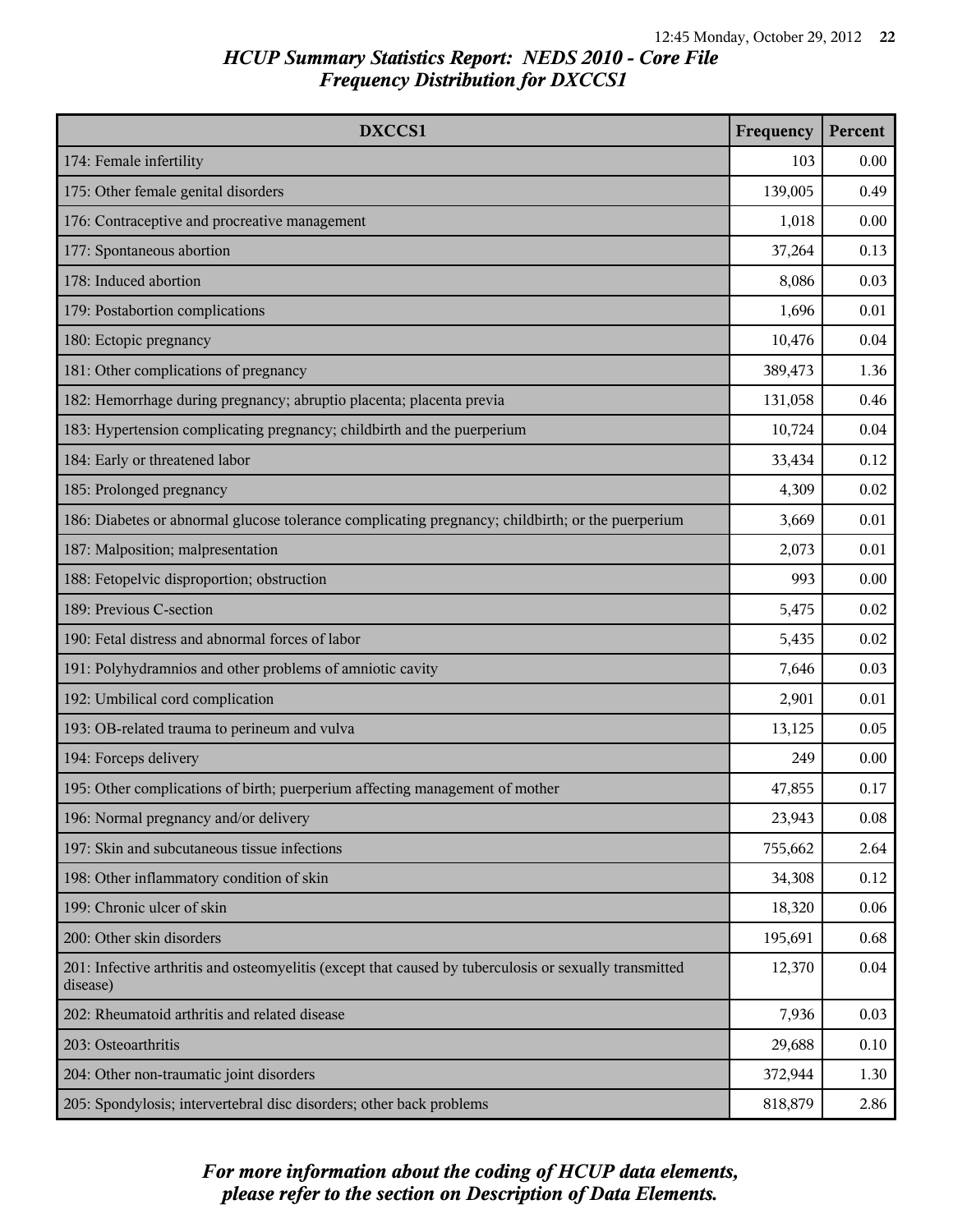| DXCCS1                                                               | Frequency | Percent |
|----------------------------------------------------------------------|-----------|---------|
| 206: Osteoporosis                                                    | 390       | 0.00    |
| 207: Pathological fracture                                           | 11,739    | 0.04    |
| 208: Acquired foot deformities                                       | 1,424     | 0.00    |
| 209: Other acquired deformities                                      | 3,039     | 0.01    |
| 210: Systemic lupus erythematosus and connective tissue disorders    | 6,136     | 0.02    |
| 211: Other connective tissue disease                                 | 463,101   | 1.62    |
| 212: Other bone disease and musculoskeletal deformities              | 43,613    | 0.15    |
| 213: Cardiac and circulatory congenital anomalies                    | 1,680     | 0.01    |
| 214: Digestive congenital anomalies                                  | 2,828     | 0.01    |
| 215: Genitourinary congenital anomalies                              | 1,927     | 0.01    |
| 216: Nervous system congenital anomalies                             | 504       | 0.00    |
| 217: Other congenital anomalies                                      | 3,365     | 0.01    |
| 218: Liveborn                                                        | 910       | 0.00    |
| 219: Short gestation; low birth weight; and fetal growth retardation | 86        | 0.00    |
| 220: Intrauterine hypoxia and birth asphyxia                         | 74        | 0.00    |
| 221: Respiratory distress syndrome                                   | 55        | 0.00    |
| 222: Hemolytic jaundice and perinatal jaundice                       | 6,037     | 0.02    |
| 223: Birth trauma                                                    | 184       | 0.00    |
| 224: Other perinatal conditions                                      | 36,866    | 0.13    |
| 225: Joint disorders and dislocations; trauma-related                | 115,321   | 0.40    |
| 226: Fracture of neck of femur (hip)                                 | 67,401    | 0.24    |
| 227: Spinal cord injury                                              | 3,208     | 0.01    |
| 228: Skull and face fractures                                        | 68,218    | 0.24    |
| 229: Fracture of upper limb                                          | 397,983   | 1.39    |
| 230: Fracture of lower limb                                          | 232,436   | 0.81    |
| 231: Other fractures                                                 | 117,650   | 0.41    |
| 232: Sprains and strains                                             | 1,380,330 | 4.83    |
| 233: Intracranial injury                                             | 155,496   | 0.54    |
| 234: Crushing injury or internal injury                              | 47,381    | 0.17    |
| 235: Open wounds of head; neck; and trunk                            | 545,742   | 1.91    |
| 236: Open wounds of extremities                                      | 693,765   | 2.43    |
| 237: Complication of device; implant or graft                        | 113,902   | 0.40    |
| 238: Complications of surgical procedures or medical care            | 148,297   | 0.52    |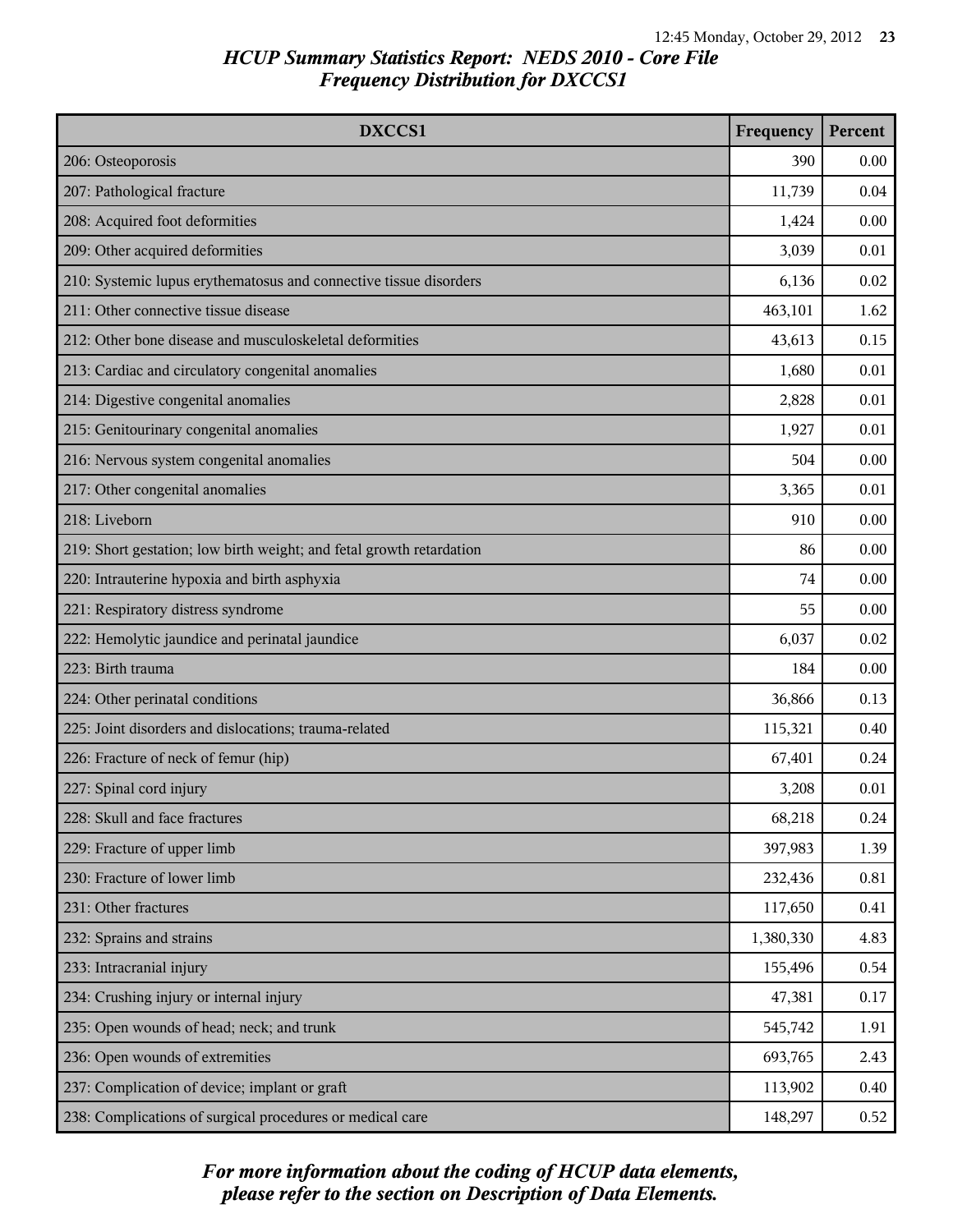| DXCCS1                                                                                     | Frequency | Percent |
|--------------------------------------------------------------------------------------------|-----------|---------|
| 239: Superficial injury; contusion                                                         | 1,306,735 | 4.57    |
| 240: Burns                                                                                 | 89,159    | 0.31    |
| 241: Poisoning by psychotropic agents                                                      | 41,474    | 0.15    |
| 242: Poisoning by other medications and drugs                                              | 94,685    | 0.33    |
| 243: Poisoning by nonmedicinal substances                                                  | 74,915    | 0.26    |
| 244: Other injuries and conditions due to external causes                                  | 676,181   | 2.37    |
| 245: Syncope                                                                               | 258,060   | 0.90    |
| 246: Fever of unknown origin                                                               | 299,550   | 1.05    |
| 247: Lymphadenitis                                                                         | 35,640    | 0.12    |
| 248: Gangrene                                                                              | 3,368     | 0.01    |
| 249: Shock                                                                                 | 677       | 0.00    |
| 250: Nausea and vomiting                                                                   | 409,729   | 1.43    |
| 251: Abdominal pain                                                                        | 1,199,733 | 4.20    |
| 252: Malaise and fatigue                                                                   | 102,119   | 0.36    |
| 253: Allergic reactions                                                                    | 368,364   | 1.29    |
| 254: Rehabilitation care; fitting of prostheses; and adjustment of devices                 | 1,802     | 0.01    |
| 255: Administrative/social admission                                                       | 89,598    | 0.31    |
| 256: Medical examination/evaluation                                                        | 45,319    | 0.16    |
| 257: Other aftercare                                                                       | 232,258   | 0.81    |
| 258: Other screening for suspected conditions (not mental disorders or infectious disease) | 45,231    | 0.16    |
| 259: Residual codes; unclassified                                                          | 226,087   | 0.79    |
| 650: Adjustment disorders                                                                  | 25,152    | 0.09    |
| 651: Anxiety disorders                                                                     | 186,760   | 0.65    |
| 652: Attention-deficit, conduct, and disruptive behavior disorders                         | 18,132    | 0.06    |
| 653: Delirium, dementia, and amnestic and other cognitive disorders                        | 46,687    | 0.16    |
| 654: Developmental disorders                                                               | 6,991     | 0.02    |
| 655: Disorders usually diagnosed in infancy, childhood, or adolescence                     | 2,746     | 0.01    |
| 656: Impulse control disorders, NEC                                                        | 3,630     | 0.01    |
| 657: Mood disorders                                                                        | 283,784   | 0.99    |
| 658: Personality disorders                                                                 | 3,675     | 0.01    |
| 659: Schizophrenia and other psychotic disorders                                           | 133,398   | 0.47    |
| 660: Alcohol-related disorders                                                             | 240,883   | 0.84    |
| 661: Substance-related disorders                                                           | 125,682   | 0.44    |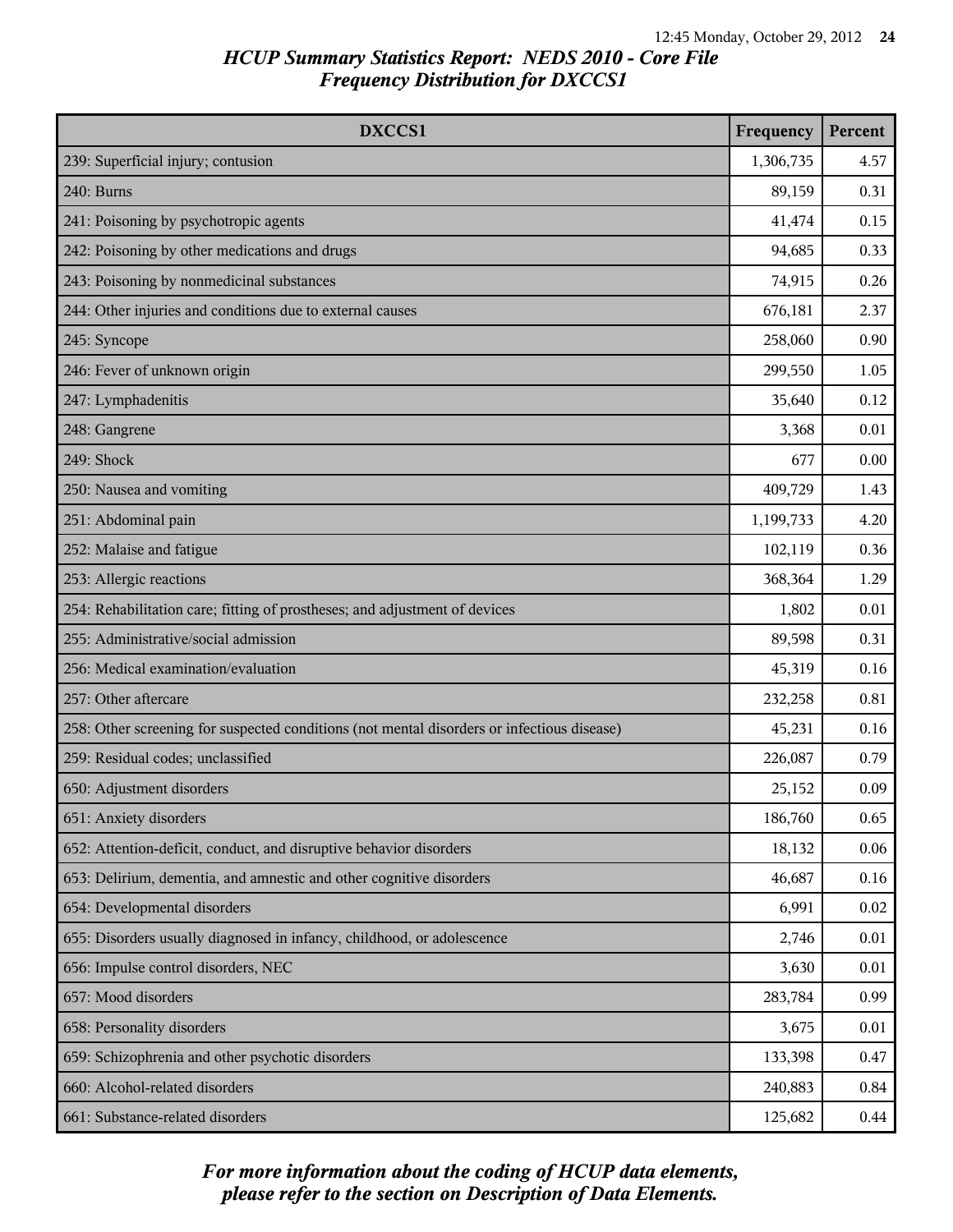| DXCCS1                                                                | Frequency | Percent |
|-----------------------------------------------------------------------|-----------|---------|
| 662: Suicide and intentional self-inflicted injury                    | 26,895    | 0.09    |
| 663: Screening and history of mental health and substance abuse codes | 35.130    | 0.12    |
| 670: Miscellaneous disorders                                          |           | 0.11    |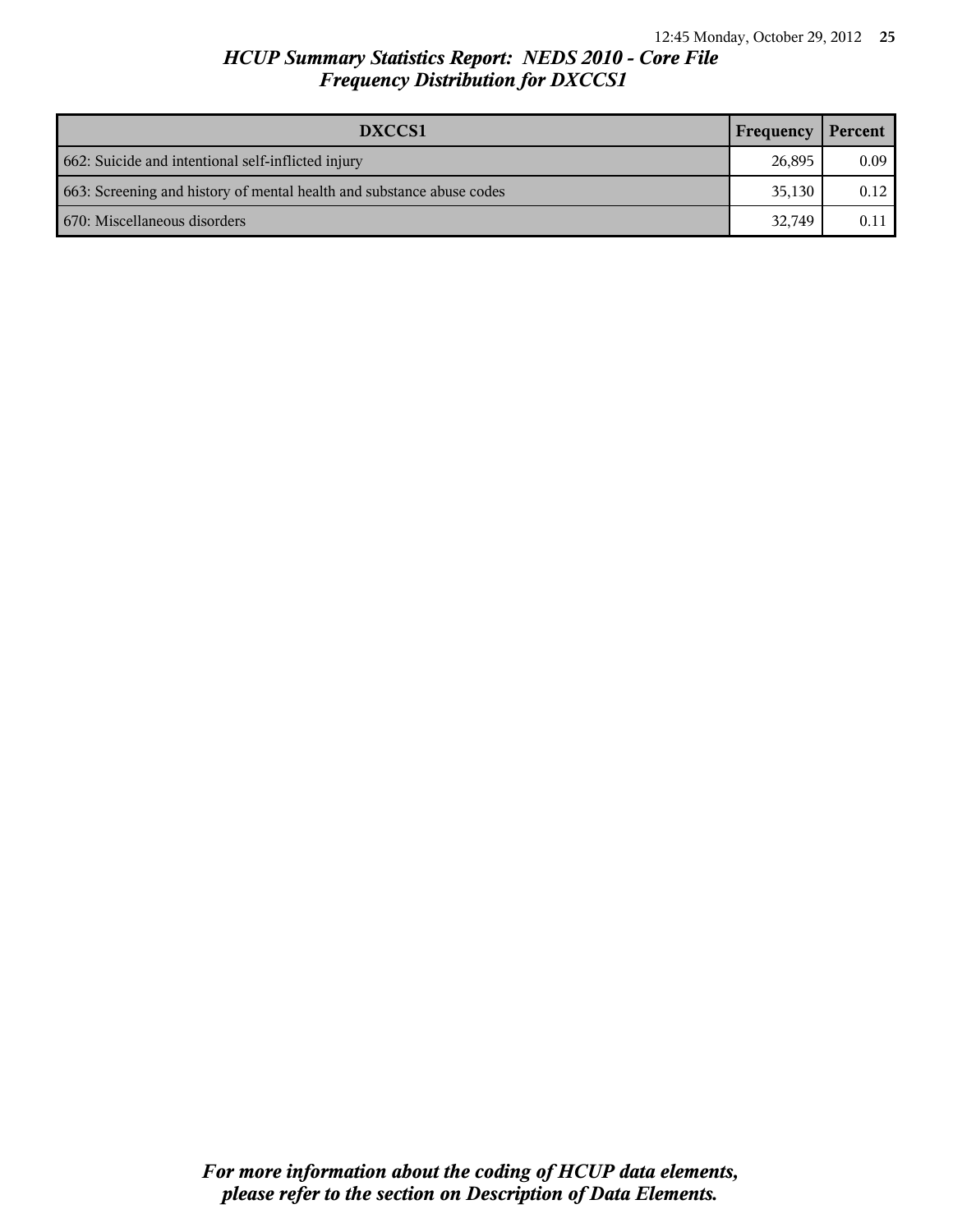| <b>ECODE1</b>     | Frequency  | Percent |
|-------------------|------------|---------|
| <b>Blank</b>      | 21,260,312 | 74.38   |
| Valid DX          | 7,323,497  | 25.62   |
| Invalid DX (invl) | 492        | 0.00    |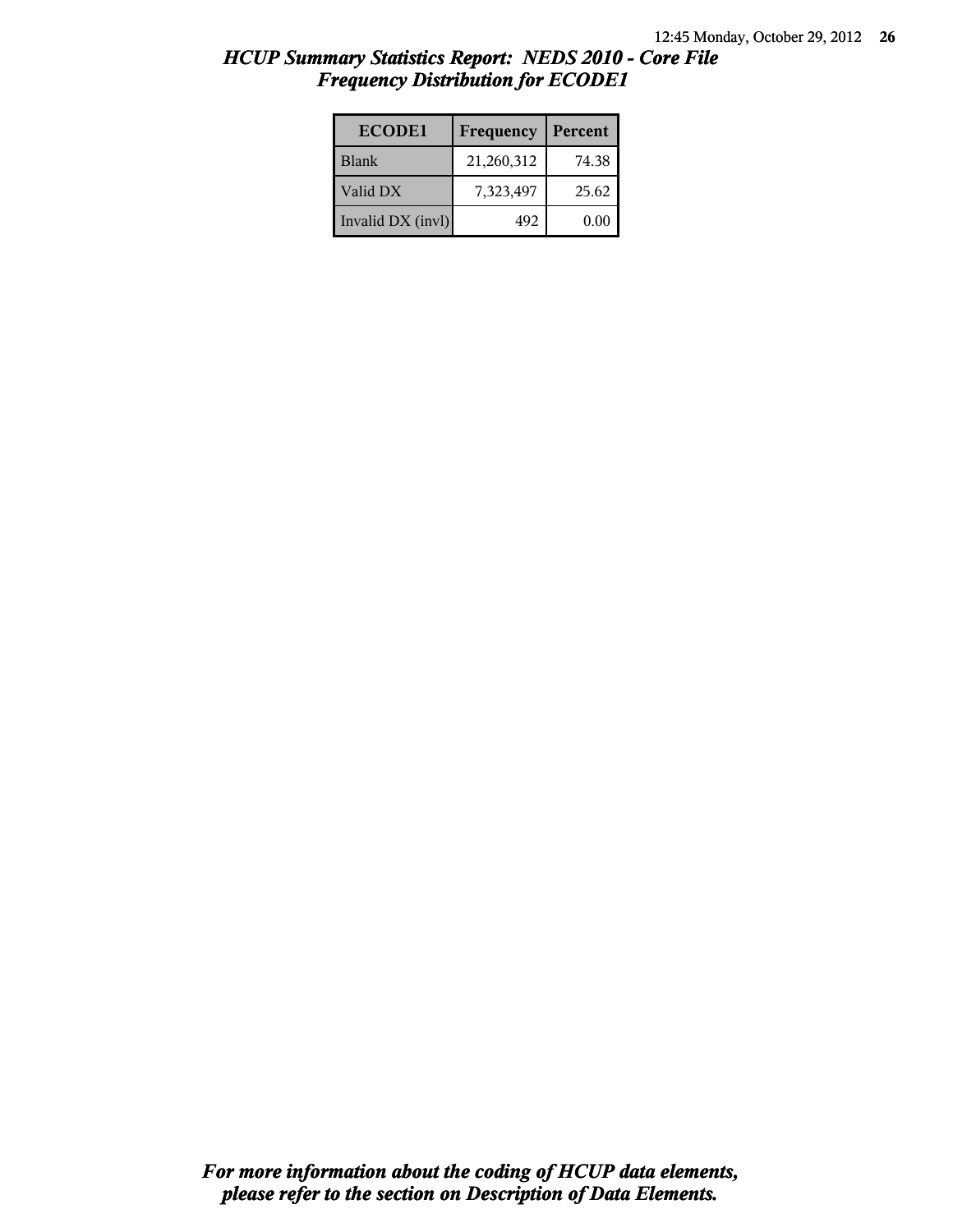| <b>EDEVENT</b><br>Frequency                                                              |           | Percent |
|------------------------------------------------------------------------------------------|-----------|---------|
| 1: ED visit in which the patient is treated and released                                 |           | 82.78   |
| 2: ED visit in which the patient is admitted to this same hospital                       | 4,391,636 | 15.36   |
| 3: ED visit in which the patient is transferred to another short-term hospital           |           | 1.45    |
| 9: ED visit in which the patient died in the ED                                          |           | 0.16    |
| 98: ED visit in which patient is not admitted to this same hospital, destination unknown | 73,592    | 0.26    |
| 99: ED visit in which the patient is discharged alive, destination unknown               |           | 0.00    |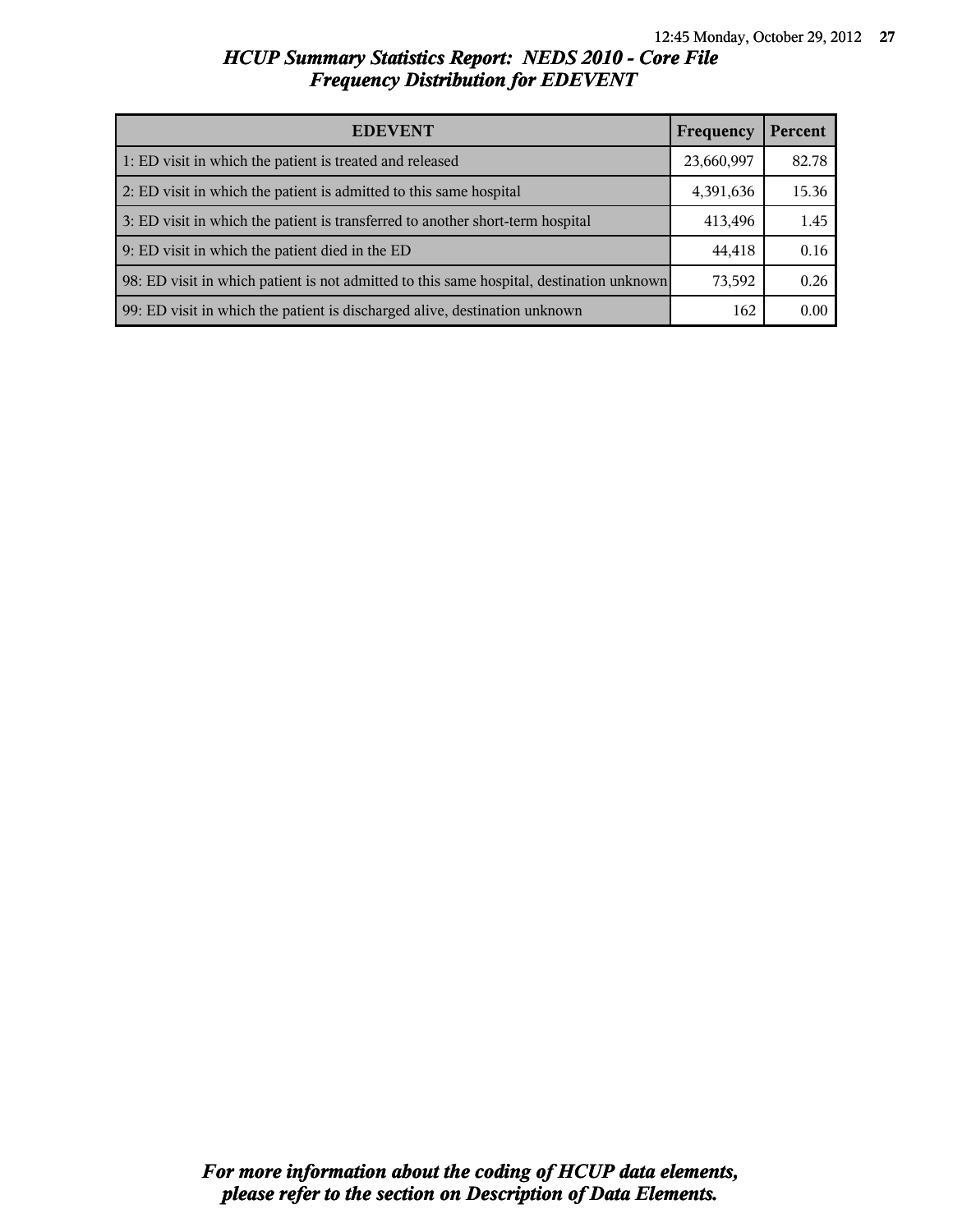| HCUP Summary Statistics Report: NEDS 2010 - Core File |  |
|-------------------------------------------------------|--|
| <b>Frequency Distribution for E CCS1</b>              |  |

| E CCS1                                             | Frequency  | Percent |
|----------------------------------------------------|------------|---------|
| $\therefore$ Missing                               | 21,260,312 | 74.38   |
| A: Invalid diagnosis                               | 492        | 0.00    |
| 662: Suicide and intentional self-inflicted injury | 98,374     | 0.34    |
| 2601: E Codes: Cut/pierceb                         | 463,488    | 1.62    |
| 2602: E Codes: Drowning/submersion                 | 3,197      | 0.01    |
| 2603: E Codes: Fall                                | 1,972,586  | 6.90    |
| 2604: E Codes: Fire/burn                           | 89,374     | 0.31    |
| 2605: E Codes: Firearm                             | 15,456     | 0.05    |
| 2606: E Codes: Machinery                           | 26,494     | 0.09    |
| 2607: E Codes: Motor vehicle traffic (MVT)         | 729,153    | 2.55    |
| 2608: E Codes: Pedal cyclist; not MVT              | 75,799     | 0.27    |
| 2609: E Codes: Pedestrian; not MVT                 | 4,672      | 0.02    |
| 2610: E Codes: Transport; not MVT                  | 73,533     | 0.26    |
| 2611: E Codes: Natural/environment                 | 294,719    | 1.03    |
| 2612: E Codes: Overexertion                        | 559,753    | 1.96    |
| 2613: E Codes: Poisoning                           | 141,408    | 0.49    |
| 2614: E Codes: Struck by; against                  | 926,271    | 3.24    |
| 2615: E Codes: Suffocation                         | 10,929     | 0.04    |
| 2616: E Codes: Adverse effects of medical care     | 252,775    | 0.88    |
| 2617: E Codes: Adverse effects of medical drugs    | 407,260    | 1.42    |
| 2618: E Codes: Other specified and classifiable    | 303,178    | 1.06    |
| 2619: E Codes: Other specified; NEC                | 179,062    | 0.63    |
| 2620: E Codes: Unspecified                         | 589,946    | 2.06    |
| 2621: E Codes: Place of occurrence                 | 106,070    | 0.37    |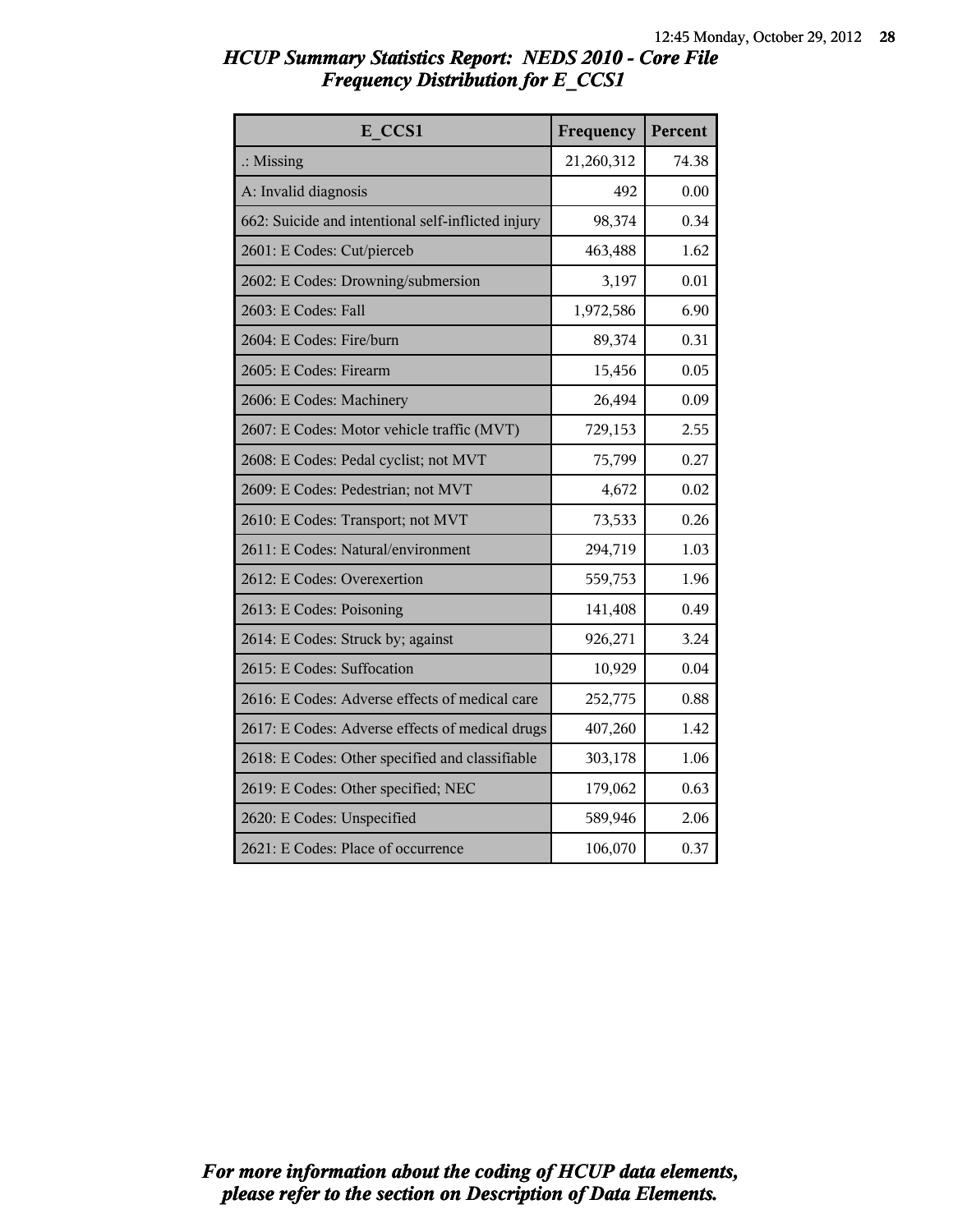| HCUP Summary Statistics Report: NEDS 2010 - Core File |  |
|-------------------------------------------------------|--|
| <b>Frequency Distribution for FEMALE</b>              |  |

| <b>FEMALE</b>        | Frequency  | Percent |
|----------------------|------------|---------|
| $\therefore$ Missing | 753        | 0.00    |
| .A: Invalid          | 14         | 0.00    |
| .C: Inconsistent     | 1,738      | 0.01    |
| 0: Male              | 12,711,893 | 44.47   |
| 1: Female            | 15,869,903 | 55.52   |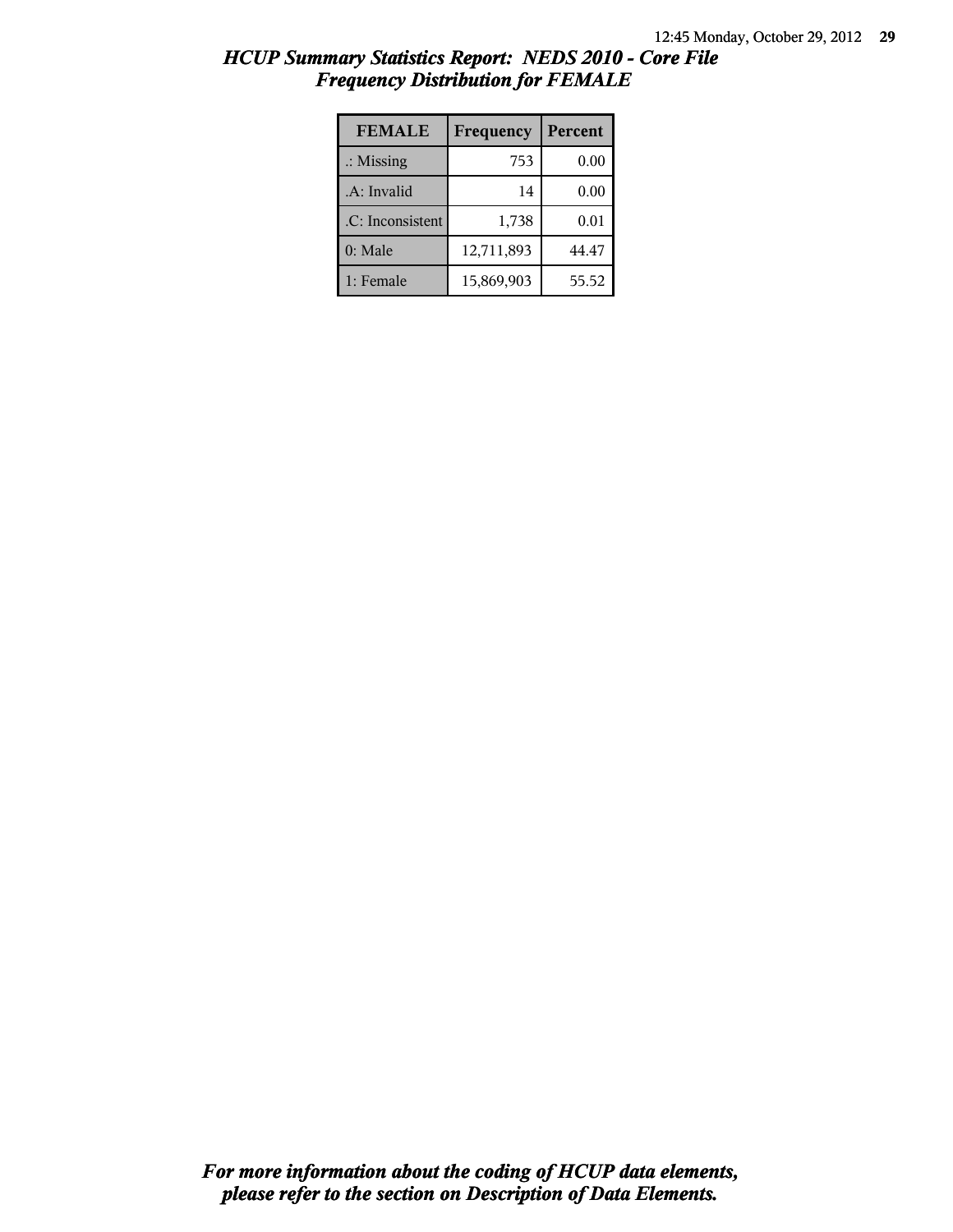| <b>HCUPFILE</b> | Frequency  | Percent |
|-----------------|------------|---------|
| <b>SEDD</b>     | 24,192,665 | 84.64   |
| <b>SID</b>      | 4,391,636  | 15.36   |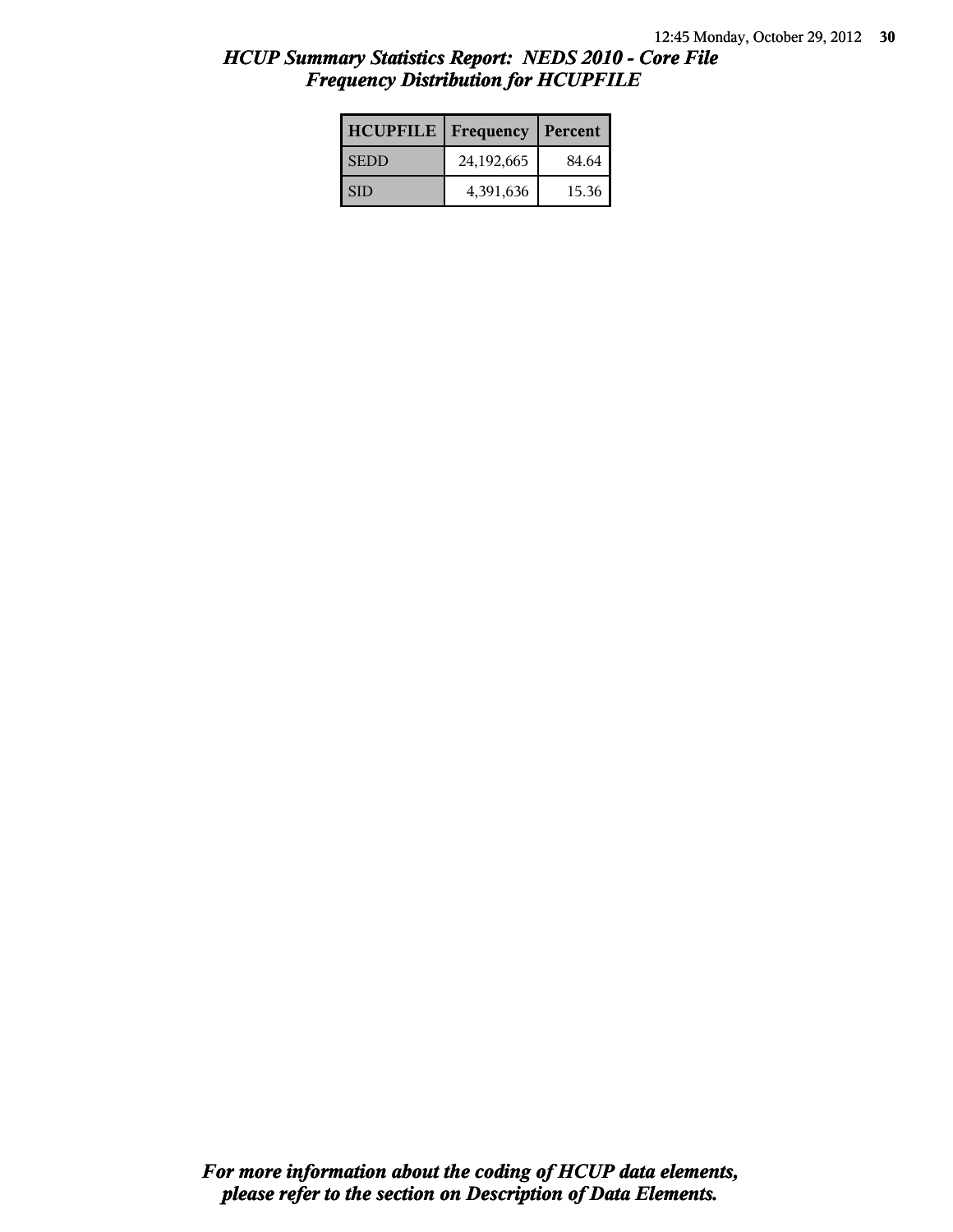| <b>HOSP REGION</b> | Frequency  | Percent |
|--------------------|------------|---------|
| 1: Northeast       | 5,203,928  | 18.21   |
| 2: Midwest         | 5,959,846  | 20.85   |
| 3: South           | 12,442,544 | 43.53   |
| 4: West            | 4,977,983  | 17.42   |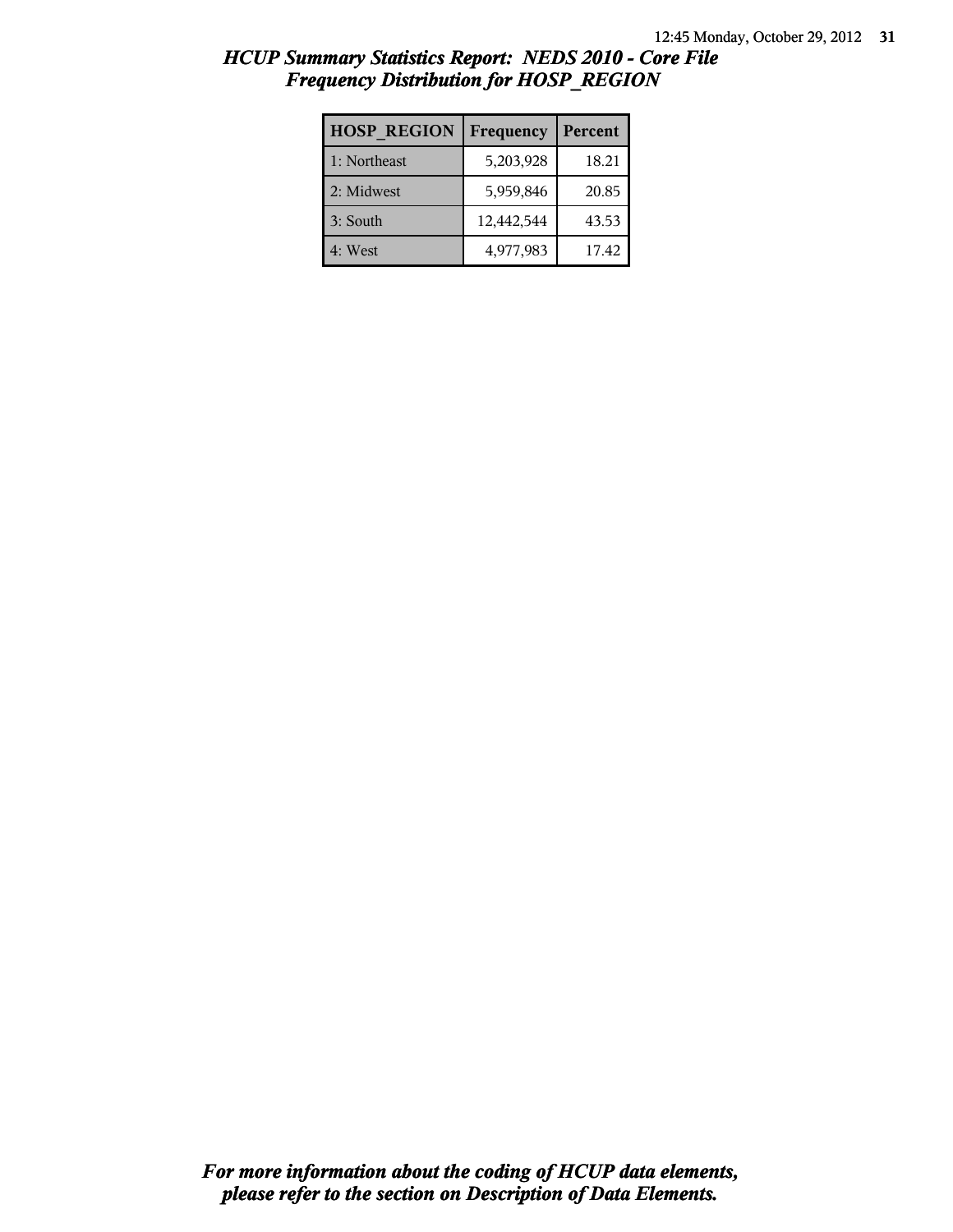| <b>INJURY</b>       | Frequency  | Percent |
|---------------------|------------|---------|
| $0:$ No injury      | 21,928,612 | 76.72   |
| 1: Injury by DX1    | 6,000,201  | 20.99   |
| 2: Injury by $DX2+$ | 655,488    | つつし     |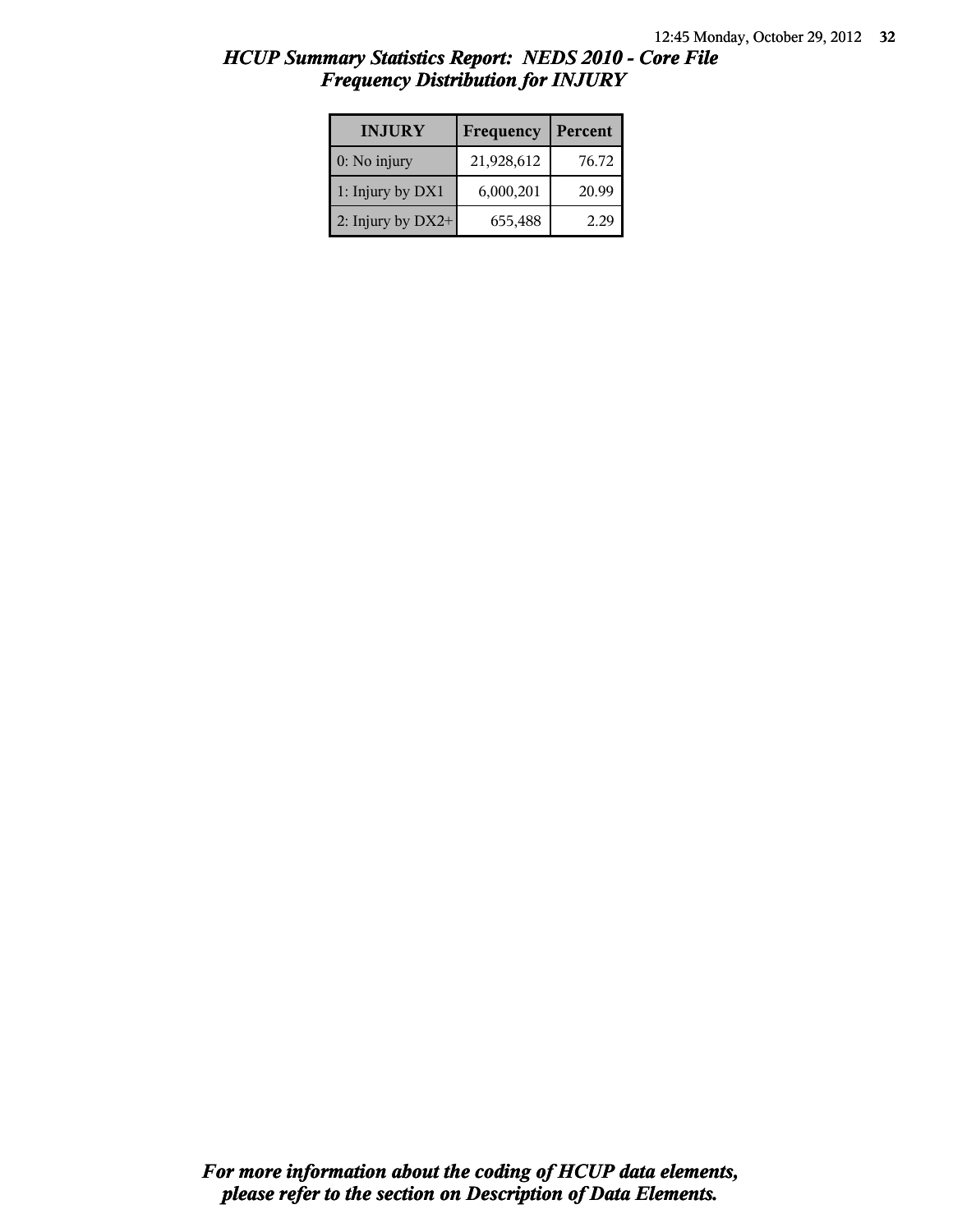| <b>INJURY CUT   Frequency</b> |            | Percent |
|-------------------------------|------------|---------|
|                               | 28,072,497 | 98.21   |
|                               | 511,804    | 179     |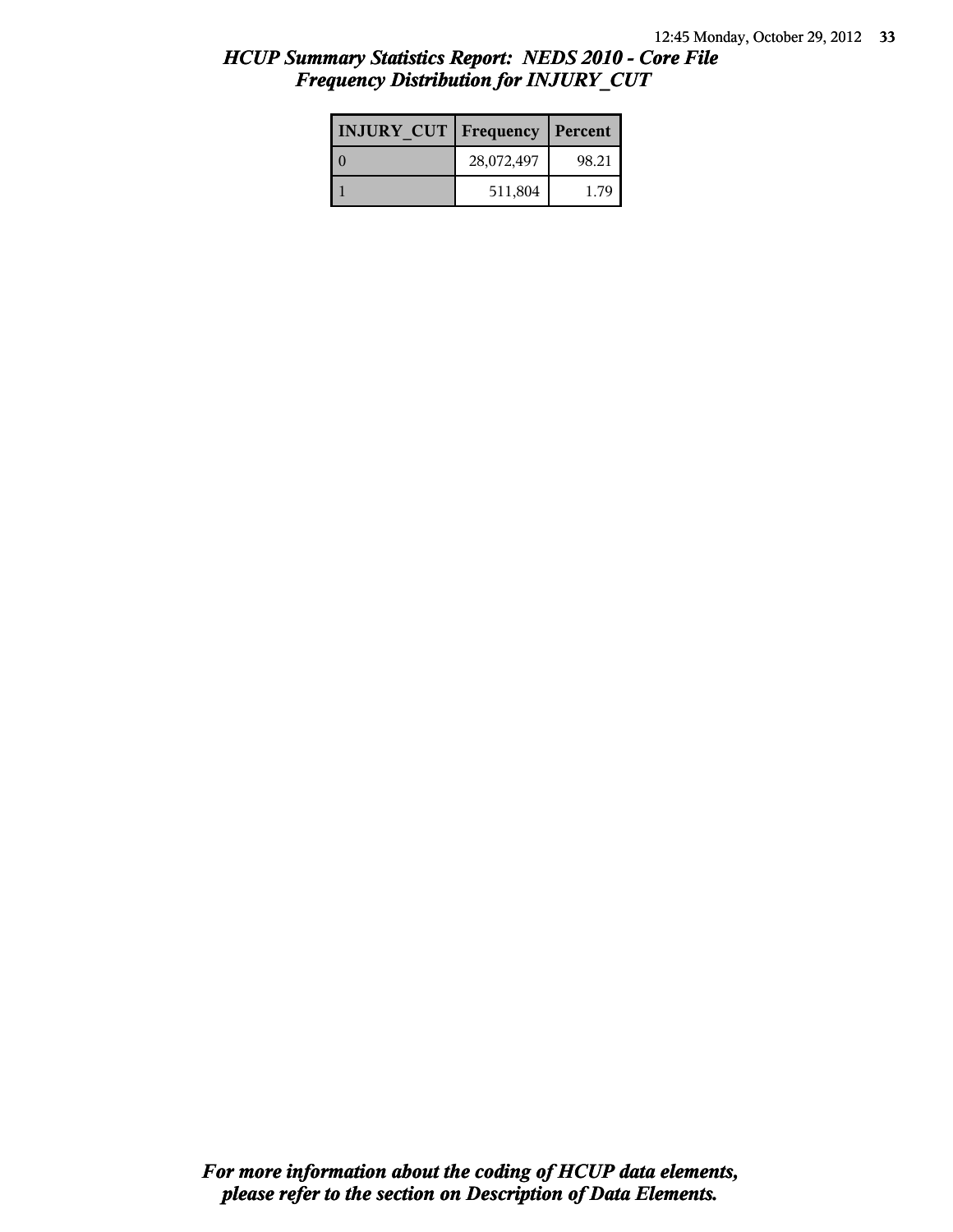| <b>INJURY DROWN   Frequency</b> |            | Percent |
|---------------------------------|------------|---------|
|                                 | 28,580,843 | 99.99   |
|                                 | 3,458      | 0.01    |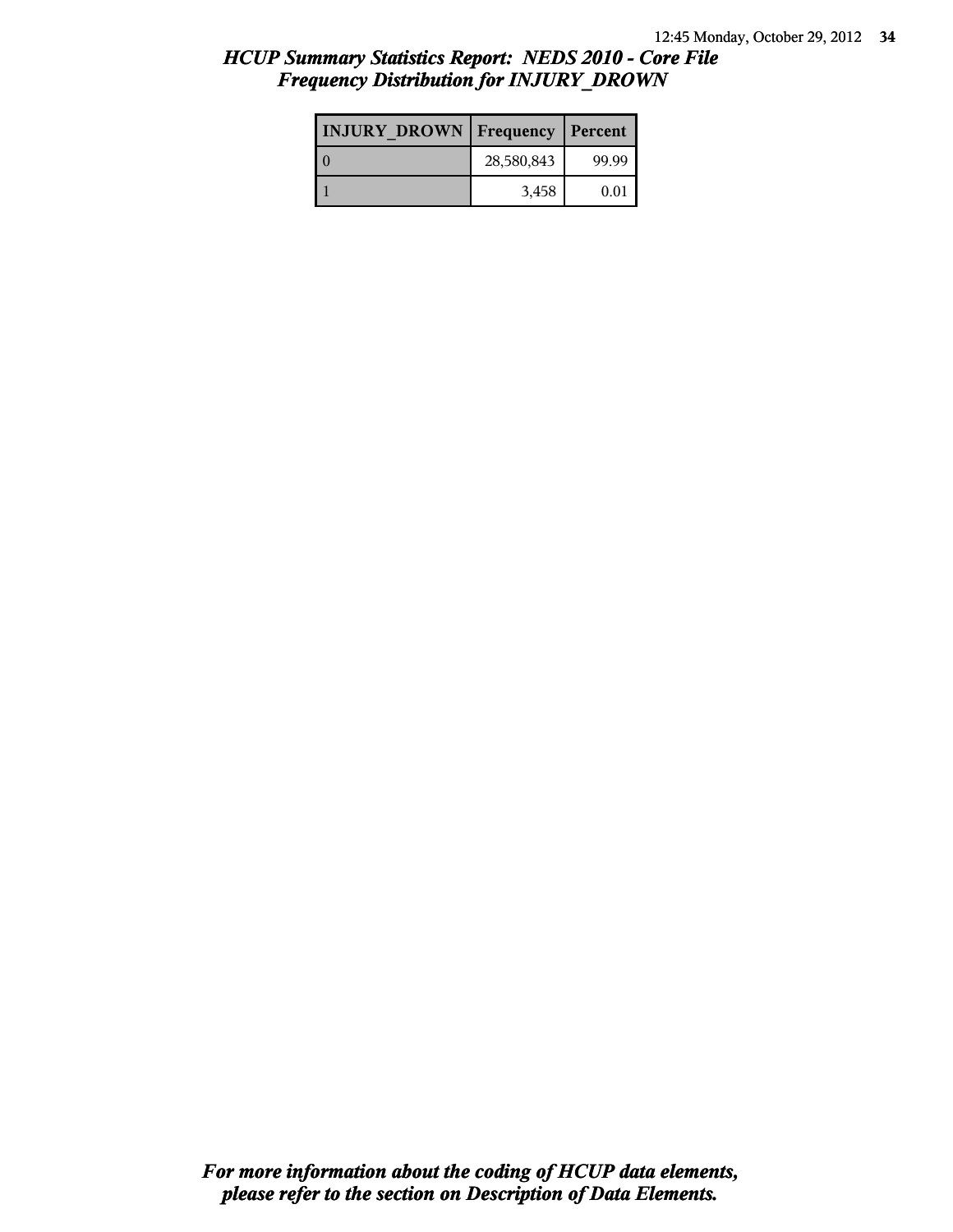| <b>INJURY FALL   Frequency   Percent</b> |            |       |
|------------------------------------------|------------|-------|
|                                          | 26,548,082 | 92.88 |
|                                          | 2,036,219  | 712   |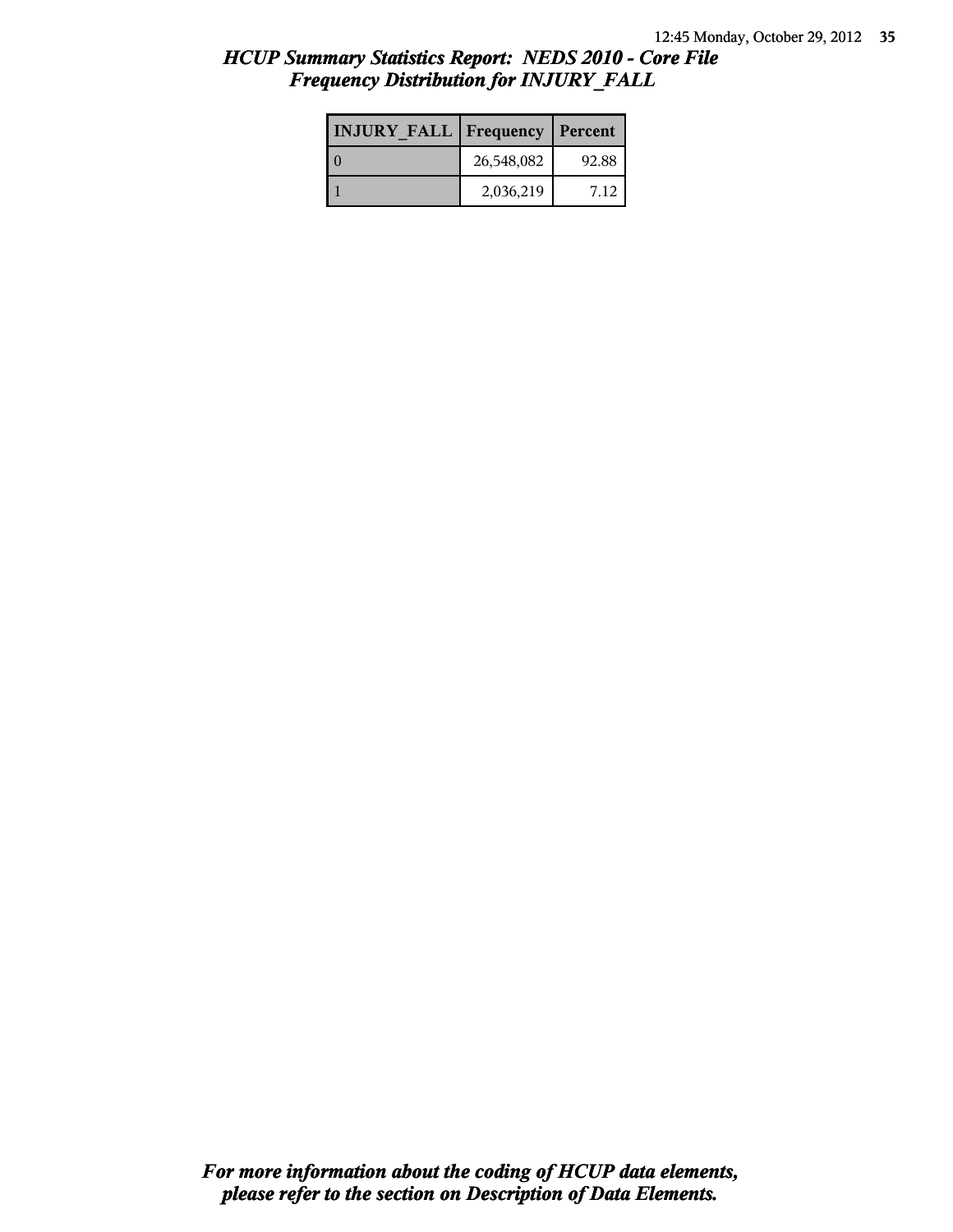| <b>INJURY FIRE Frequency</b> |            | Percent |
|------------------------------|------------|---------|
|                              | 28,491,301 | 99.67   |
|                              | 93,000     | 0.33    |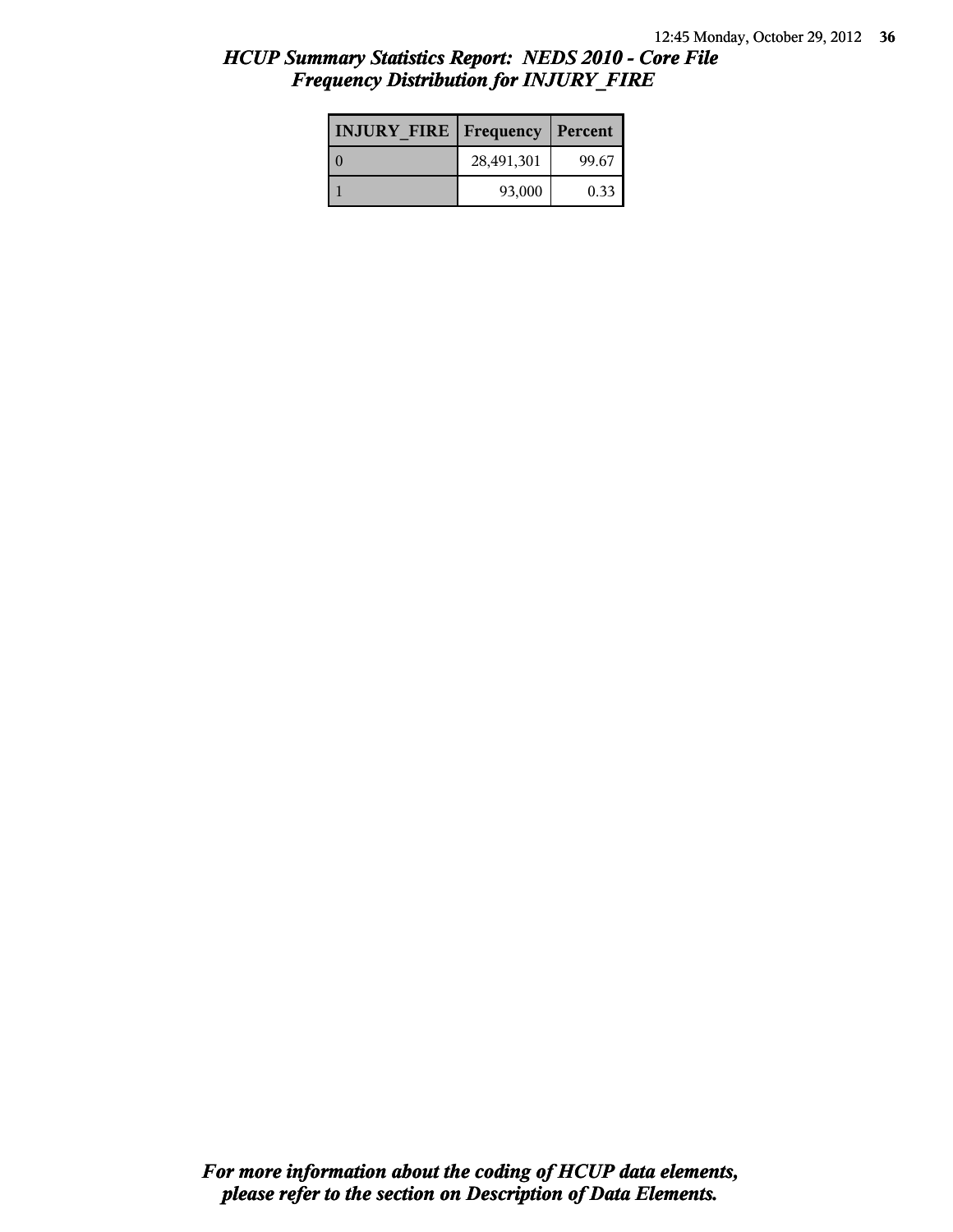| <b>INJURY FIREARM Frequency</b> |            | Percent |
|---------------------------------|------------|---------|
|                                 | 28,568,101 | 99.94   |
|                                 | 16,200     | 0.06    |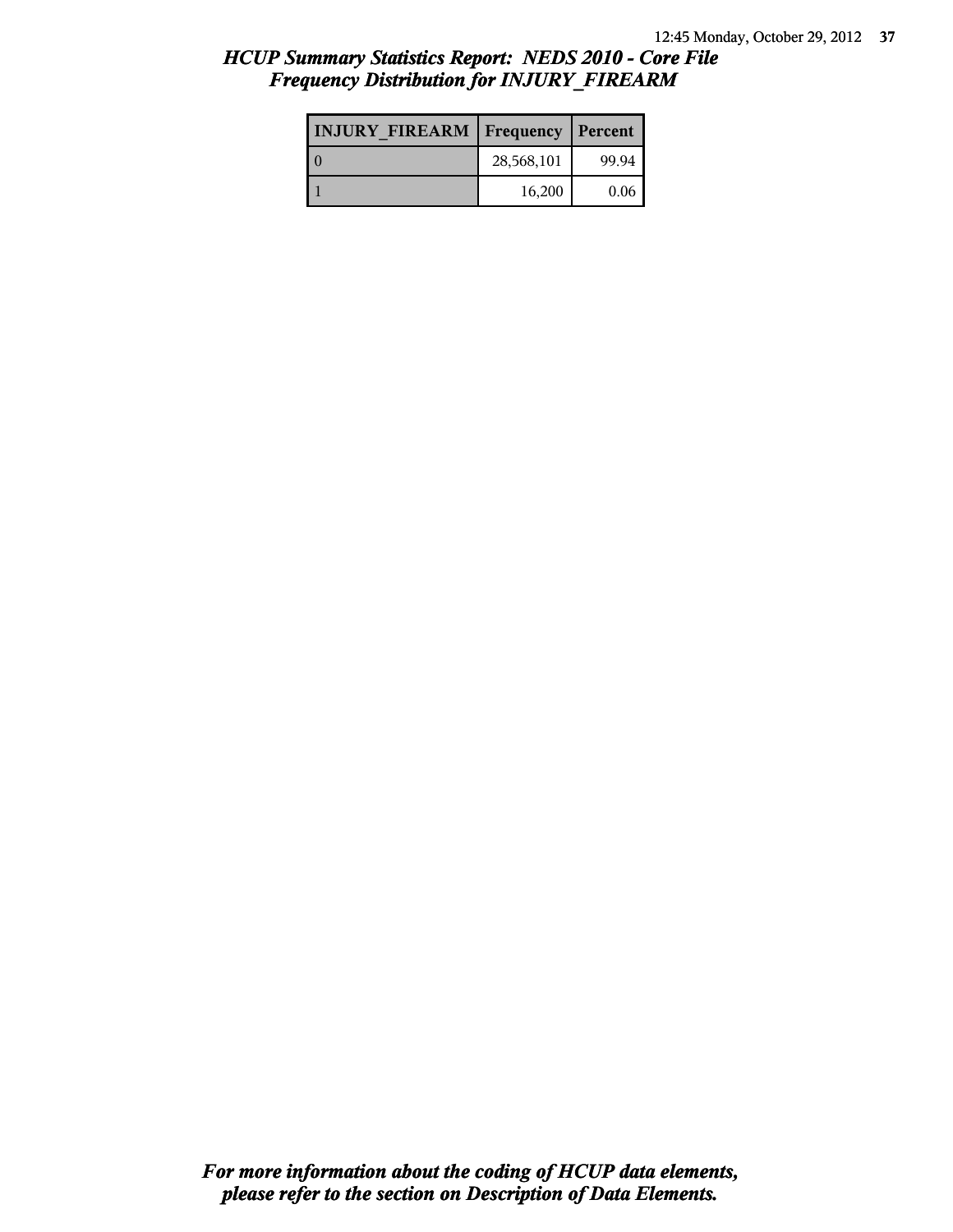| <b>INJURY MACHINERY   Frequency   Percent</b> |            |       |
|-----------------------------------------------|------------|-------|
|                                               | 28,556,623 | 99.90 |
|                                               | 27,678     | 0.10  |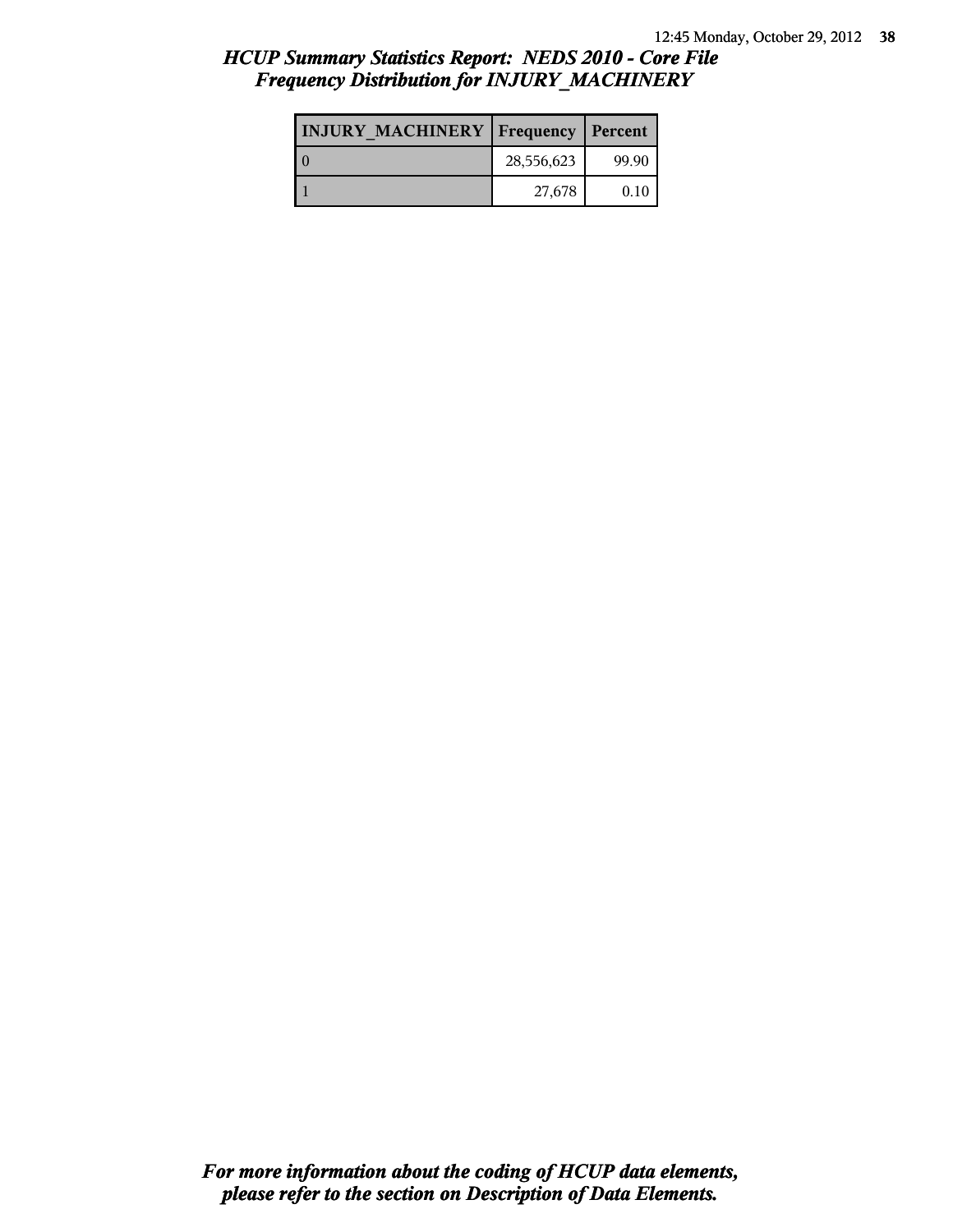| <b>INJURY MVT Frequency</b> |            | Percent |
|-----------------------------|------------|---------|
|                             | 27,837,572 | 97.39   |
|                             | 746,729    | 2.61    |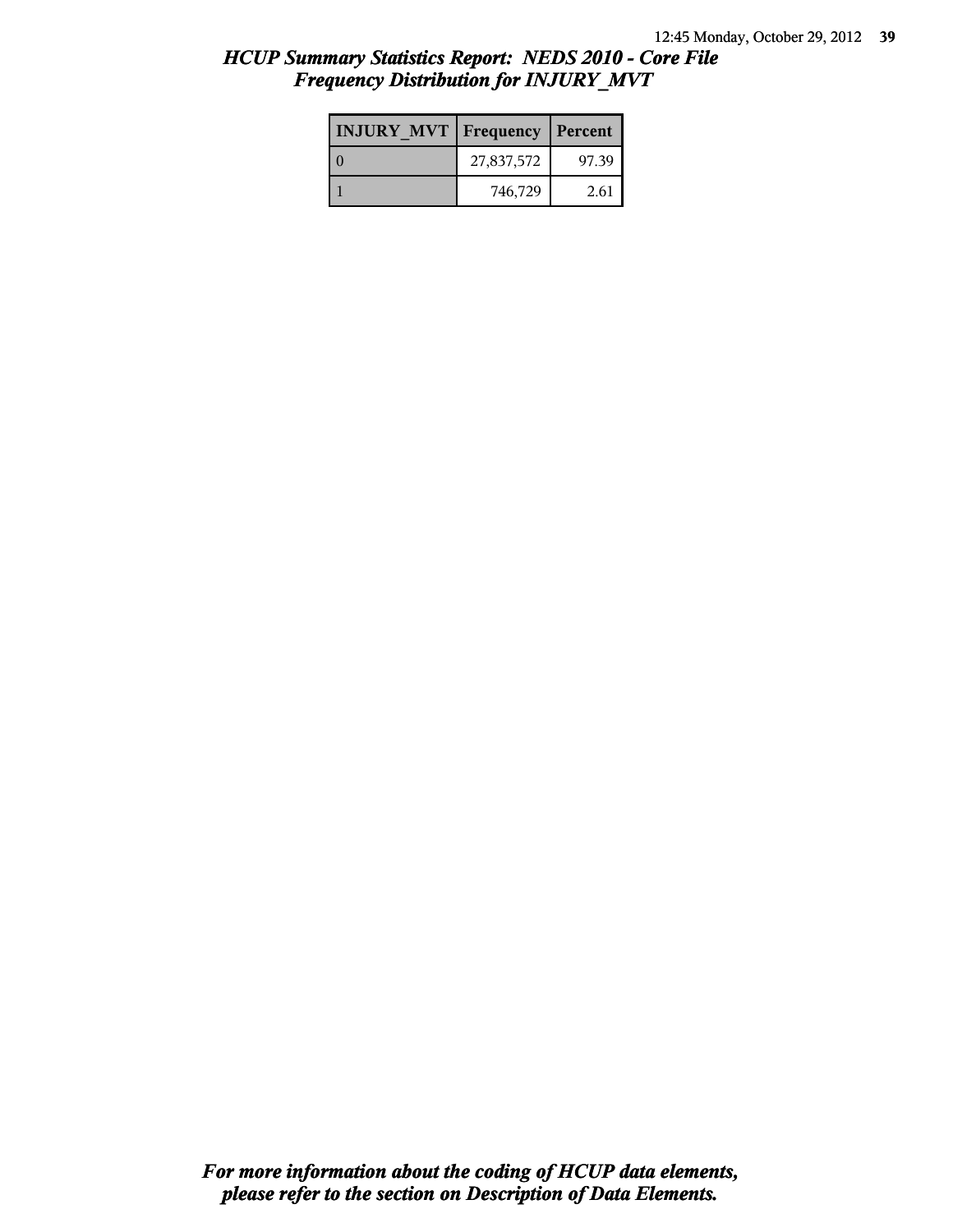| <b>INJURY NATURE Frequency</b> |              | Percent |
|--------------------------------|--------------|---------|
|                                | 28, 281, 823 | 98.94   |
|                                | 302,478      | 1.06    |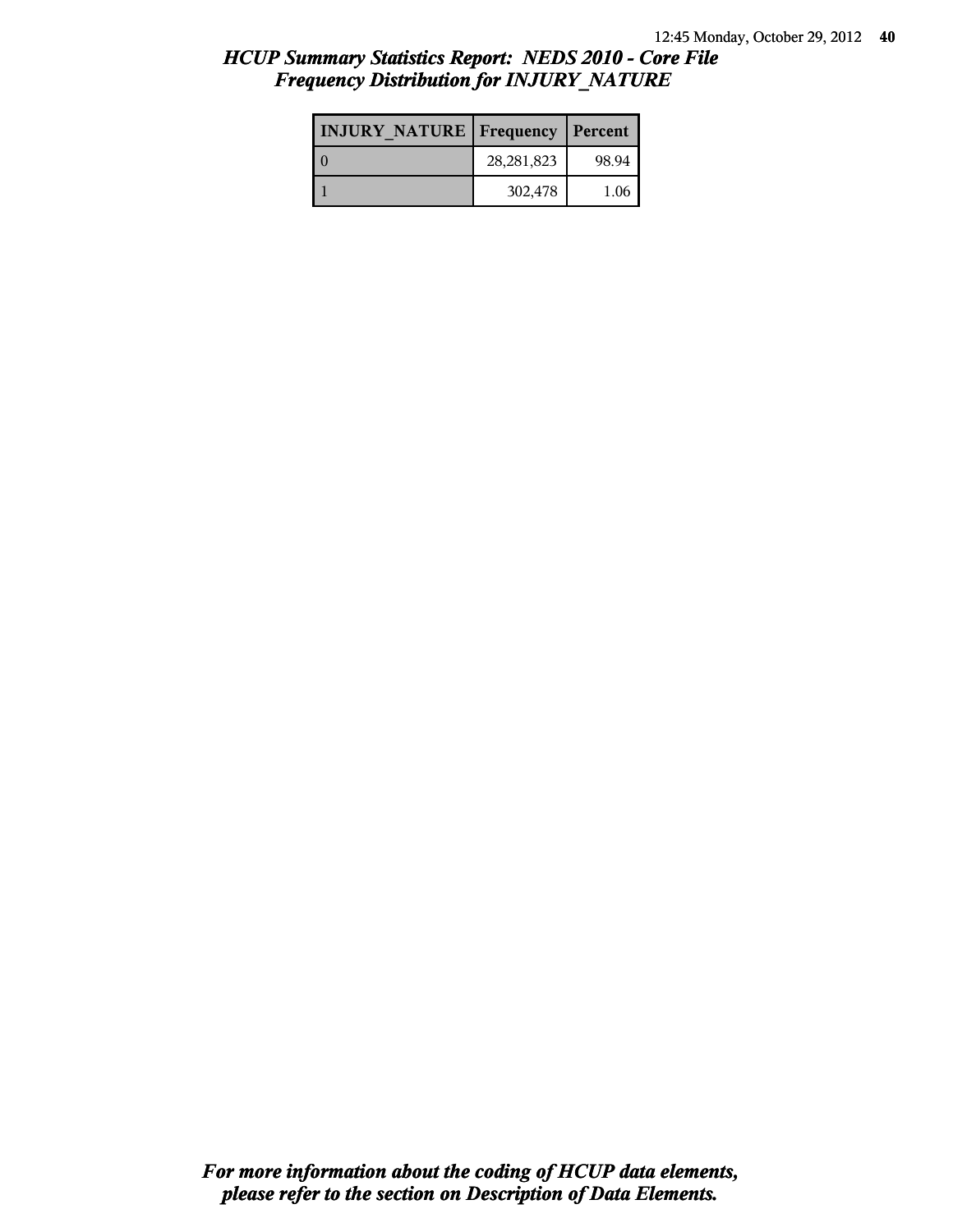| <b>INJURY POISON   Frequency   Percent</b> |            |       |
|--------------------------------------------|------------|-------|
|                                            | 28,371,211 | 99.25 |
|                                            | 213,090    | 0.75  |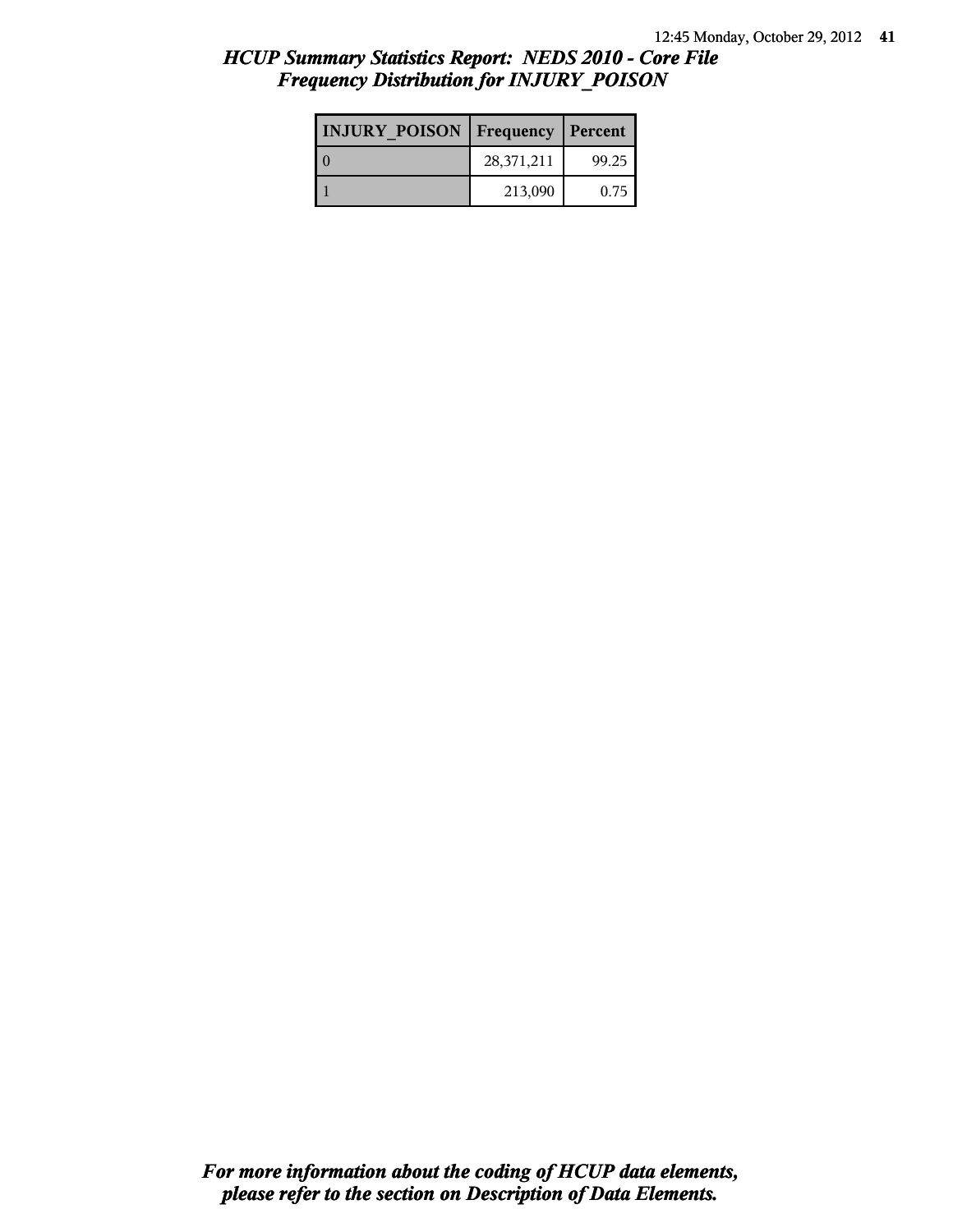| <b>INJURY SEVERITY</b> | Frequency  | Percent |
|------------------------|------------|---------|
| $\boldsymbol{0}$       | 22,418,285 | 78.43   |
| $\mathbf{1}$           | 3,863,421  | 13.52   |
| $\overline{c}$         | 460,060    | 1.61    |
| $\mathfrak{Z}$         | 58,577     | 0.20    |
| $\overline{4}$         | 1,057,766  | 3.70    |
| 5                      | 334,382    | 1.17    |
| 6                      | 48,402     | 0.17    |
| 8                      | 19,612     | 0.07    |
| 9                      | 131,157    | 0.46    |
| 10                     | 22,926     | 0.08    |
| 11                     | 3,639      | 0.01    |
| 12                     | 2,706      | 0.01    |
| 13                     | 10,559     | 0.04    |
| 14                     | 9,259      | 0.03    |
| 16                     | 16,481     | 0.06    |
| 17                     | 11,696     | 0.04    |
| 18                     | 2,545      | 0.01    |
| 19                     | 1,466      | 0.01    |
| 20                     | 2,253      | 0.01    |
| 21                     | 1,895      | 0.01    |
| 22                     | 3,057      | 0.01    |
| 24                     | 1,276      | 0.00    |
| 25                     | 2,375      | 0.01    |
| 26                     | 983        | 0.00    |
| 27                     | 776        | 0.00    |
| 29                     | 1,754      | 0.01    |
| 30                     | 146        | 0.00    |
| 32                     | 69         | 0.00    |
| 33                     | 164        | 0.00    |
| 34                     | 812        | 0.00    |
| 35                     | 120        | 0.00    |
| 36                     | 201        | 0.00    |
| 38                     | 265        | 0.00    |

*please refer to the section on Description of Data Elements. For more information about the coding of HCUP data elements,*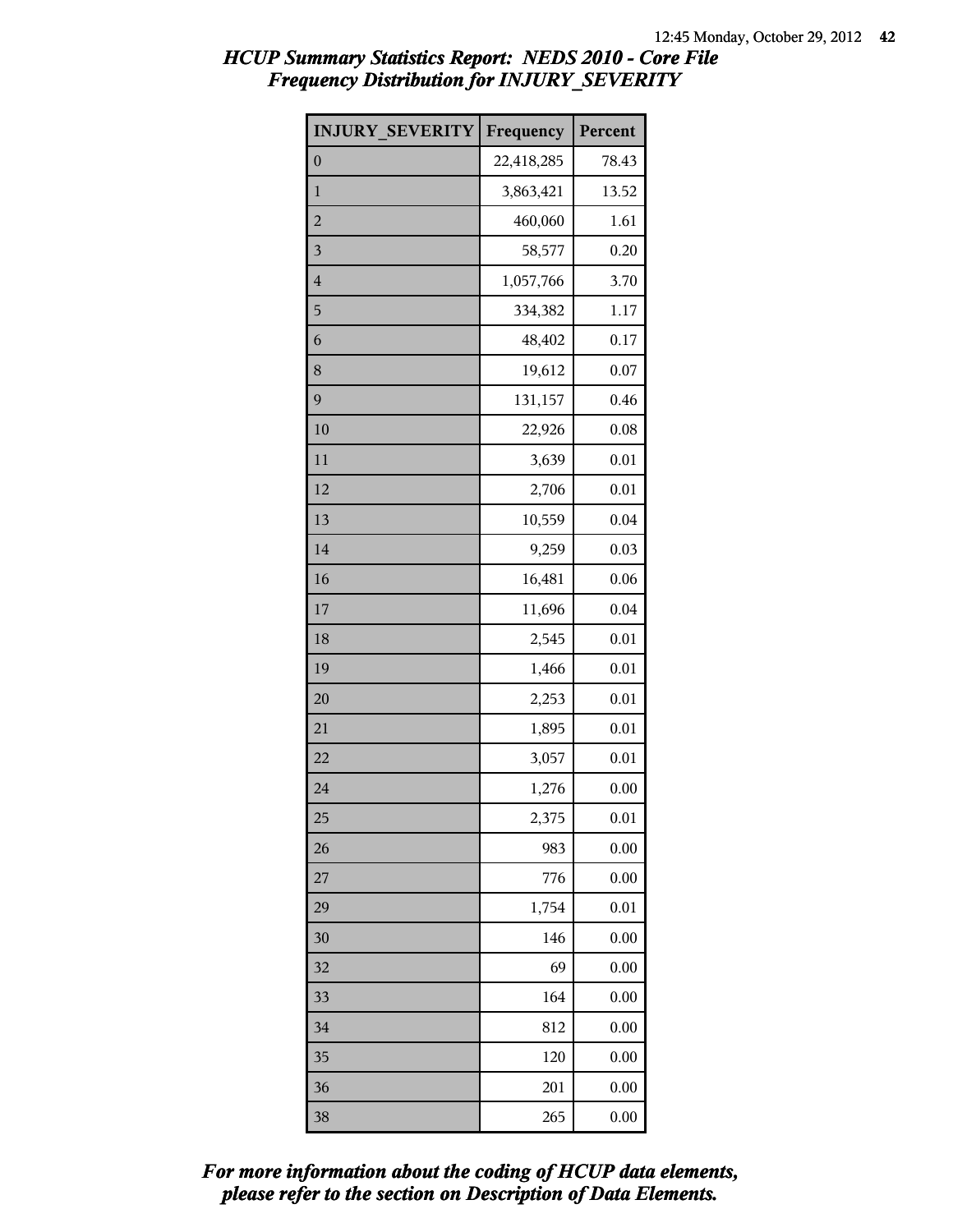| <b>INJURY SEVERITY</b> | Frequency | Percent |
|------------------------|-----------|---------|
| 41                     | 186       | 0.00    |
| 42                     | 16        | 0.00    |
| 43                     | 122       | 0.00    |
| 45                     | 57        | 0.00    |
| 48                     | 24        | 0.00    |
| 50                     | 75        | 0.00    |
| 51                     | $\leq 10$ | * **    |
| 54                     | $\leq 10$ | * **    |
| 57                     | 11        | 0.00    |
| 59                     | 13        | 0.00    |
| 66                     | $\leq 10$ | * **    |
| 75                     | 552       | 0.00    |
| 99                     | 94,145    | 0.33    |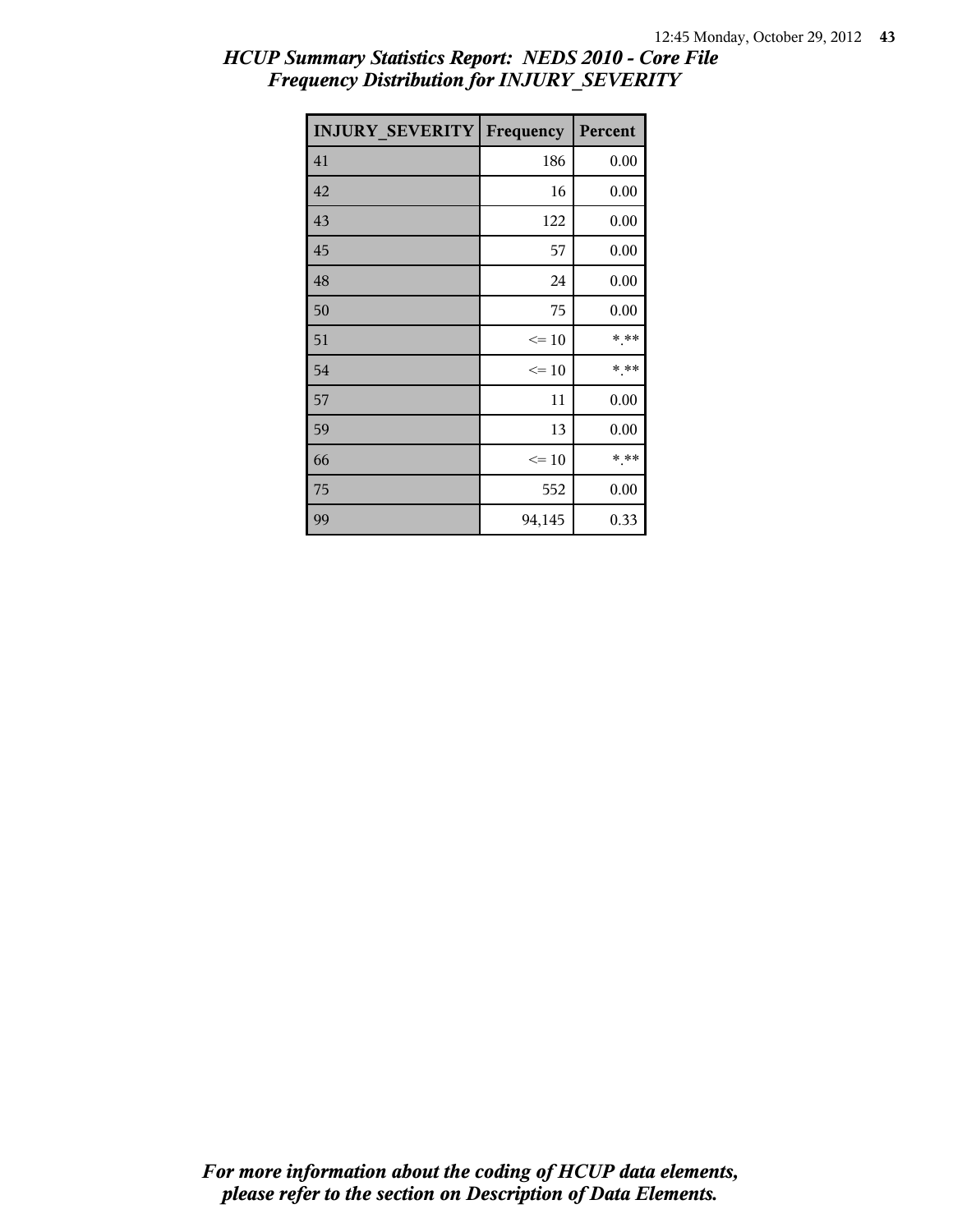| <b>INJURY STRUCK   Frequency</b> |            | Percent |
|----------------------------------|------------|---------|
|                                  | 27,625,660 | 96.65   |
|                                  | 958,641    | 3.35    |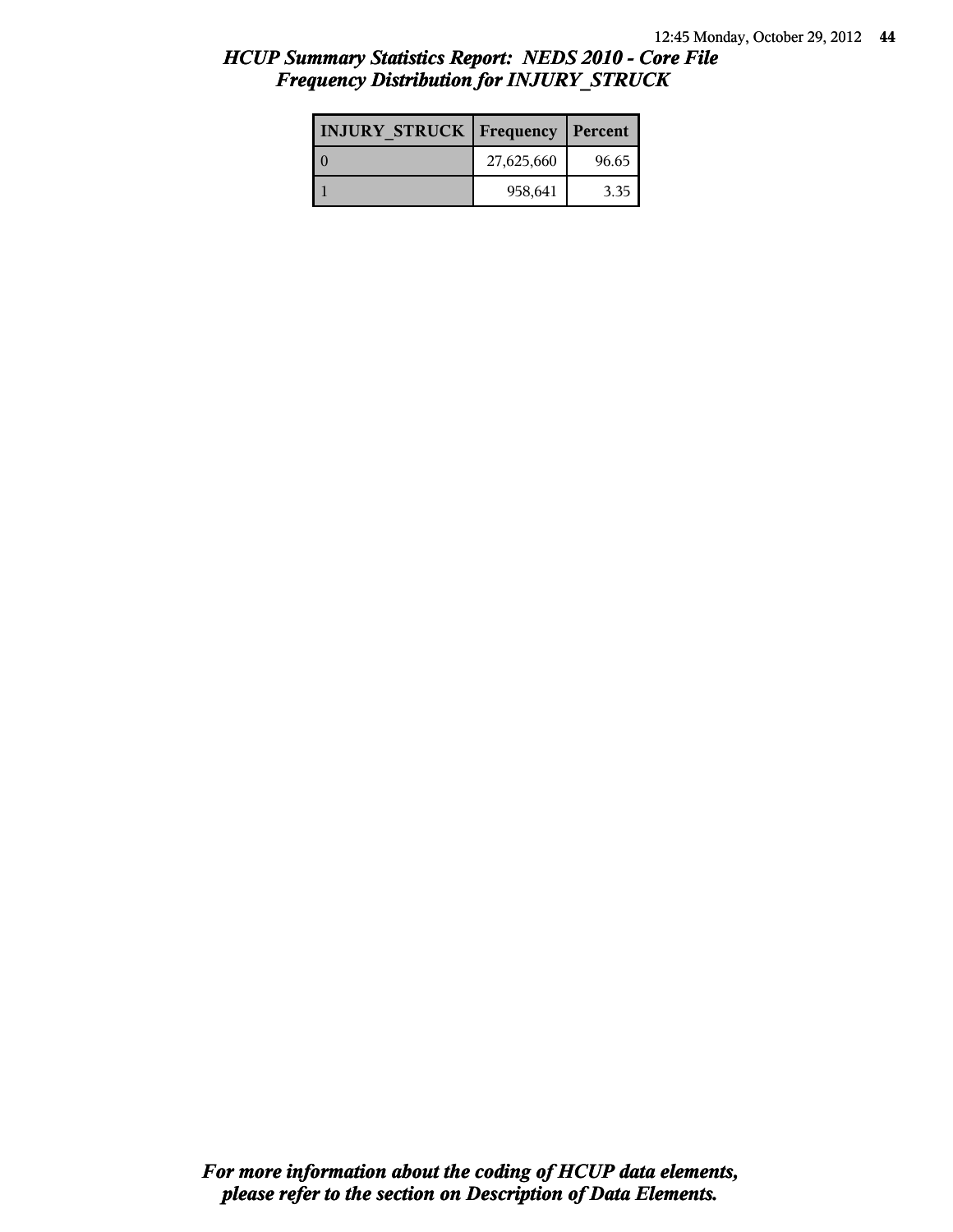# *HCUP Summary Statistics Report: NEDS 2010 - Core File Frequency Distribution for INJURY\_SUFFOCATION*

| <b>INJURY SUFFOCATION   Frequency   Percent</b> |            |       |
|-------------------------------------------------|------------|-------|
|                                                 | 28,572,721 | 99.96 |
|                                                 | 11,580     | 0.04  |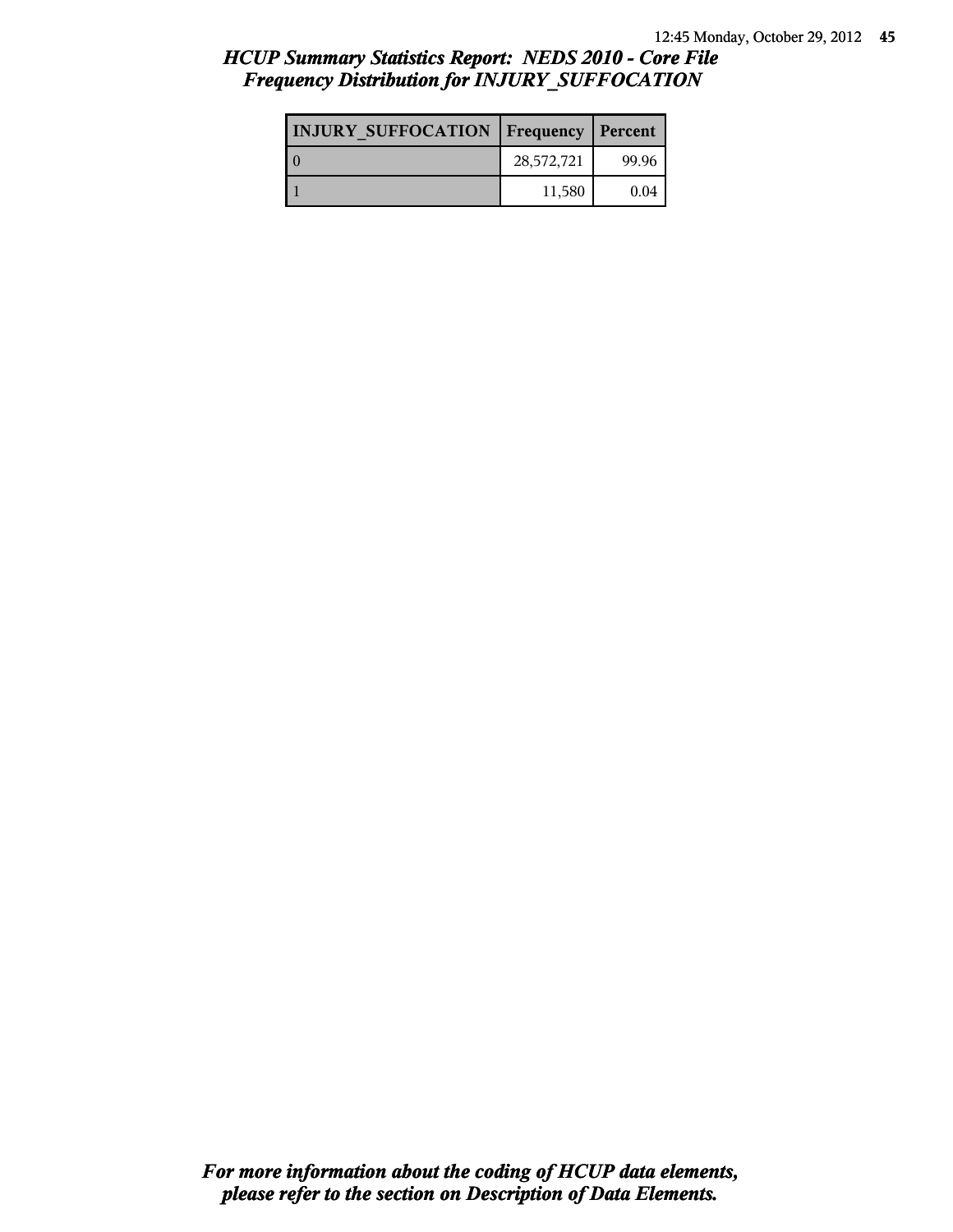| <b>INTENT ASSAULT Frequency</b> |              | Percent |
|---------------------------------|--------------|---------|
|                                 | 28, 285, 422 | 98.95   |
|                                 | 298,879      | 1.05    |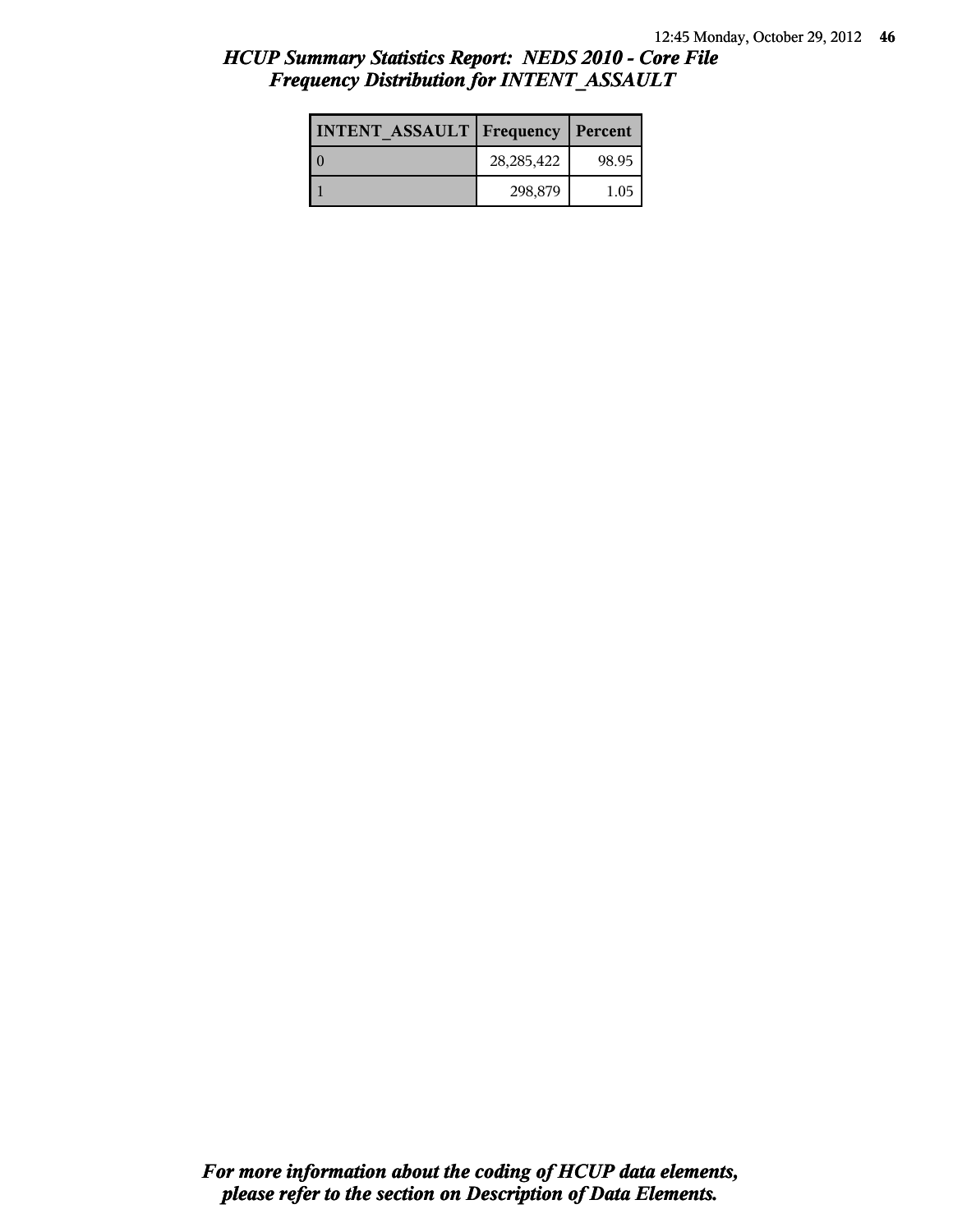| <b>INTENT SELF HARM   Frequency   Percent</b> |            |       |
|-----------------------------------------------|------------|-------|
| l 0                                           | 28,325,973 | 99.10 |
|                                               | 258,328    | 0.90  |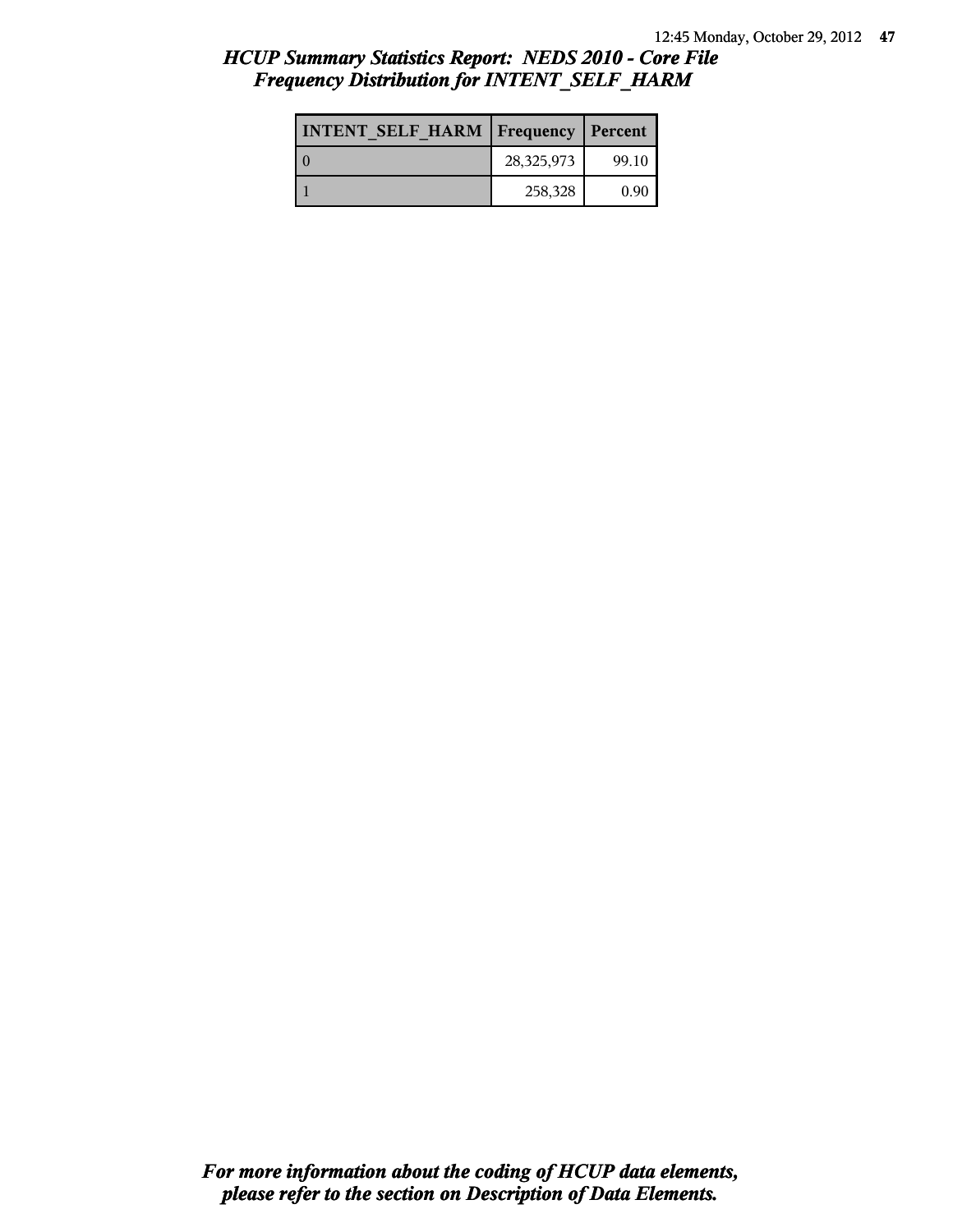# *HCUP Summary Statistics Report: NEDS 2010 - Core File Frequency Distribution for INTENT\_UNINTENTIONAL*

| <b>INTENT UNINTENTIONAL Frequency Percent</b> |            |       |
|-----------------------------------------------|------------|-------|
|                                               | 21,995,684 | 76.95 |
|                                               | 6,588,617  | 23.05 |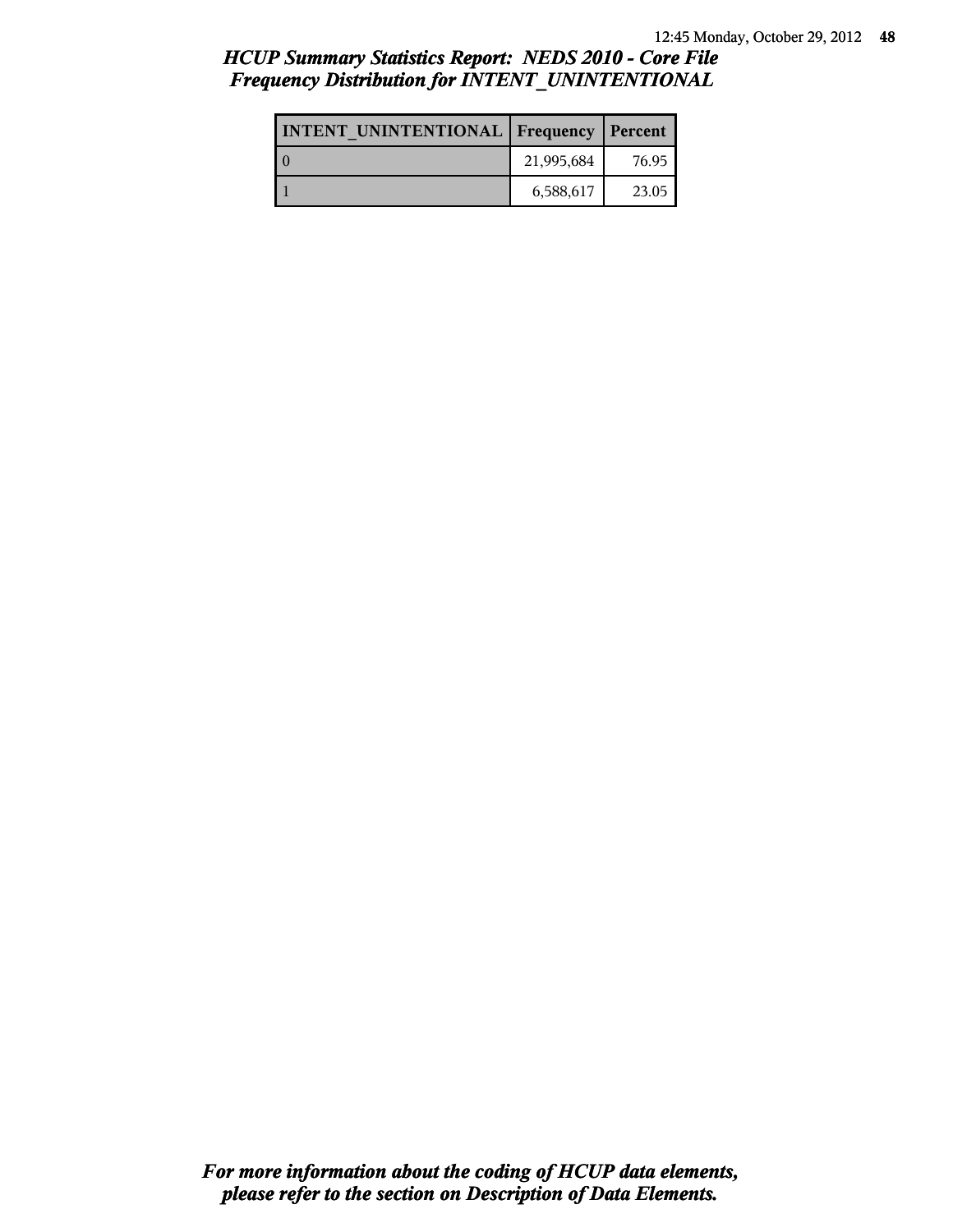| <b>MULTINJURY</b> | Frequency  | Percent |
|-------------------|------------|---------|
|                   | 26,941,267 | 94.25   |
|                   | 1,643,034  | 5.75    |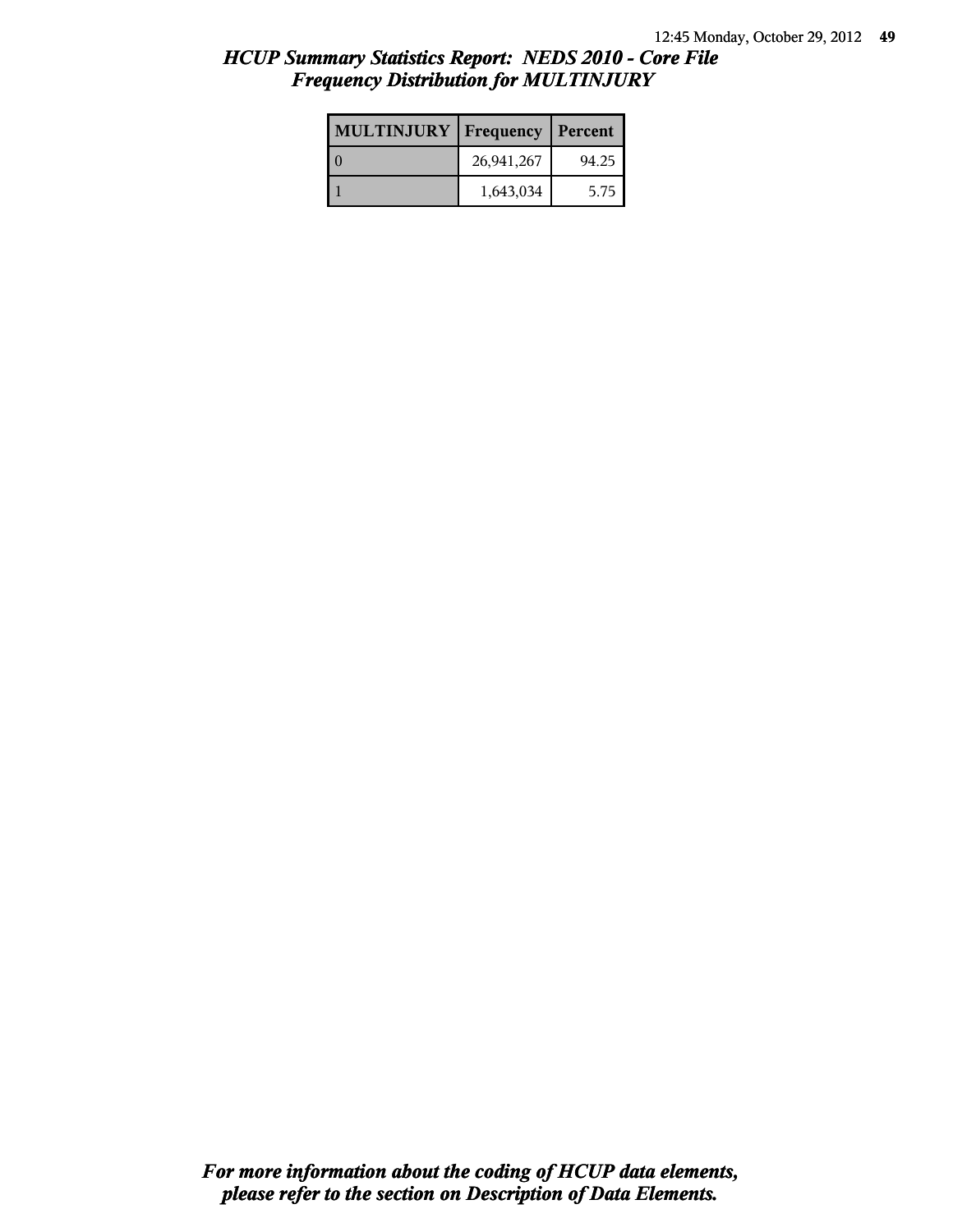| <b>NDX</b>     | Frequency | Percent |
|----------------|-----------|---------|
| $\theta$       | 4,926     | 0.02    |
| 1              | 8,618,557 | 30.15   |
| $\overline{2}$ | 6,380,574 | 22.32   |
| 3              | 3,837,065 | 13.42   |
| $\overline{4}$ | 2,390,530 | 8.36    |
| 5              | 1,586,029 | 5.55    |
| 6              | 1,147,094 | 4.01    |
| 7              | 809,893   | 2.83    |
| 8              | 632,918   | 2.21    |
| 9              | 721,442   | 2.52    |
| 10             | 438,325   | 1.53    |
| 11             | 308,727   | 1.08    |
| 12             | 264,147   | 0.92    |
| 13             | 235,856   | 0.83    |
| 14             | 212,642   | 0.74    |
| 15             | 333,613   | 1.17    |
| 16 or greater  | 661,963   | 2.32    |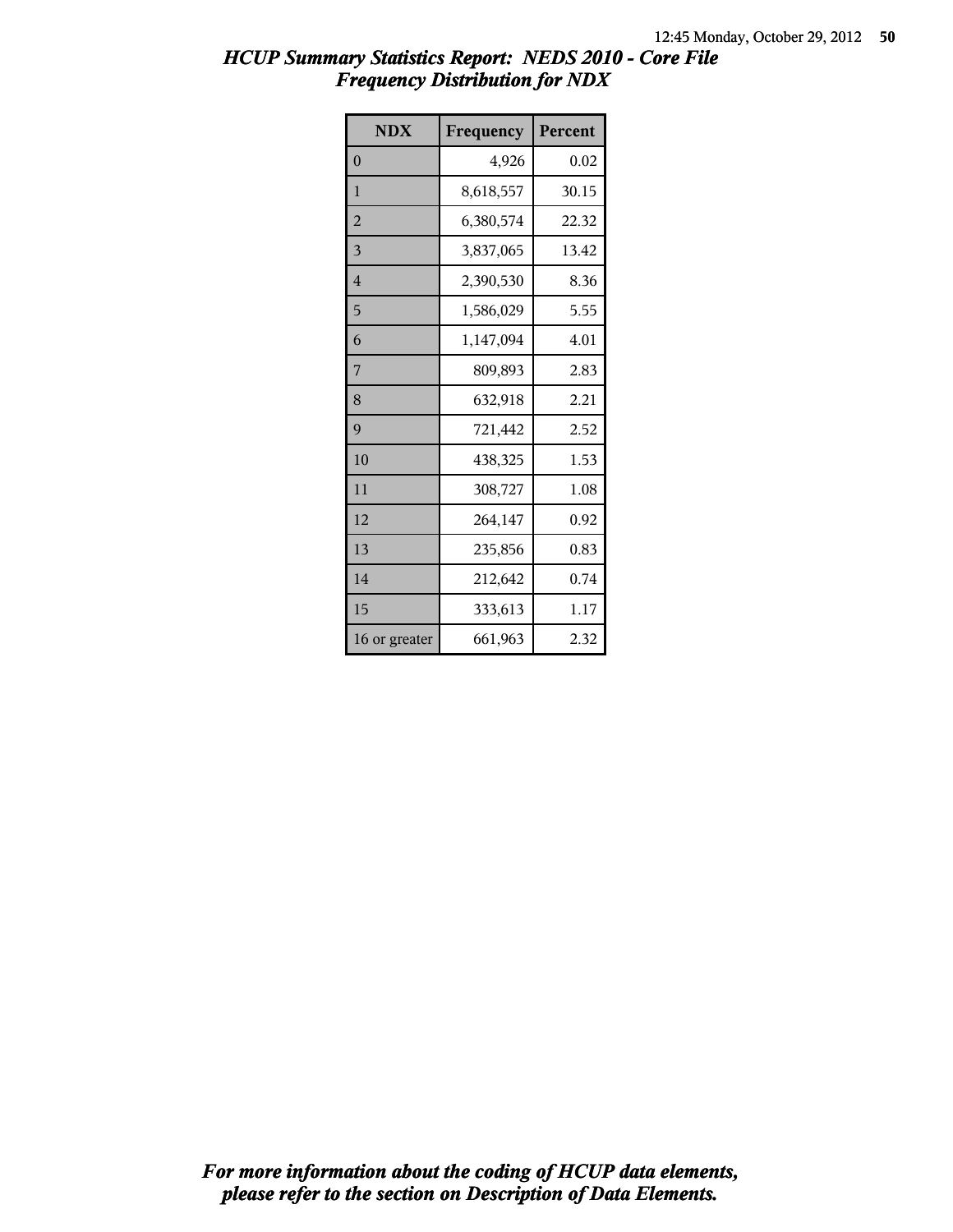| <b>NECODE</b>  | Frequency  | Percent |
|----------------|------------|---------|
| $\theta$       | 21,260,312 | 74.38   |
| $\mathbf{1}$   | 2,818,724  | 9.86    |
| $\overline{2}$ | 2,806,997  | 9.82    |
| $\overline{3}$ | 968,391    | 3.39    |
| $\overline{4}$ | 629,999    | 2.20    |
| 5              | 42,150     | 0.15    |
| 6              | 48,520     | 0.17    |
| 7              | 1,241      | 0.00    |
| 8              | 7,725      | 0.03    |
| or greater     | 242        | 0.00    |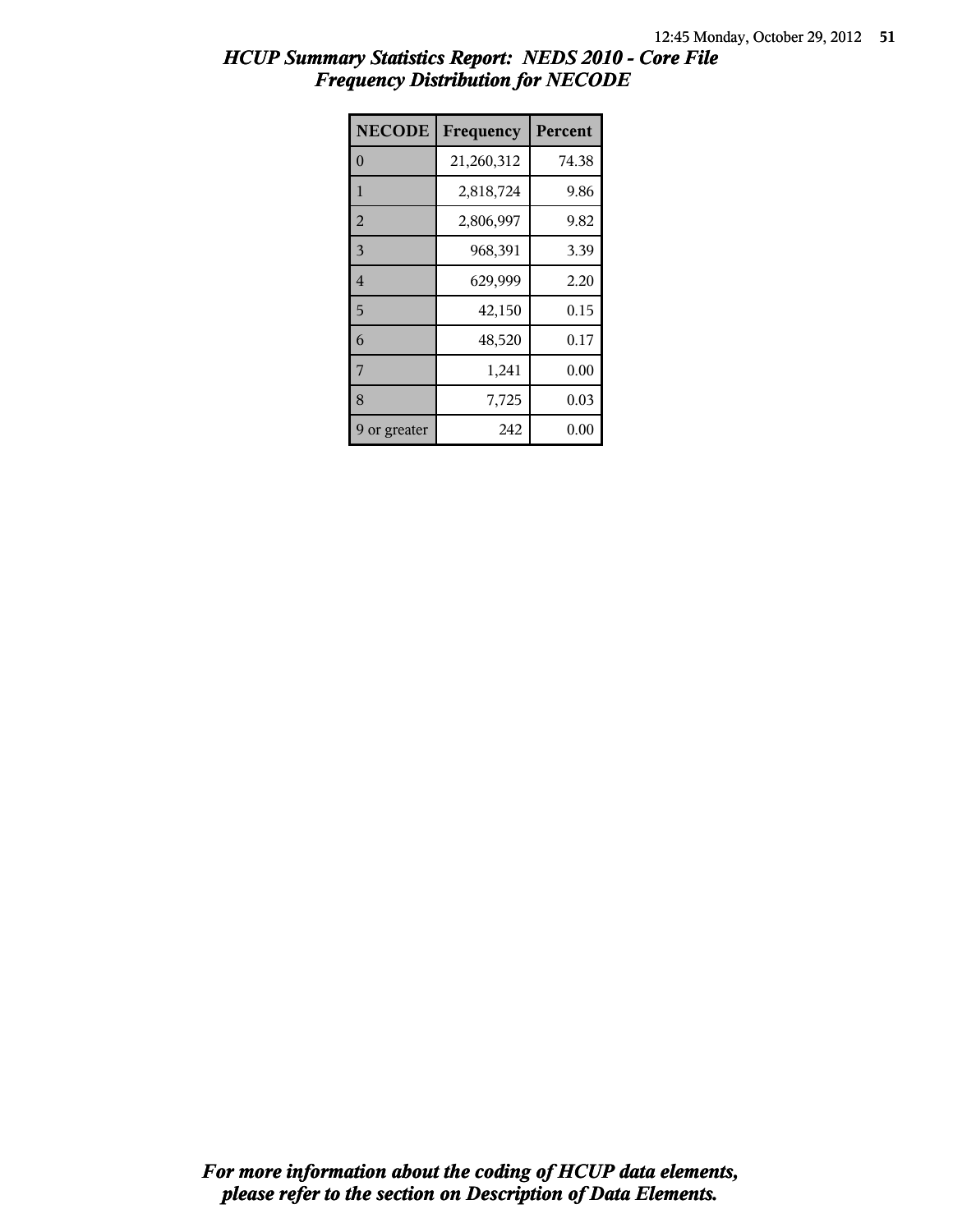| HCUP Summary Statistics Report: NEDS 2010 - Core File |                                        |  |
|-------------------------------------------------------|----------------------------------------|--|
|                                                       | <b>Frequency Distribution for PAY1</b> |  |

| PAY1                 | Frequency | Percent |
|----------------------|-----------|---------|
| $\therefore$ Missing | 76,059    | 0.27    |
| .A: Invalid          | 43,675    | 0.15    |
| 1: Medicare          | 5,958,702 | 20.85   |
| 2: Medicaid          | 7,273,121 | 25.44   |
| 3: Private insurance | 8,770,514 | 30.68   |
| 4: Self-pay          | 4,962,839 | 17.36   |
| 5: No charge         | 194,677   | 0.68    |
| 6: Other             | 1,304,714 | 4.56    |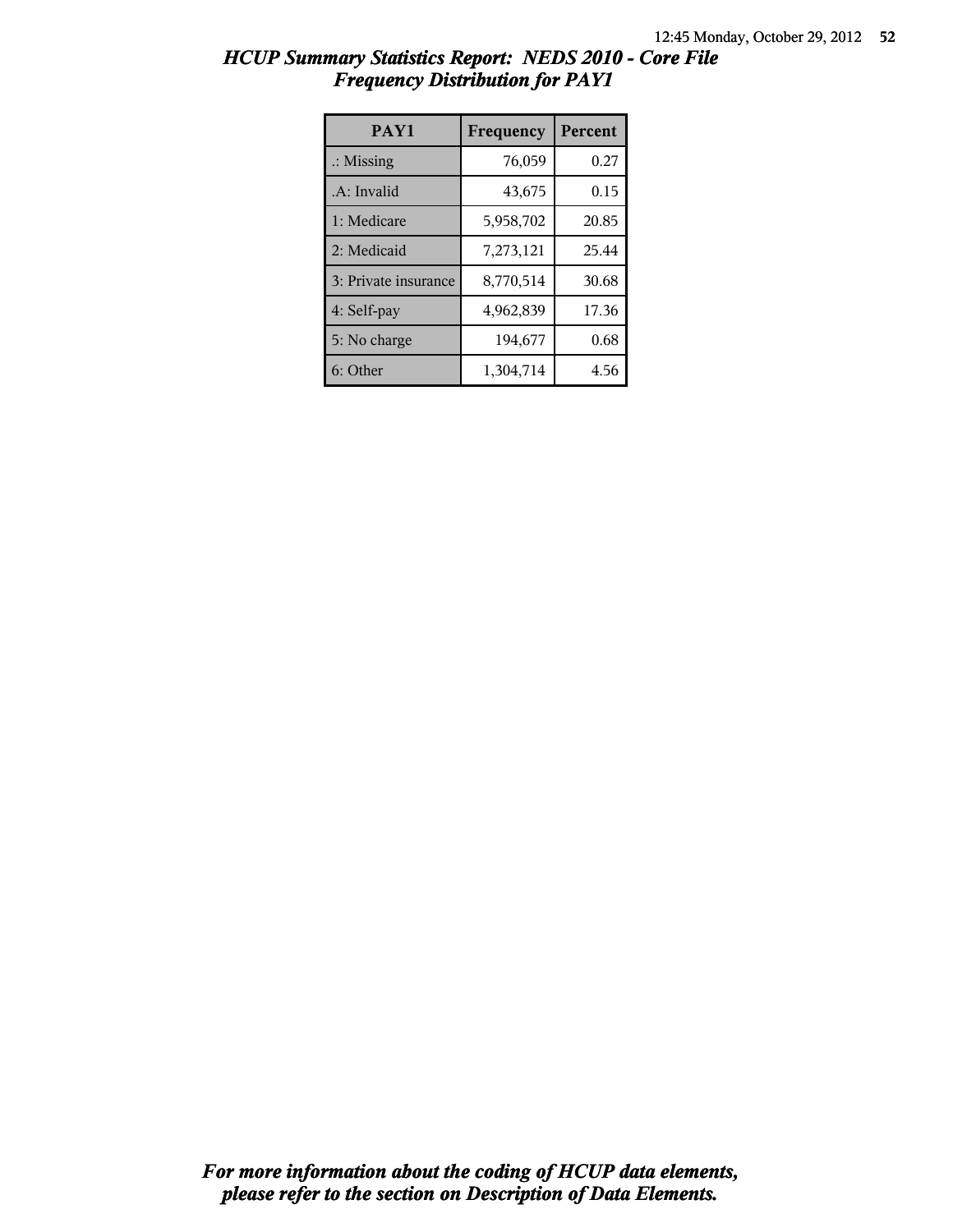| HCUP Summary Statistics Report: NEDS 2010 - Core File |                                        |  |
|-------------------------------------------------------|----------------------------------------|--|
|                                                       | <b>Frequency Distribution for PAY2</b> |  |

| PAY <sub>2</sub>     | Frequency  | Percent |
|----------------------|------------|---------|
| $\therefore$ Missing | 21,915,596 | 76.67   |
| .A: Invalid          | 409,908    | 1.43    |
| 1: Medicare          | 564,659    | 1.98    |
| 2: Medicaid          | 1,690,707  | 5.91    |
| 3: Private insurance | 1,800,992  | 6.30    |
| 4: Self-pay          | 1,659,933  | 5.81    |
| 5: No charge         | 34,240     | 0.12    |
| 6: Other             | 508,266    | 1.78    |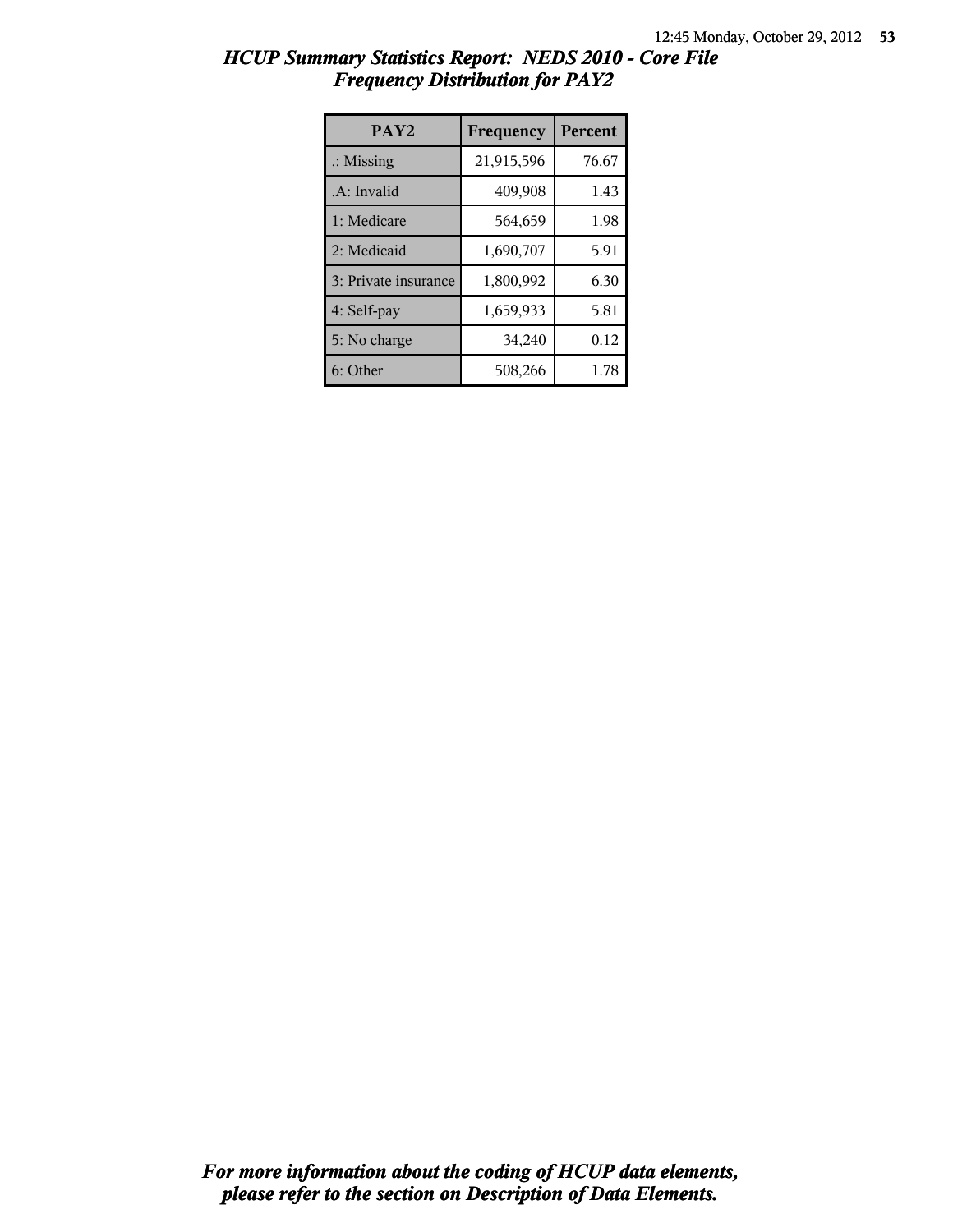| PL NCHS2006            | Frequency | Percent |
|------------------------|-----------|---------|
| $\therefore$ Missing   | 180,394   | 0.63    |
| 1: Large Central Metro | 7,909,519 | 27.67   |
| 2: Large Fringe Metro  | 6,086,459 | 21.29   |
| 3: Medium Metro        | 6,442,332 | 22.54   |
| 4: Small Metro         | 2,742,441 | 9.59    |
| 5: Micropolitan        | 3,177,713 | 11.12   |
| 6: Noncore             | 2,045,443 | 7.16    |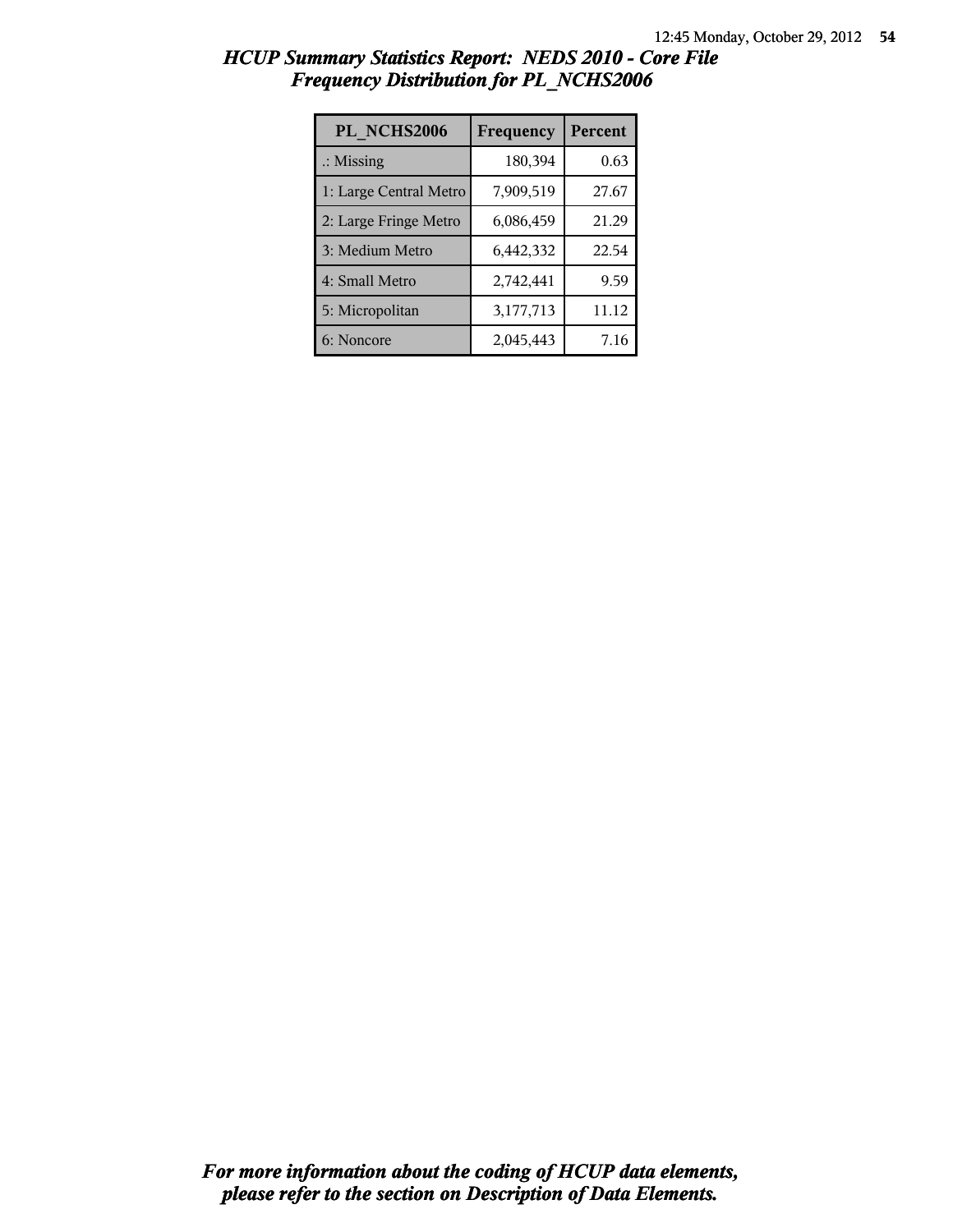| <b>TOTCHG ED</b>     | Frequency  | Percent |
|----------------------|------------|---------|
| $\therefore$ Missing | 4,018,814  | 14.06   |
| .A: Invalid          | 7,148      | 0.03    |
| .C: Inconsistent     | 191,019    | 0.67    |
| \$100-\$1,000        | 10,516,996 | 36.79   |
| $$1,001 - $5,000$    | 11,712,464 | 40.98   |
| \$5,001-\$10,000     | 1,552,519  | 5.43    |
| \$10,001-\$50,000    | 580,831    | 2.03    |
| \$50,001-\$75,000    | 4,510      | 0.02    |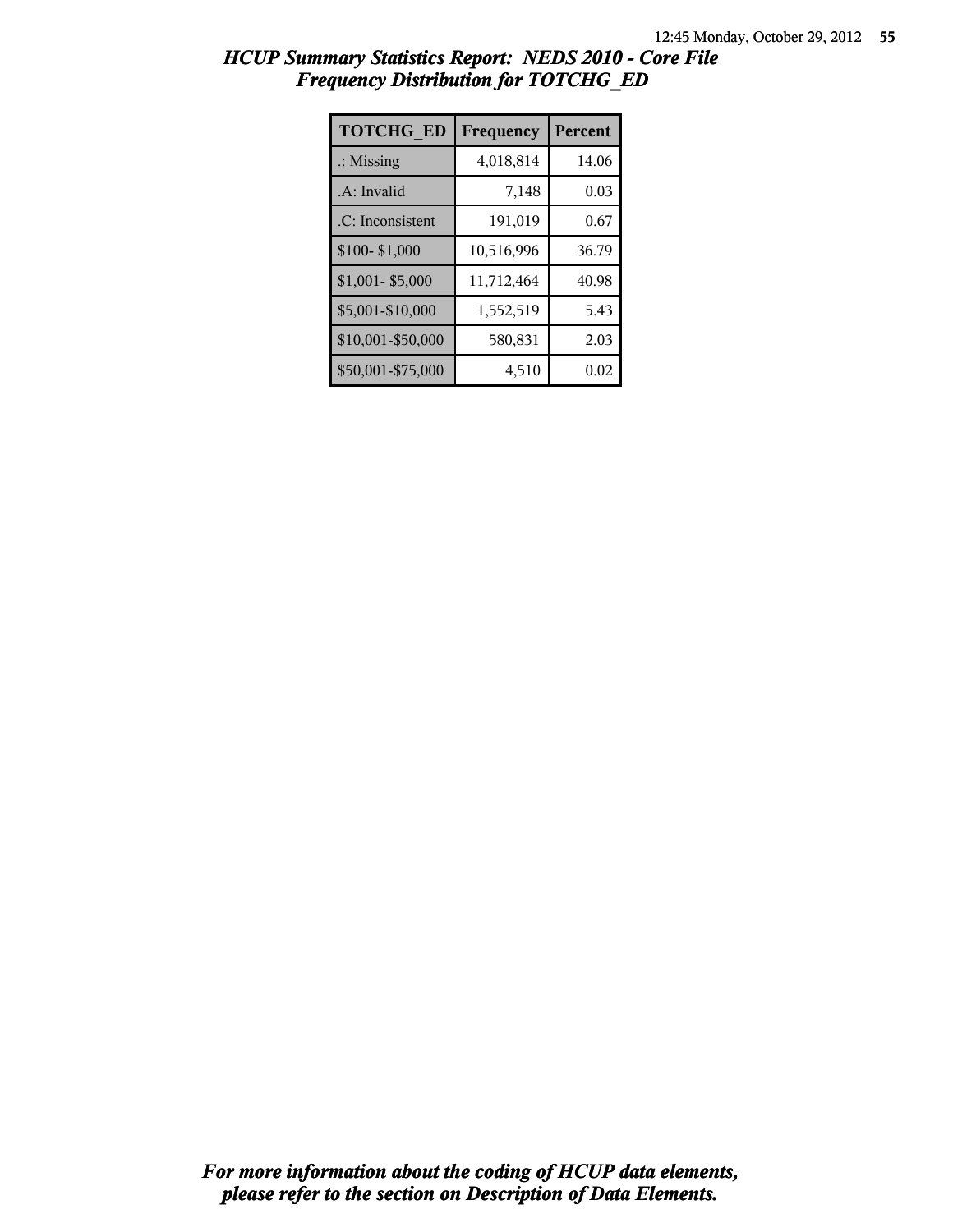|      | <b>YEAR</b> Frequency | Percent |  |
|------|-----------------------|---------|--|
| 2010 | 28,584,301            | 100.00  |  |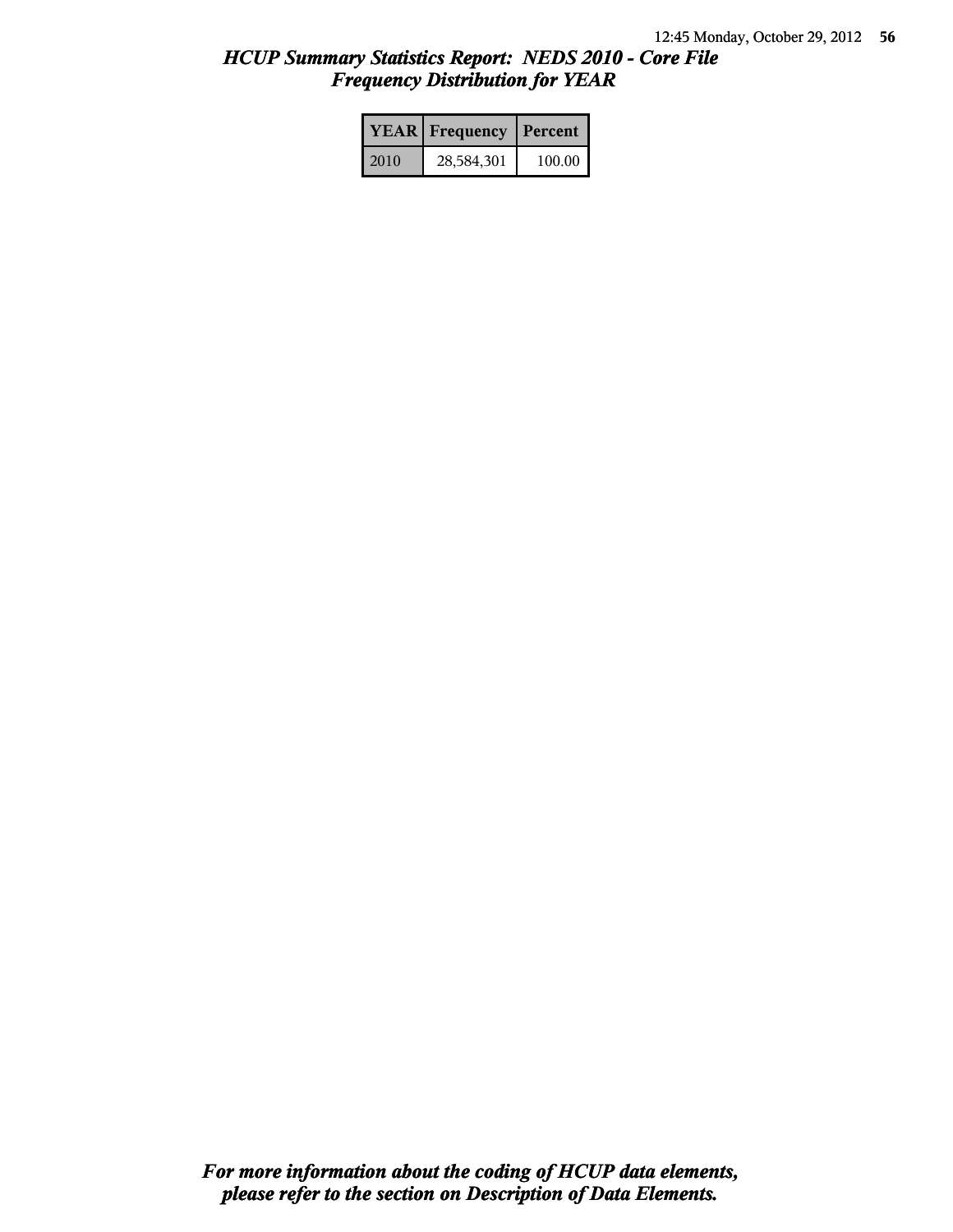| ZIPINC_QRTL          | Frequency | Percent |
|----------------------|-----------|---------|
| $\therefore$ Missing | 641,117   | 2.24    |
| .A: Invalid          | 4,791     | 0.02    |
| 1: First quartile    | 9,191,628 | 32.16   |
| 2: Second quartile   | 7,777,215 | 27.21   |
| 3: Third quartile    | 6,174,088 | 21.60   |
| 4: Fourth quartile   | 4,795,462 | 16.78   |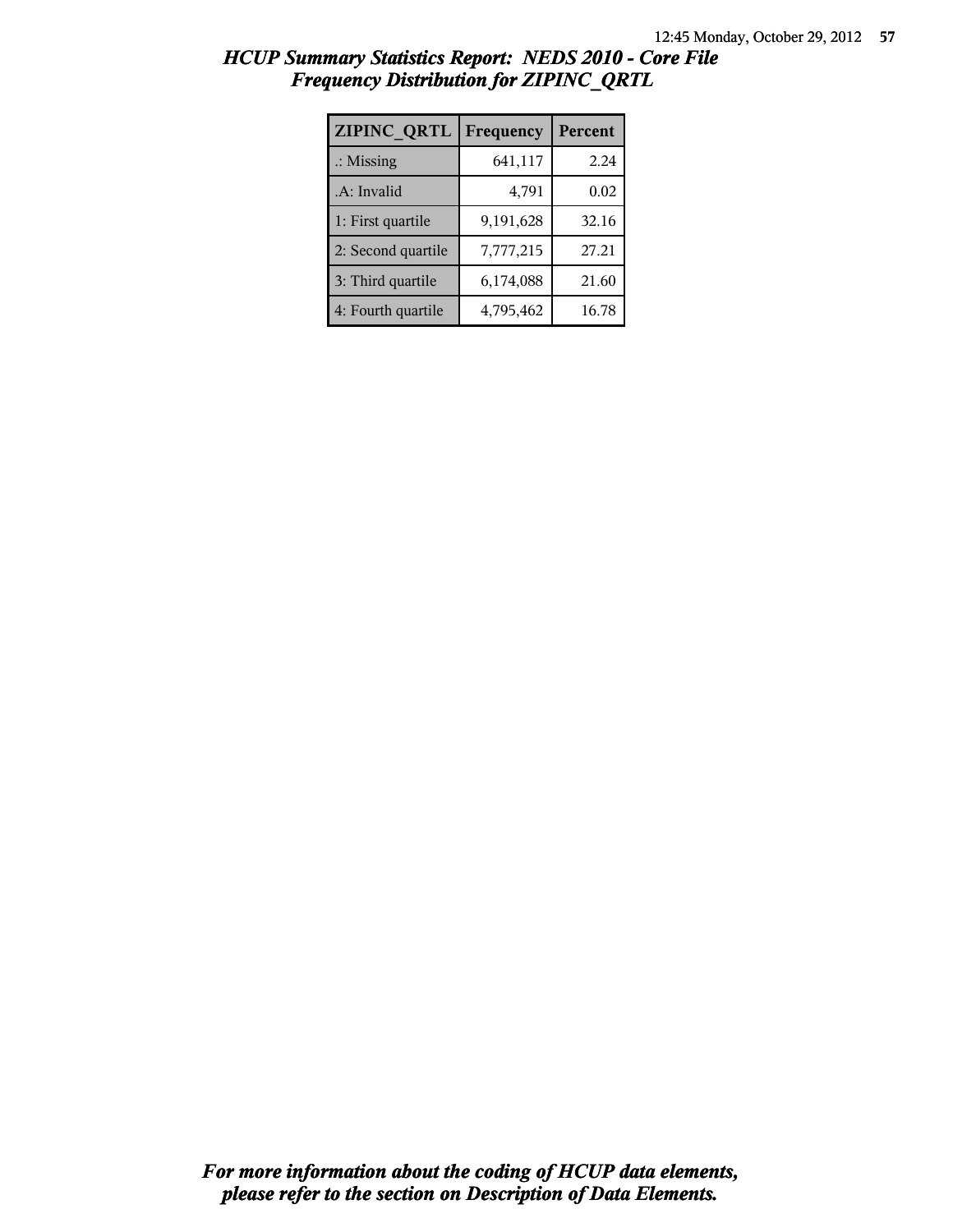| <b>Moments</b>         |            |                         |            |
|------------------------|------------|-------------------------|------------|
| N                      | 28584301   | <b>Sum Weights</b>      | 28584301   |
| Mean                   | 4.51192996 | <b>Sum Observations</b> | 128970364  |
| <b>Std Deviation</b>   | 1.5729043  | Variance                | 2.47402792 |
| <b>Skewness</b>        | 6.01479214 | <b>Kurtosis</b>         | 67.9387314 |
| <b>Uncorrected SS</b>  | 652623605  | <b>Corrected SS</b>     | 70718356.4 |
| <b>Coeff Variation</b> | 34.8610087 | <b>Std Error Mean</b>   | 0.0002942  |

### *Variable: DISCWT (Weight to ED Visits in AHA universe)*

| <b>Basic Statistical Measures</b> |          |                                       |          |
|-----------------------------------|----------|---------------------------------------|----------|
| Location<br><b>Variability</b>    |          |                                       |          |
| <b>Mean</b>                       | 4.511930 | <b>Std Deviation</b>                  | 1.57290  |
| <b>Median</b>                     | 4.376970 | <b>Variance</b>                       | 2.47403  |
| Mode                              | 4.376970 | Range                                 | 28.83586 |
|                                   |          | <b>Interquartile Range</b><br>0.92218 |          |

| Tests for Location: Mu0=0 |                             |          |                |         |  |
|---------------------------|-----------------------------|----------|----------------|---------|--|
| <b>Test</b>               | <b>Statistic</b><br>p Value |          |                |         |  |
| Student's t               | 15336.41                    |          | Pr >  t        | < 0001  |  |
| <b>Sign</b>               | M                           | 14292151 | $Pr \ge =  M $ | < 0.001 |  |
| <b>Signed Rank</b>        | S                           | 2.043E14 | $Pr \geq  S $  | < 0001  |  |

| <b>Quantiles (Definition 5)</b> |                 |  |
|---------------------------------|-----------------|--|
| Quantile                        | <b>Estimate</b> |  |
| 100% Max                        | 30.69880        |  |
| 99%                             | 10.73631        |  |
| 95%                             | 6.36495         |  |
| 90%                             | 5.61691         |  |
| 75% Q3                          | 4.79080         |  |
| 50% Median                      | 4.37697         |  |
| 25% Q1                          | 3.86862         |  |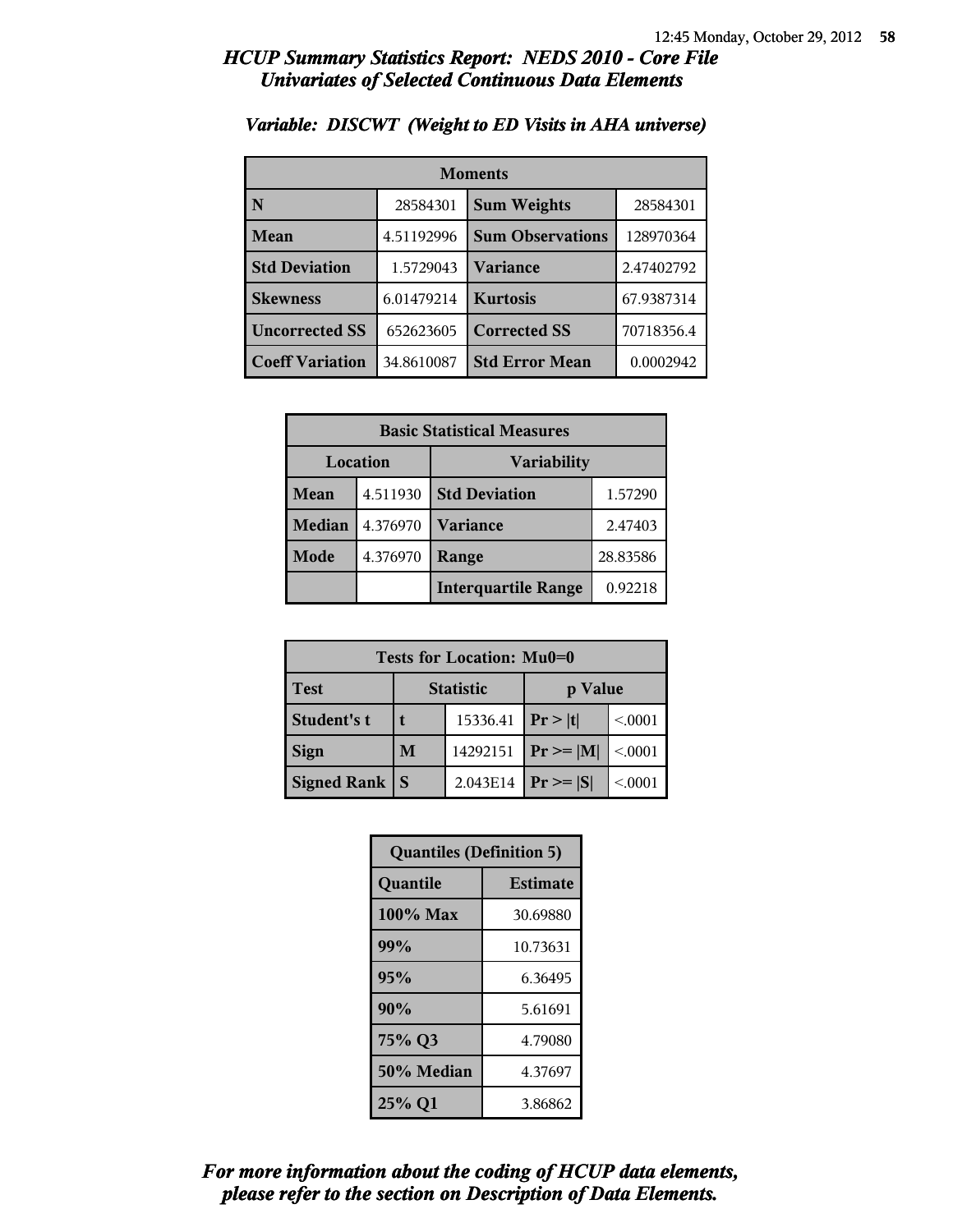| <b>Quantiles (Definition 5)</b> |         |  |
|---------------------------------|---------|--|
| <b>Estimate</b><br>Quantile     |         |  |
| 10%                             | 3.14812 |  |
| 5%                              | 2.94188 |  |
| 1%                              | 2.66525 |  |
| 0% Min                          | 1.86293 |  |

*Variable: DISCWT (Weight to ED Visits in AHA universe)*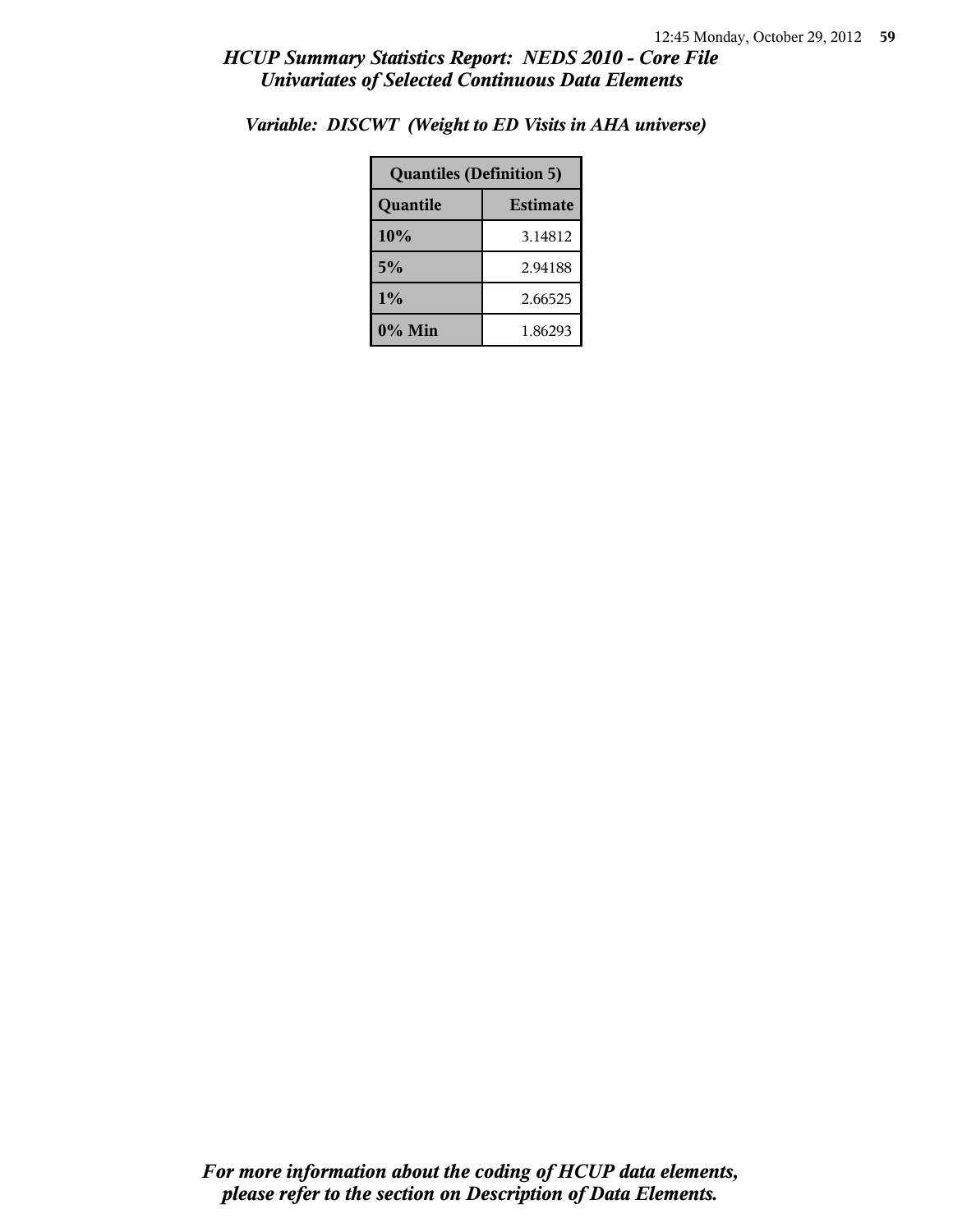| <b>Moments</b>         |            |                         |              |
|------------------------|------------|-------------------------|--------------|
| N                      | 28582517   | <b>Sum Weights</b>      | 28582517     |
| <b>Mean</b>            | 38.8031518 | <b>Sum Observations</b> | 1109091745   |
| <b>Std Deviation</b>   | 24.2403813 | <b>Variance</b>         | 587.596087   |
| <b>Skewness</b>        | 0.3117544  | <b>Kurtosis</b>         | $-0.7477041$ |
| <b>Uncorrected SS</b>  | 5.98312E10 | <b>Corrected SS</b>     | 1.6795E10    |
| <b>Coeff Variation</b> | 62.4701351 | <b>Std Error Mean</b>   | 0.00453408   |

## *Variable: AGE (Age in years at admission)*

| <b>Basic Statistical Measures</b> |          |                            |           |  |
|-----------------------------------|----------|----------------------------|-----------|--|
|                                   | Location | <b>Variability</b>         |           |  |
| Mean                              | 38.80315 | <b>Std Deviation</b>       | 24.24038  |  |
| <b>Median</b>                     | 36.00000 | <b>Variance</b>            | 587.59609 |  |
| Mode                              | 0.00000  | Range                      | 123.00000 |  |
|                                   |          | <b>Interquartile Range</b> | 36.00000  |  |

| Tests for Location: Mu0=0 |                             |          |               |         |  |
|---------------------------|-----------------------------|----------|---------------|---------|--|
| <b>Test</b>               | <b>Statistic</b><br>p Value |          |               |         |  |
| Student's t               | 8558.109                    |          | Pr >  t       | < 0.001 |  |
| <b>Sign</b>               | M                           | 13941795 | $Pr \geq  M $ | < 0.001 |  |
| <b>Signed Rank</b>        |                             | 1.944E14 | $Pr \geq  S $ | < 0001  |  |

| <b>Quantiles (Definition 5)</b> |                 |  |
|---------------------------------|-----------------|--|
| Quantile                        | <b>Estimate</b> |  |
| 100% Max                        | 123             |  |
| 99%                             | 91              |  |
| 95%                             | 83              |  |
| 90%                             | 75              |  |
| 75% Q3                          | 56              |  |
| 50% Median                      | 36              |  |
| 25% Q1                          | 20              |  |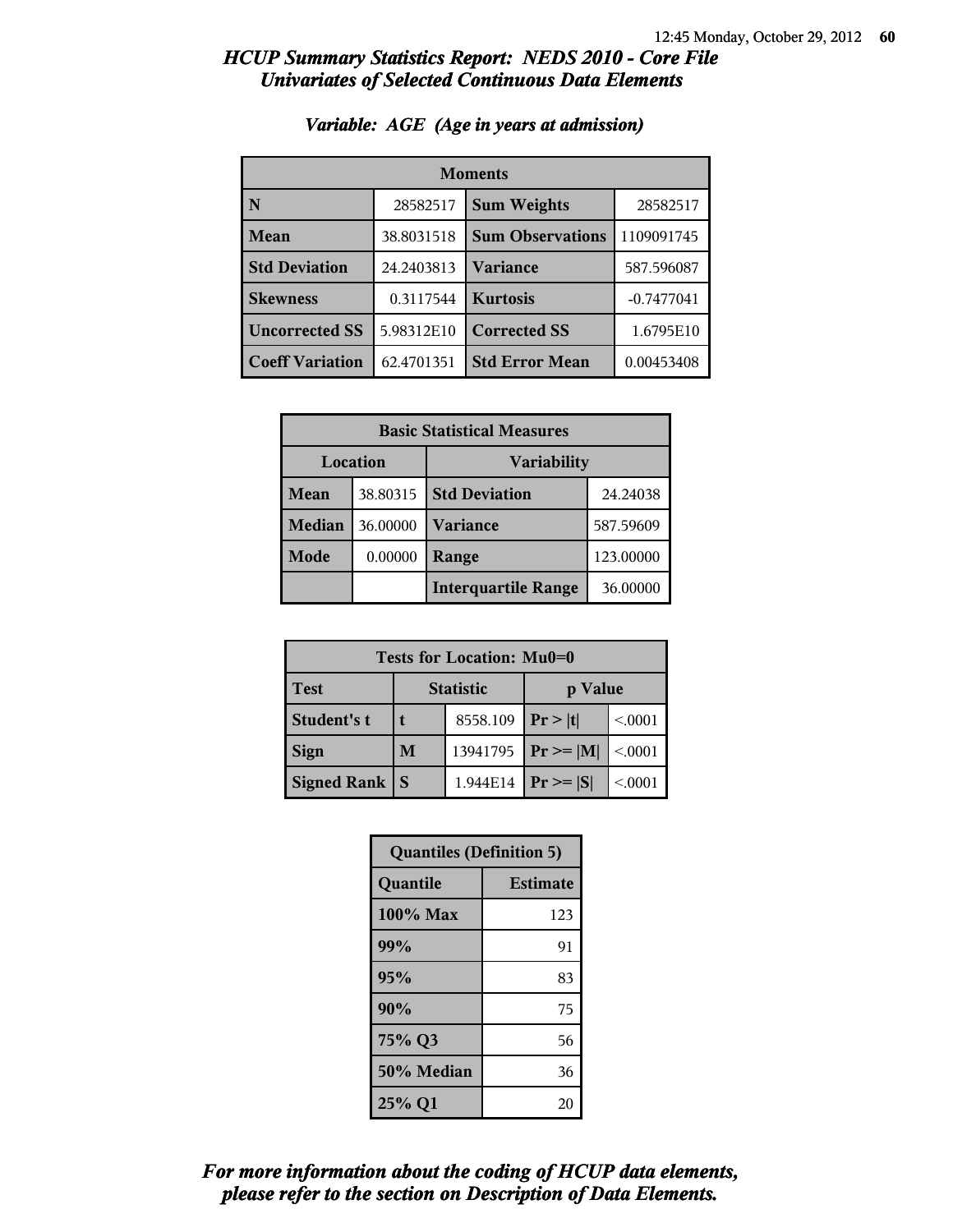| <b>Quantiles (Definition 5)</b> |   |  |
|---------------------------------|---|--|
| <b>Estimate</b><br>Quantile     |   |  |
| 10%                             | 6 |  |
| 5%                              | 2 |  |
| 1%                              |   |  |
| $0\%$ Min                       |   |  |

*Variable: AGE (Age in years at admission)*

| <b>Missing Values</b>   |       |                   |                       |
|-------------------------|-------|-------------------|-----------------------|
|                         |       | <b>Percent Of</b> |                       |
| <b>Missing</b><br>Value | Count | All Obs           | <b>Missing</b><br>Obs |
|                         | 158   | 0.00              | 8.86                  |
| А                       | 87    | 0.00              | 4.88                  |
| C                       | 1539  | 0.01              | 86.27                 |
| Total                   | 1784  | 0.01              | 100.00                |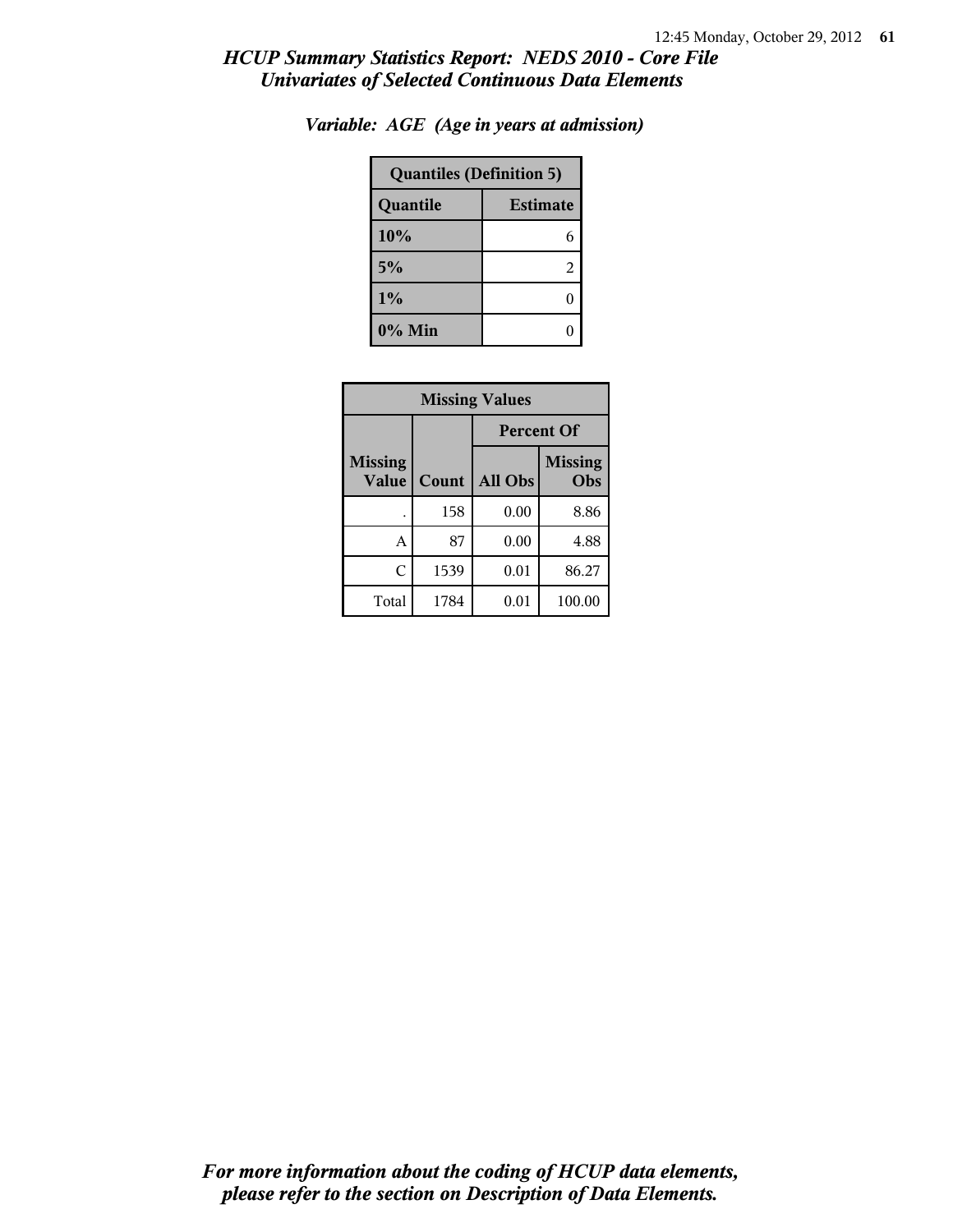| <b>Moments</b>         |            |                         |            |
|------------------------|------------|-------------------------|------------|
| N                      | 24367320   | <b>Sum Weights</b>      | 24367320   |
| Mean                   | 2092.15352 | <b>Sum Observations</b> | 5.09802E10 |
| <b>Std Deviation</b>   | 3036.00528 | Variance                | 9217328.07 |
| <b>Skewness</b>        | 5.7051876  | <b>Kurtosis</b>         | 57.8801915 |
| <b>Uncorrected SS</b>  | 3.3126E14  | <b>Corrected SS</b>     | 2.24602E14 |
| <b>Coeff Variation</b> | 145.113886 | <b>Std Error Mean</b>   | 0.61503331 |

### *Variable: TOTCHG\_ED (Total charge for ED services)*

| <b>Basic Statistical Measures</b> |          |                            |         |  |
|-----------------------------------|----------|----------------------------|---------|--|
| Location                          |          | Variability                |         |  |
| Mean                              | 2092.154 | <b>Std Deviation</b>       | 3036    |  |
| <b>Median</b>                     | 1181.000 | <b>Variance</b>            | 9217328 |  |
| <b>Mode</b>                       | 610.000  | Range                      | 74870   |  |
|                                   |          | <b>Interquartile Range</b> | 1703    |  |

| Tests for Location: Mu0=0 |                  |          |                |         |  |
|---------------------------|------------------|----------|----------------|---------|--|
| <b>Test</b>               | <b>Statistic</b> |          | p Value        |         |  |
| Student's t               |                  | 3401.691 | Pr >  t        | < 0.001 |  |
| <b>Sign</b>               | M                | 12183660 | $Pr \ge =  M $ | < 0.001 |  |
| <b>Signed Rank</b>        |                  | 1.484E14 | $Pr \geq  S $  | < 0001  |  |

| <b>Quantiles (Definition 5)</b> |                 |  |
|---------------------------------|-----------------|--|
| Quantile                        | <b>Estimate</b> |  |
| $100\%$ Max                     | 74970           |  |
| 99%                             | 14955           |  |
| 95%                             | 6941            |  |
| 90%                             | 4583            |  |
| 75% Q3                          | 2320            |  |
| 50% Median                      | 1181            |  |
| 25% Q1                          | 617             |  |